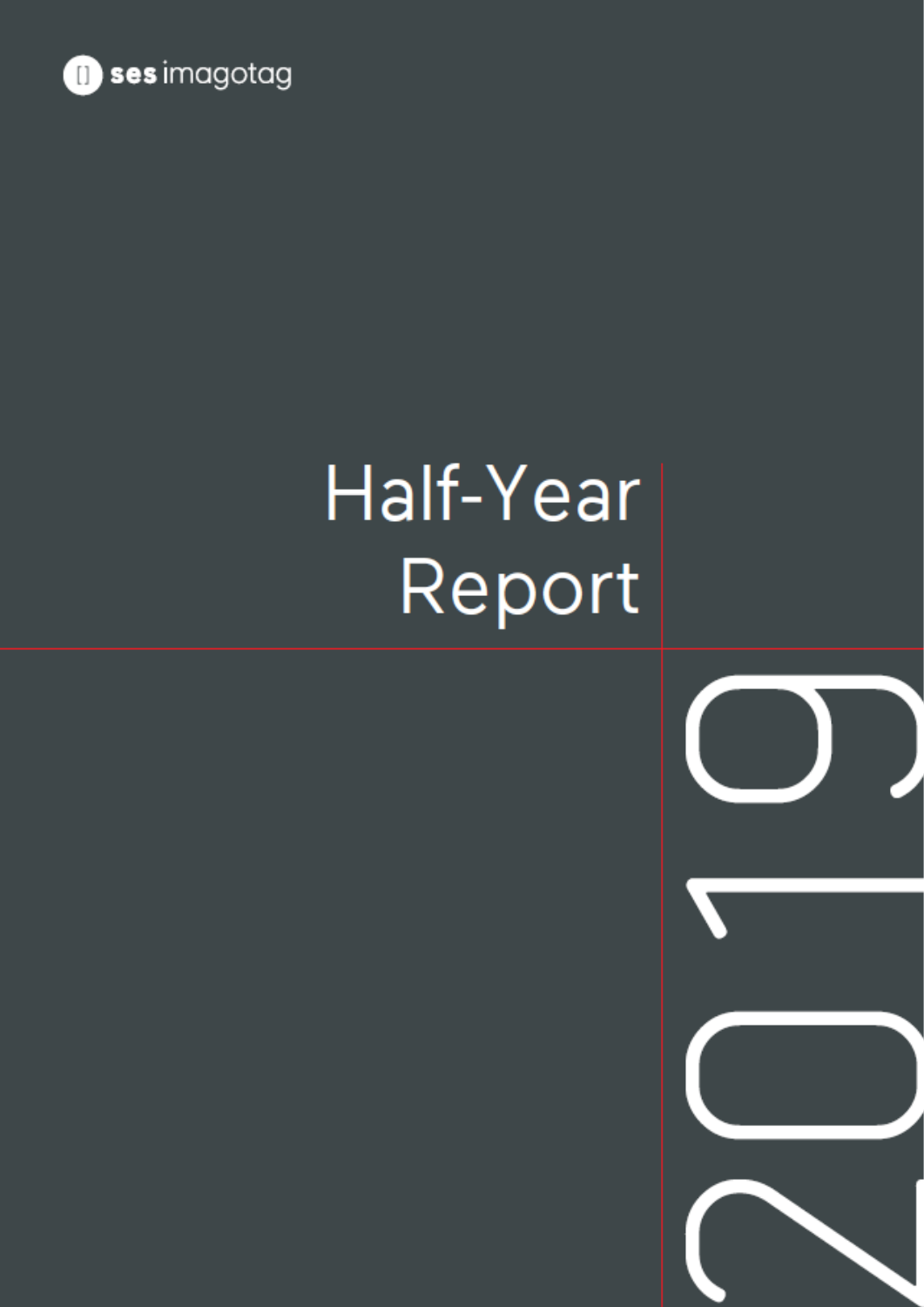### **Summary**

M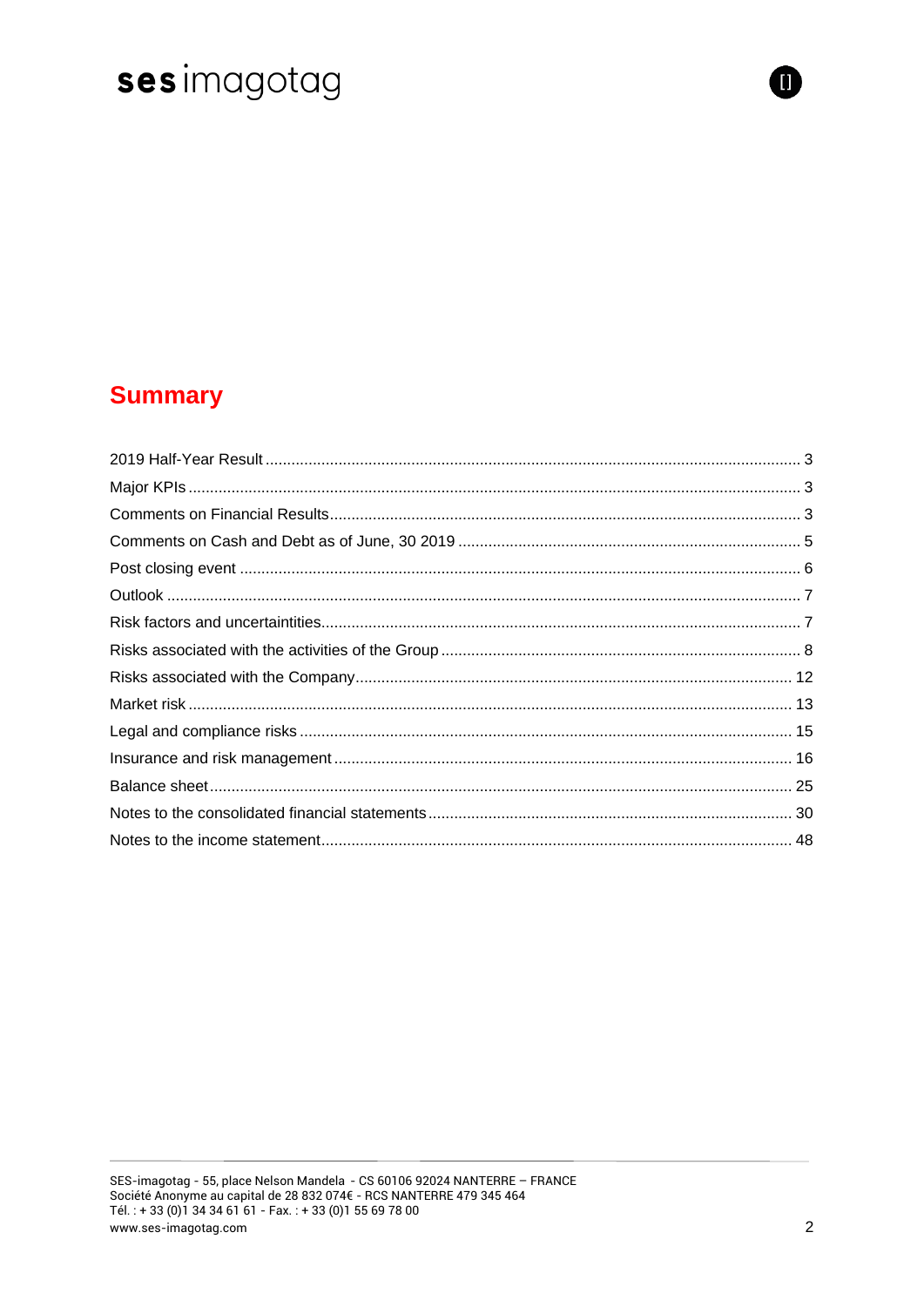

### <span id="page-2-0"></span>**1.1 2019 Half-Year Result**

Pursuant to European Regulation on international accounting standards, the consolidated financial statements of the SES-imagotag Group for the period ended June 30th, 2019 have been prepared in accordance with the International Financial Reporting Standards ("IFRS") applicable on this date as approved by the European Union, as of the closing date of these financial statements.

### <span id="page-2-1"></span>**1.2 Major KPIs**

One of the group major criteria to manage performance measurement is EBITDA.

EBITDA is not a standard criteria, with a unique and generally accepted definition: it cannot be considered as a substitute for operating result, net result, cash flows from operating activities nor a liquidity measure. Other companies could use a different definition for EBITDA. Please find here under a bridge between operating income and EBITDA:

|                                                                           | As of,                       |                         |  |
|---------------------------------------------------------------------------|------------------------------|-------------------------|--|
|                                                                           | <b>June 30,</b><br>$2019(*)$ | <b>June 30,</b><br>2018 |  |
| <b>Operating Income (EBIT) reported</b><br>- Goodwill amortization        | (3,9)<br>(0,4)               | (6, 5)<br>(0,4)         |  |
| - Equity / debt / M&A related fees<br>- Restructuring expenses            | (0,3)<br>(0,1)               | (0,5)<br>(0,6)          |  |
| $=$ Current EBIT                                                          | (3,1)                        | (5,0)                   |  |
| - Fixed & Intangible Asset Depreciation<br>Expense<br>$=$ EBITDA reported | (6,2)<br>3,1                 | (5,1)<br>0,1            |  |

<span id="page-2-2"></span>*(\*) financial statements as of June 30th 2019, include IFRS 16 impacts*

### **1.3 Comments on Financial Results**

#### **Sales and Order Entries**

SES-imagotag recorded the best half-year in its history with sales of €121 m, up +50% year-on-year compared to the first half of 2018, and + 13% compared with Second Half of 2018. Growth was strong both in France (+ 27.9%) and internationally (+ 59.8%).

On a 12-month rolling basis, sales also reached a record level of  $\epsilon$ 229 m (+ 65%).

Half-year order intake came in at €123 m, down -10.6% from the record levels of H1 2018. This is the company's second best half-year ever in terms of orders booked, and, in contrast to the performance in 2018, the orders are spread over a large number of accounts and geographies, contributing to a solid and balanced foundation for future growth.

Year-on-year, order intake amounted to €237 m, maintaining the high level achieved in the same period last year and remaining at a level consistent with our growth objectives.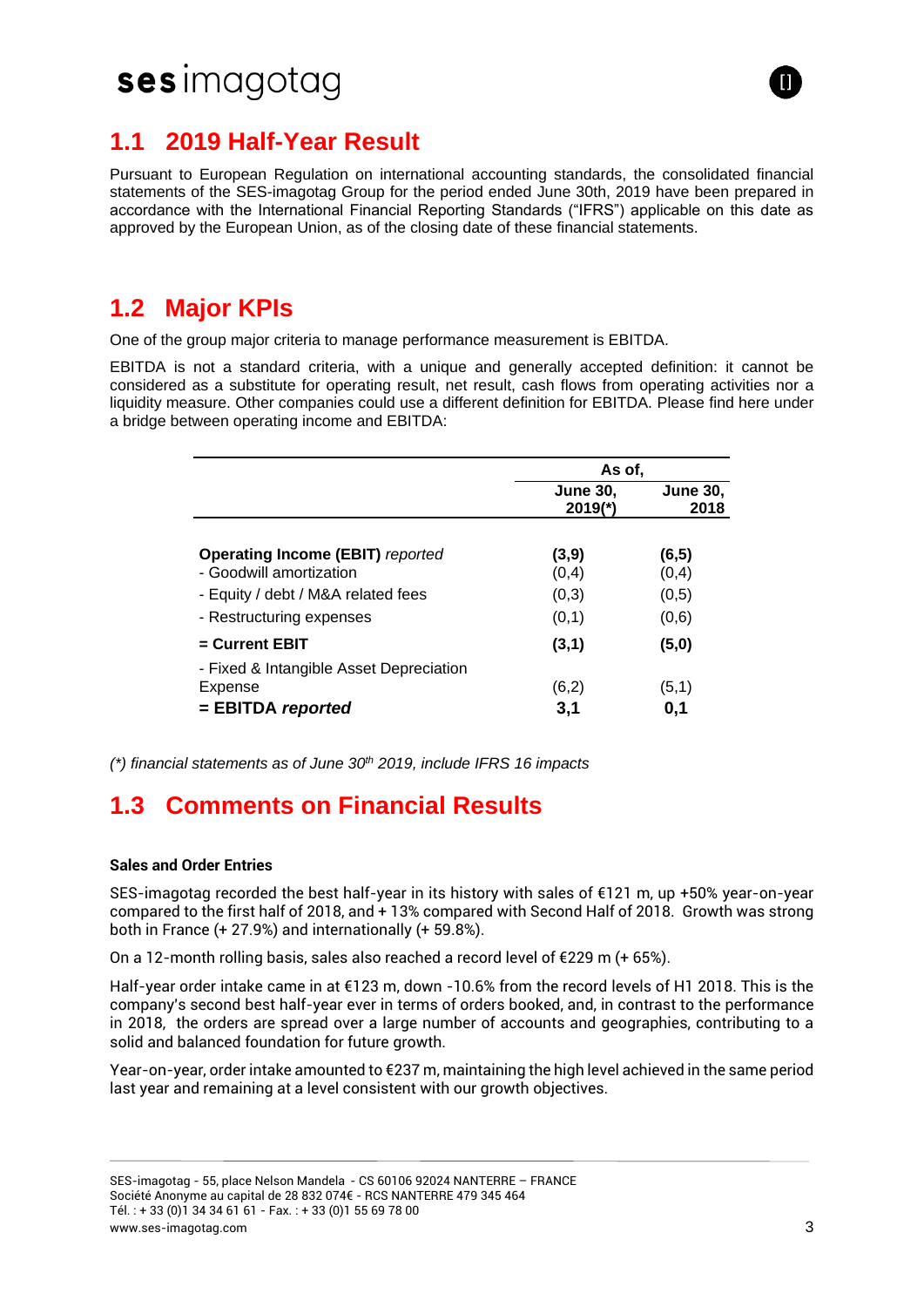

 $\blacksquare$ 

#### **International Development**

In China, following the announcement dated May 17<sup>th</sup>, 2019, of the JV project with BOE and JD Digits, work continued during the summer and resulted in the establishment of a legal entity, a 51% subsidiary of SES-imagotag, and the setting up of a strong team of nearly 50 people covering commercial, operational, R & D and support functions. The number of customers is growing and work has started on the development of high value-added IoT retail solutions tailored to the specific needs of the Chinese market, which is characterised by rapid change and a high level of of innovation.

In Asia, activity in Japan is also developing thanks to the strategic partnership with Panasonic, as well as in Oceania.

In North America, the technological advance of the VUSION platform and the important technological partnerships that have been in place since 2018 facilitated the strengthening of cooperation with a growing number of major US accounts. Some deployments have already started at the end of the half or are in the start-up phase.

These development efforts in Asia and the Americas are beginning to pay off in line with the Group's business plan, with sales outside Europe expected to be close to 20% of total sales in the second half, and more than 25% in 2020.

|                                       | H1 2019                        |                              |                                           |          |
|---------------------------------------|--------------------------------|------------------------------|-------------------------------------------|----------|
| €m                                    | <b>After IFRS</b><br>16 impact | IFRS <sub>16</sub><br>impact | <b>Before</b><br><b>IFRS 16</b><br>impact |          |
| <b>Sales</b>                          | 121.4                          |                              | 121.4                                     | 81.1     |
| Variable cost margin                  | 25.6                           |                              | 25.6                                      | 21.1     |
| % of revenues                         | 21.1%                          |                              | 21.1%                                     | 26.0%    |
| Opex                                  | (22.5)                         | 1.1                          | (23.6)                                    | (21.0)   |
| <b>EBITDA</b>                         | 3.1                            |                              | 2.0                                       | 0.1      |
| % of revenues                         | 2.6%                           |                              | 1.7%                                      | 0.1%     |
| Depreciation and amortization         | (6.2)                          | (1.1)                        | (5.1)                                     | (5.1)    |
| Other non recurring or non cash items | (0.8)                          |                              | (0.8)                                     | (1.5)    |
| <b>Operating Result</b>               | (3.9)                          |                              | (3.9)                                     | (6.5)    |
| % of revenues                         | $-3.2%$                        |                              | $-3.3%$                                   | $-8.0\%$ |
| Financial result (loss)               | (1.0)                          | (0.2)                        | (0.8)                                     | (0.0)    |
| Tax                                   | (0.0)                          |                              | (0.0)                                     | 1.9      |
| Net Result/ (Loss)                    | (4.9)                          |                              | (4.8)                                     | (4.7)    |
| % of revenues                         | $-4.0%$                        |                              | $-3.9%$                                   | $-5.8%$  |
|                                       |                                |                              |                                           |          |

#### **Variable Cost Margin impacted by the rise of the dollar**

In the First Half of 2019, the Variable Cost Margin increased by €4.5 m euros driven by the growth in activity of +50% compared to the First Half of 2018.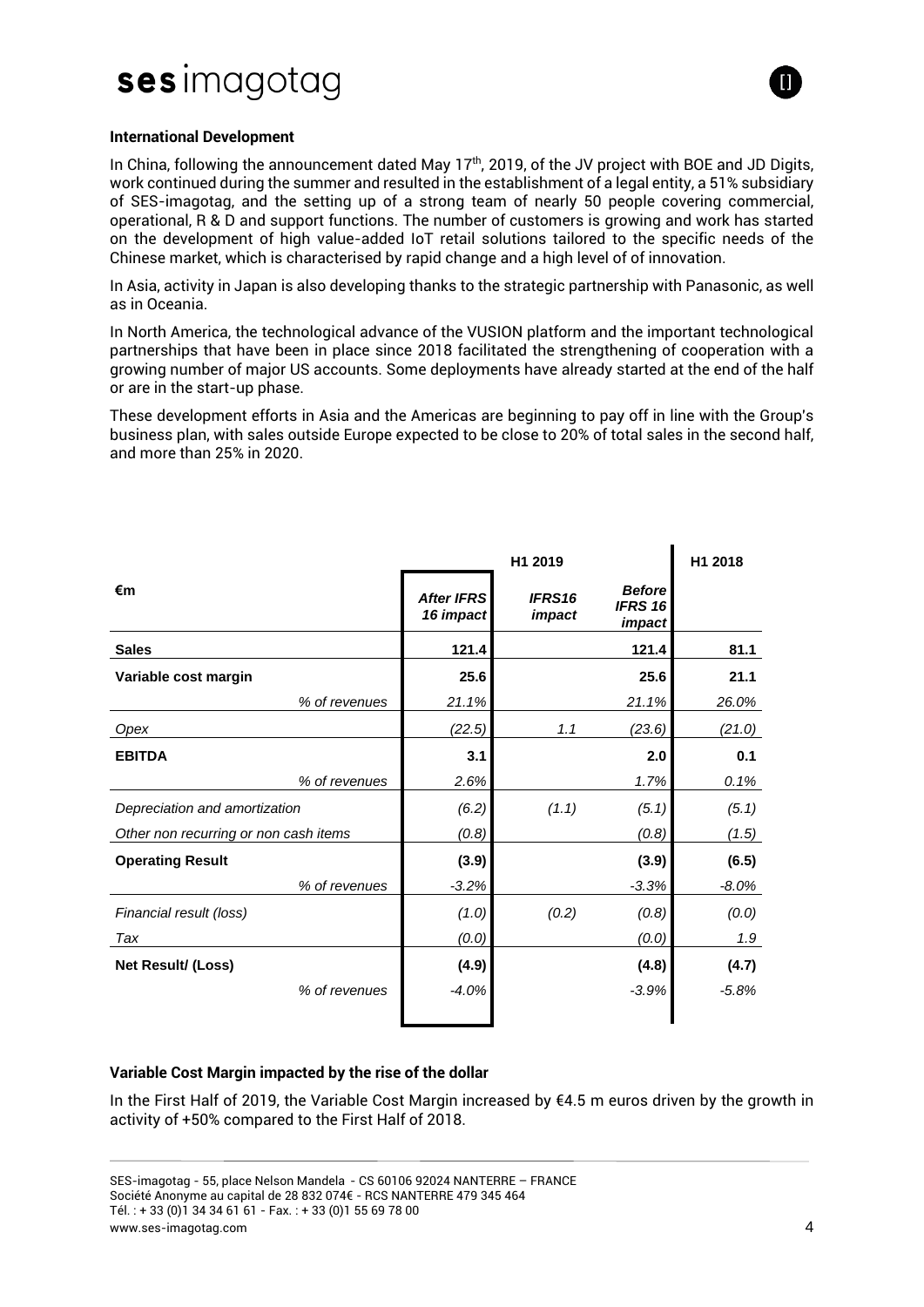

Despite that increase in absolute terms, the ratio of the Variable Cost Margin to Revenues was down by 4.9 points from 26% in the First Half of 2018 to 21.1% in the First Half of 2019. This decrease is explained by:

- The rise in the dollar against the euro, which accounted for nearly 3 points in the drop in the margin rate.
- The smaller share of higher margin service revenues in the overall mix. While recurring revenue from high-margin services is increasing both in value and as a percentage of total revenue, H1 2019 includes a lower amount of installations revenues.
- In total, excluding currency effects, the drop in the margin rate was -1.9 points.

#### **Ratio of operating expenses down because of improvement in operational leverage**

Current operating expenses on a like-for-like basis, i.e before taking into account the impact of the new IFRS 16 Standard, increased from € 21 m to € 23.6 m between the First Half of 2018 and the First Half of 2019, i.e. an increase in value of 12% (€2.6M). The increase is entirely accounted for by the increase in personnel costs while other expenses have remained stable between the two periods.

The growth in staff costs is mainly due to an increase in staffing of the Project Management and Sales functions and has been driven by need to support the international expansion of the company, which is accelerating (international sales up + 86% in H1), and to serve the North American market where the Group has been engaged for several months in several intensive pilot phases with major US retailers.

The Operating Expense Ratio improved substantially, from 25.9% of revenue in H1 2018 to 19.4% in H1 2019, an improvement of 6.5 points. As the Group has stated in the past, EBITDA margin growth should partly come from the better absorption of operating expenses by higher revenues (operating leverage). This is the case in the First Half of 2019.

In total, taking into account the combined effects of the improvement in the current expense ratio, the deterioration in the margin rate mainly due to currency effects, as well as the impact of the inclusion of €1.1 m of IFRS 16 impact, EBITDA was €3.1 m or 2.6% of sales, compared with €0.1 m in H1 2018.

There was a loss of  $\epsilon$ -3.9 m at Operating level against a loss of  $\epsilon$ -6.5 m, an improvement of +  $\epsilon$ 2.6 m.

**Net income** was comparable to the previous year, a loss of 4.9 M euros. It was mainly impacted in the First Half of 2019 by:

- Absence of any further expected tax losses in 2019 that could have been resulted in allowances against deferred taxes as was the case in prior years;
- Absence of positive gains on foreign exchange transactions compared with prior years where gains on such transactions had a positive effect on the financial result.

### <span id="page-4-0"></span>**1.4 Comments on Cash and Debt for the period ending June 30, 2019**

#### **Strong improvement in Operating Cash Flow**

As a result of the improvement in EBITDA and Net Working Capital (NWC), in the First Half of 2019, Operating Cash Flow was positive (+  $\epsilon$ 5 m), a clear improvement on H1 2018 (-  $\epsilon$ 24.3 m). This good performance, in the context of strong top-line growth, was a result of better management of the customer cycle and stock levels.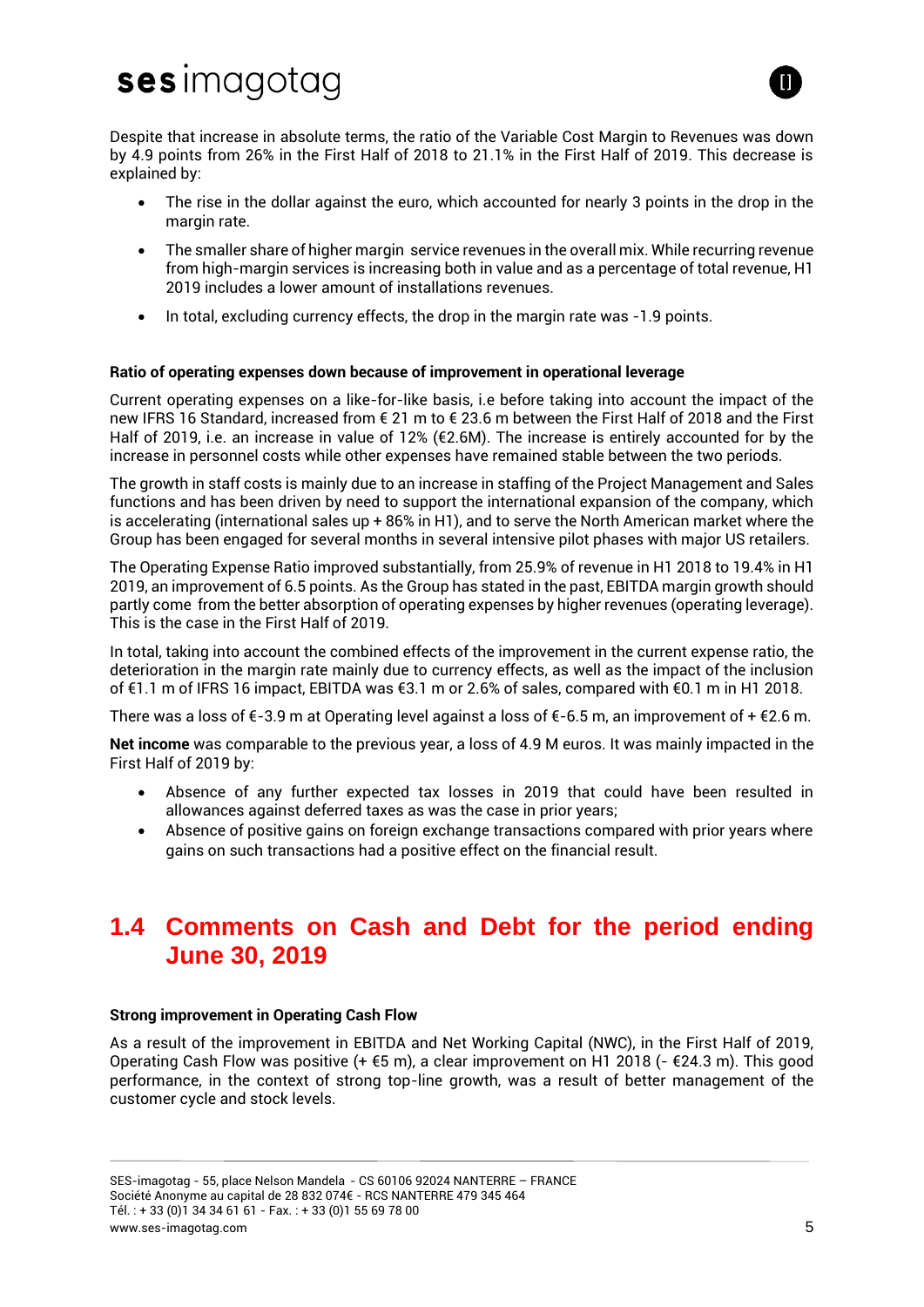

The increase in Capex by nearly €1.5m between the H1 2018 and H1 2019 is largely a result of the increase in new R & D projects and the capitalized cost of new staff hires. The Financial Investments correspond to the earn-outs paid on the acquisitions of PDi and Findbox.

At end-June 2019, and before IFRS 16 impact, Net Cash amounted to €18.9 m compared to €-17.4 m at the end of December 2018, representing a net consumption of €1.5 m during the half-year.

| in €M (before IFRS16 impact)                        | H <sub>1</sub> 2019 | H <sub>1</sub> 2018 | FY 2018 |
|-----------------------------------------------------|---------------------|---------------------|---------|
| <b>EBITDA</b>                                       | 2.0                 | 0.1                 | 6.5     |
| Capex                                               | (7.4)               | (5.9)               | (13.3)  |
| <b>WCR Variation</b>                                | 10.3                | (18.5)              | (17.4)  |
| <b>Operating Cash-flow</b>                          | 5.0                 | (24.3)              | (24.2)  |
| <b>Financial Investments</b>                        | (3.9)               | (2.5)               | (3.3)   |
| <b>Financial Result</b>                             | (0.8)               | 1.5                 | (1.5)   |
| Capital increase                                    | 0.1                 | 26,0                | 26.0    |
| <b>Others</b>                                       | (1.8)               | (1.0)               | (1.0)   |
| Change in Net Debt before IFRS 16                   | (1.5)               |                     |         |
|                                                     |                     |                     |         |
| Cash/Net Debt                                       | (18.9)              |                     | (17.4)  |
| Cash available                                      | 25.9                |                     | 29.5    |
| Debt (before IFRS 16 impact)                        | (44.8)              |                     | (46.9)  |
| Debt (after IFRS 16 impact)                         | (52.1)              |                     |         |
| Change in net Cash (Debt) before<br>(1.5)<br>IFRS16 |                     |                     |         |

### <span id="page-5-0"></span>**1.5 Post closing event**

#### New bond issue

On July 22 2019, as part of a private placement with institutional investors, SES-imagotag carried out a new bond issue of €10m, bearing interest at 4.55% per year and maturing in 2025. The interest rate is likely to be revised and decreased according to the consolidated lever value. Nominal value of a bond is €10K. Moreover, the agreement makes the way for a potential second €10 m bond issue in a 12 months time-frame, same conditions would apply.

The net proceeds from issuing bonds will be allocated to financing the group's overall needs.

#### Joint Venture in China

In China, following the announcement dated May  $17<sup>th</sup>$ , 2019, of the JV project with BOE and JD Digits, work continued during the summer and resulted in the establishment of a legal entity, a 51% subsidiary of SES-imagotag, and the setting up of a strong team of nearly 50 people covering commercial, operational, R & D and support functions.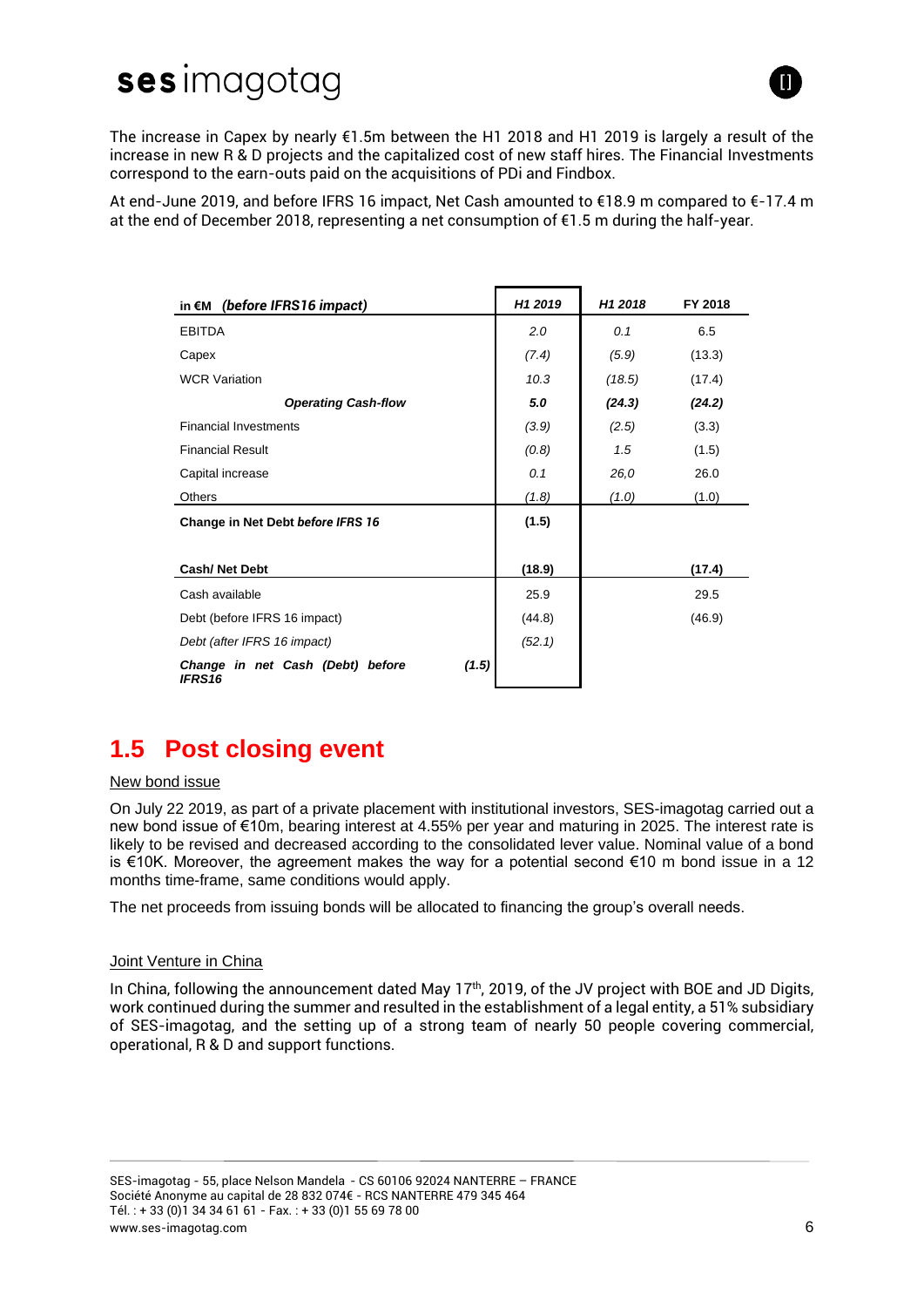

### <span id="page-6-0"></span>**1.6 Outlook**

SES-imagotag expects revenue growth of around + 30% for the 2019 financial year and anticipates an acceleration of growth in 2020 to reach a turnover of around € 400m, thanks in particular to the takeoff of the activity outside Europe, which should represent a quarter of total Sales in line with the VUSION Plan 22.

### <span id="page-6-1"></span>**2.1 Risk factors and uncertainties**

#### **2.1.1 Risks associated with economic conditions and their developments**

Changes in demand for products offered by the Group are generally linked to changes in macroeconomic conditions, in particular changes in gross domestic product in the countries where the Group markets its products and services. In general, periods of recession or deflation are likely to have a negative impact on consumer demand and spending. As of the filing date of this registration document, growth in the European Union remains limited and the International Monetary Fund's forecasts for the coming year are cautious (1.3% in the European Union for 2019 and 3.2% worldwide (source: IMF, World Economic Outlook, July 2019).

Moreover, the introduction or increase of customs barriers and other trade restrictions by certain countries, such as the measures announced by the United States government in the spring of 2018, could trigger a slowdown in world trade, which could have a negative impact on the growth of the world economy, and thus have an adverse effect on the Group's business. Moreover, to the extent that a significant portion of the Group's products are assembled by ESMs located in China, the increase in customs barriers referred to, above, is liable to affect the Group's exports of these products to the United States, even though they represent, at the date of this registration document, a minor part of the Group's business. To limit its impact, the Group intends to have products intended for export to the United States assembled by an EMS located in Vietnam.

In addition, during periods of economic recession, some of the Group's customers may experience financial hardship that may result in late payments or even unpaid bills.

If the current economic situation were to deteriorate, this could have a significant negative impact on the Group, its business, financial position, results and outlook.

#### **2.1.2 Competition risks**

The Group faces fierce competition from various players.

The Group faces internationalization by players from emerging countries, particularly new Asian entrants, seeking to acquire market share rapidly, and the entry of major businesses that previously specialized in the production of electronic goods and wish to penetrate the digital signage value chain (see paragraph 1.6 "Markets and competitive position" of this registration document).

The competition the Group faces requires it to make continuous efforts, including financial, to ensure the continuation of its external growth policy, to acquire new technologies to accelerate the development of its growth strategy and to drive the necessary technological developments. These efforts may in particular require significant investments in new technologies and new products.

The group has activated €5 207K R&D expenses booked as intangible asset in progress, during H1 2019.

Despite these research and development efforts by the Group, competitive intensity on the market has increased in recent years, with a strong pressure on prices, due in particular to the increasing size of Requests for offers (they can now exceed €200 million, whereas until recently they were systematically under €100 million). In that context, players that offer fewer technological products than the Group but that are more financially competitive may in some cases prove to be better positioned than the Group.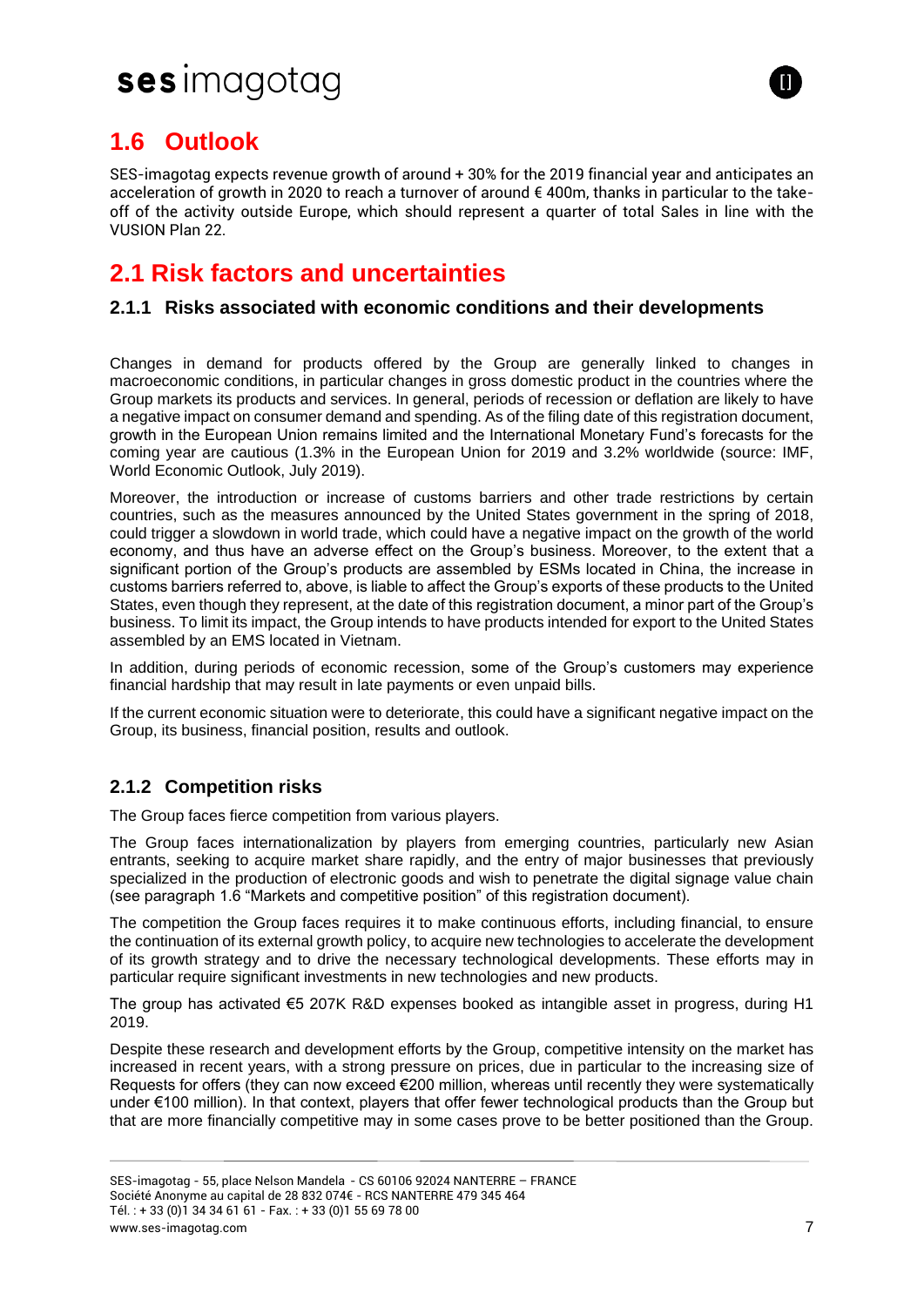

In addition, new players seeking to enter the market with very low-cost offers may be a source of increased competition for the Group.

Therefore, despite these efforts, if the Group did not have sufficient financial resources or the necessary skills, particularly in a context of technological change, to preserve the quality and added value of its products, or if the Group's customers did not appreciate the quality and added value of its products, especially if compared to those of its competitors, or if these products did not meet their expectations, the Group's business and financial results could be significantly affected.

Such competitive pressures could result in a decline of demand for the products supplied by the Group, and force it to reduce its sales prices or make major investments, particularly in innovation and research and development, in order to maintain the level of product quality and performance expected by its customers, which could have a significant negative impact on its business, financial position, results or outlook.

In addition, a consolidation by the by the various market players in which the Group operates, in particular its customers in the mass retail sector, whether international, national, regional or local, could change the competitive landscape of the electronic labelling industry and lead to price pressure, loss of market share, a decrease in the Group's sales and/or a decline in its profitability, which could have a significant negative impact on its business, financial position, results or outlook.

#### **2.1.3 Risks associated with changes in technologies and industry standards**

The Group must maintain the ability of its organization to evolve rapidly, in order to adapt to technological developments and customer demand. The Group might not invest in products and services adapted to the demand at competitive prices and might not be able to adapt its products and services, costs and organization in a timely manner, or it might encounter difficulties in carrying out certain critical projects. The occurrence of one or more of these risks may have a material adverse effect on the Group's business, financial position, results or outlook.

### <span id="page-7-0"></span>**2.2 Risks associated with the activities of the Group**

#### **2.2.1 Risks associated with the development strategy of the Group**

The Group's financial performance and the success of its strategy will depend on several factors, in particular its ability to:

- grow sales of the traditional electronic labelling solutions business, both in mature markets and on international markets where solutions offered by the Group are currently being adopted;
- grow sales of services, in particular through the development of rental contracts for solutions offered by the Group and the marketing of the product range of these value-added services;
- $>$  grow sales associated with the development of new verticals and new non-food markets;
- control the Group's operating and development costs during periods of very strong commercial growth;
- increase benefits and synergies expected from its various partnerships (see paragraph 2.2.5 below);
- enter into distribution agreements with distributors based locally in the United States in order to continue its development in this market.

If the Group is not able to achieve these business development objectives, this could have a material adverse effect on the Group, its business, financial position, results or outlook.

In addition, the Group's business, results and financial position or out-look could be significantly affected: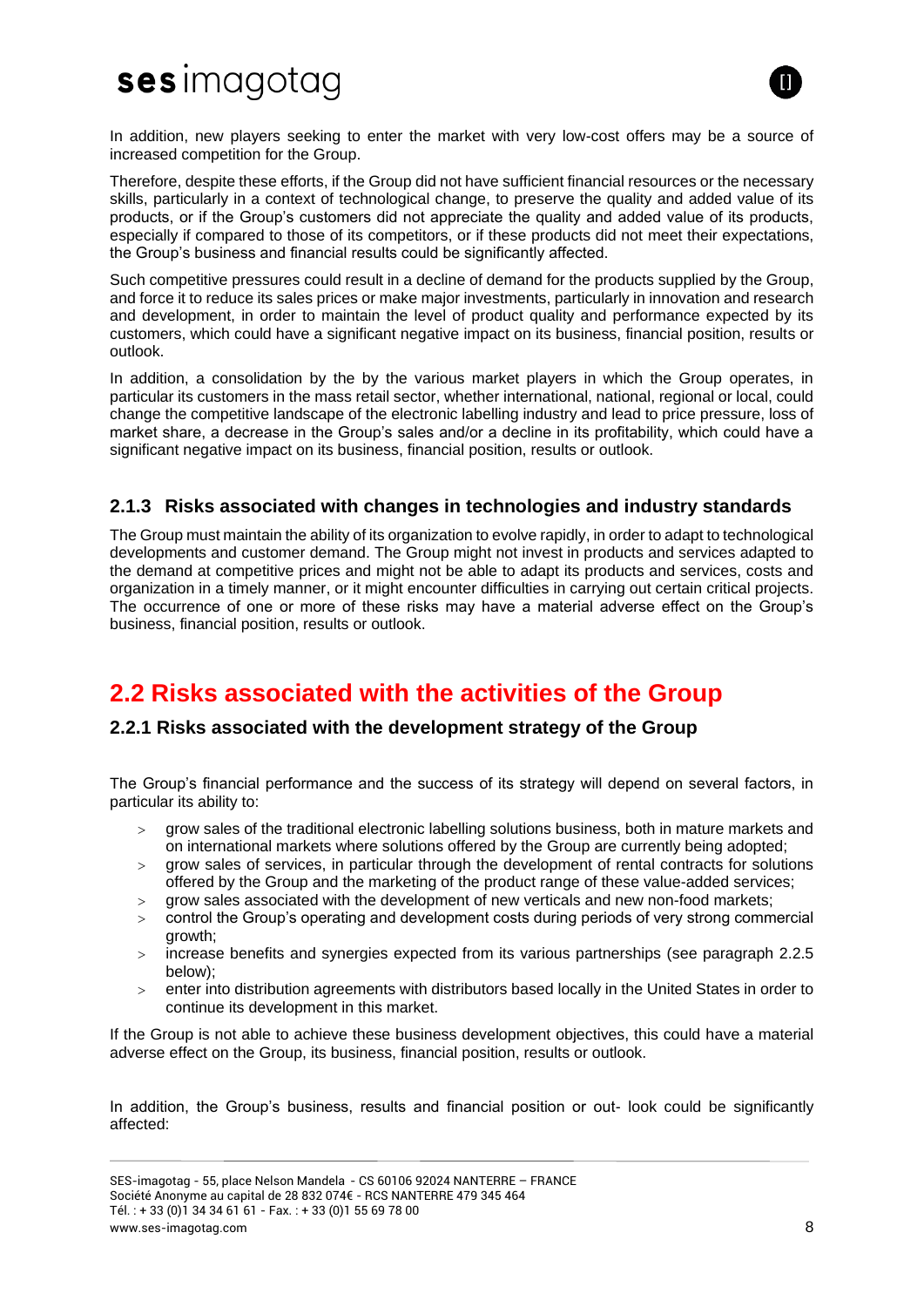

- $\epsilon$  if the Group did not achieve all or part of the objectives set in terms of commercial growth and industrial cost savings;
- $\frac{1}{2}$  if market prices for electronic la- bels were to fall significantly and continuously;
- $\frac{1}{2}$  if the growth of the demand for the Group's solutions were to slow significantly due in particular to an unfavorable economic trend that could result in a significant drop in consumption (some customers and prospects have to regularly abandon or postpone their SES-imagotag solution equipment projects due to limited investment budgets).

#### **2.2.2 Risks associated with doing business in different countries**

The Group does business in over 50 countries around the world, with the intention to continue growing its operations in China, Russia, the Middle East and in the countries of Southeast Asia.

The primary risks associated with doing business internationally are:

- the local economic and political situation;
- $\ge$  exchange rate fluctuations:
- > restrictions on capital repatriation;
- unexpected changes in the regulatory environment;
- the various tax systems, especially regulations on the determination of transfer prices, withholding taxes on remittances and other transfers made by holding companies and subsidiaries;
- > import restrictions:
- customs duties, inspections of exported products and services and other trade barriers.

The Group may not be able to protect itself or hedge against these risks and may encounter difficulties in carrying out its activities in these countries, which could have a material adverse effect on the Group's business, financial position, results or outlook.

#### **2.2.3 Risks associated with the dependence on suppliers and the supply and cost of components**

The Group outsourced all of the production of its hardware (electronic labels) to top-tier industrial partners that specialize in electronic product assembly (external manufacturing services, or EMS), including in particular BOE, its main shareholder. In the event of an increase in demand or if the Group needs to replace an existing EMS, it may not be certain that additional production capacity exists or is available on acceptable terms. In addition, the use of new production units may result in production delays and additional costs for the Group due to the time it will have taken to train new EMSs in the Group's methods, products, and standards regarding quality control, work, environmental footprint, health and safety. Moreover, production at one or more EMSs could be interrupted or delayed, temporarily or permanently, due to economic, social or technical problems, in particular the insolvency of an EMS, the failure of production sites or an interruption of the production process due to social movements beyond the Group's control (see also paragraph 2.2.4 below "Risks related to production delays in the new VUSION product range"). Any delay or interruption in the production of the Group's products could have a material adverse effect on its business, results, financial position or ability to achieve its objectives.

The Group also depends on the proper supply of electronic components in order to carry out industrial scheduling with these EMSs. The failure of one or more component suppliers, including as a result of social unrest, unexpected stockouts, quality defects, export restrictions or sanctions and, more generally, any disruption in supply, in particular due to pressure on the supply of electronic components as a result of the strong growth experienced by the electronic goods sector in general, could alter the Group's production capacities or lead to additional costs that could have an adverse impact on its business, results, financial position or outlook.

Finally, most of the contracts concluded by the Group with its customers do not provide for an automatic price adjustment mechanism in the event of an increase in the cost of components. In the absence of any contractual price adjustment mechanism, the Group then seeks to renegotiate its selling prices with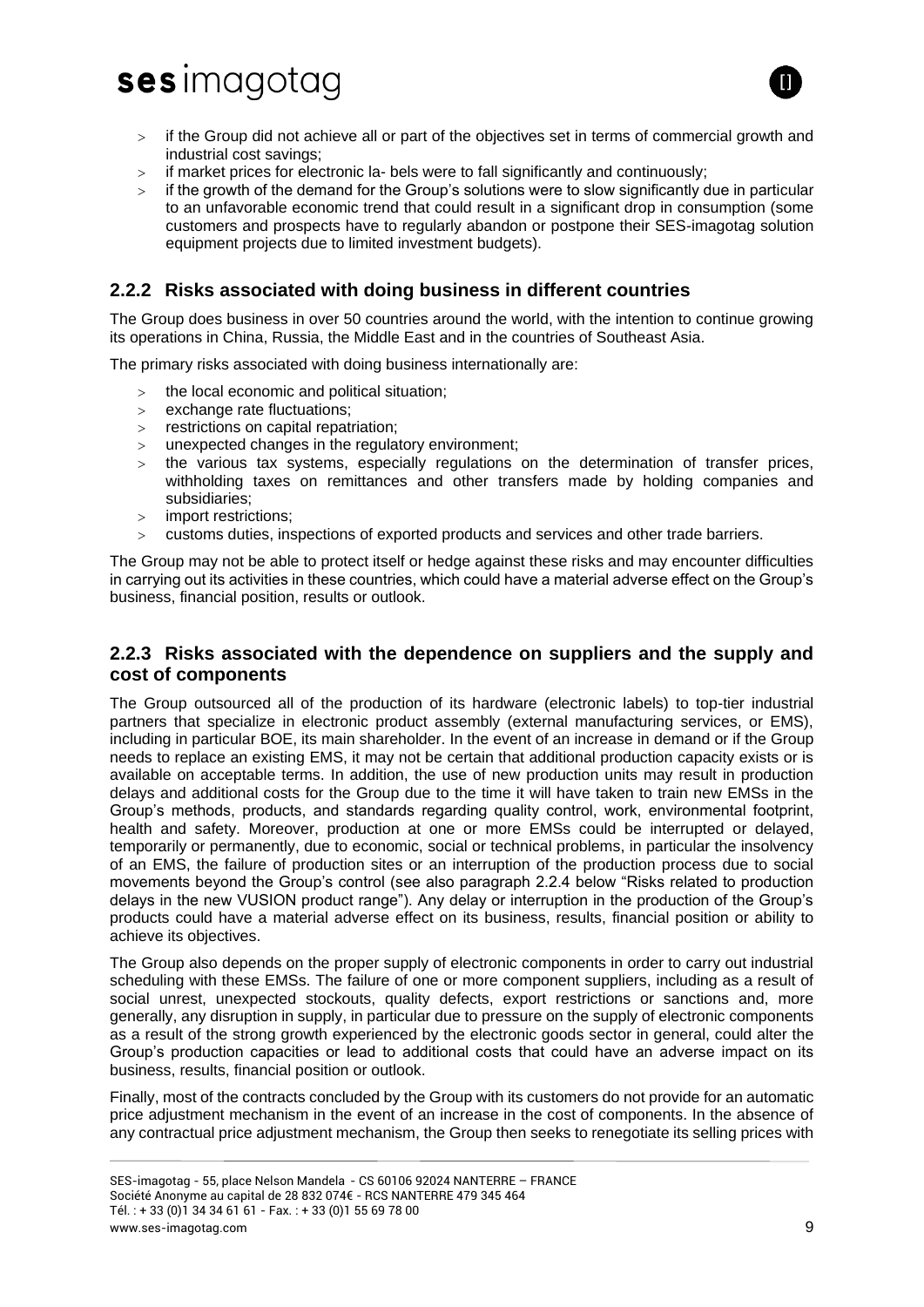

its customers when placing orders or renewing contracts in order to pass on, in whole or in part, the increase in component costs, with the result that there is a more or less long-time lag. Any significant upward change in component costs, due in particular to supply constraints or a concentration of the Group's suppliers, could therefore, if the Group were not able to pass it on to its customers within a reasonable period of time, have a material adverse effect on the Group's business, financial position, results and outlook.

#### **2.2.4 Risks related to production delays in the new VUSION product range**

Part of the production of the Group's new VUSION range is subcontracted to the new industrial partner and majority shareholder of the Group, BOE, at the BOE industrial site located in Chongqing. As a result of delays in the commissioning of the production lines at this site, the Group delayed deliveries of its new VUSION range to its customers du- ring the first half of 2018, resulting in a significant drop in its revenue compared to the first half of 2017. The Chongqing industrial site is now operational, and the Group has also outsourced part of the production of the VUSION range to a second player to be able to meet pro duction needs from 2019 onwards. However, it cannot be ruled out that the Group may once again encounter difficulties in supplying products in the VUSION range due to production difficulties encountered by the above-mentioned subcontractors. This could delay deliveries to its customers, resulting in a decrease in the Group's revenue, which could have a significant negative impact on its business, results, financial position and ability to achieve its objectives.

#### **2.2.5 Risks associated with partnerships**

As part of its activities, the Group has entered into a number of strategic partnerships, particularly in China with BOE Smart Retail (Hong Kong) Co. Limited, a shareholder holding 74,39% in the Company as of 12.31.18, Yuen-Yu Investment Co. Ltd, (renamed after the name Yuanhan Materials Inc in 2019) a subsidiary of the E-Ink Holdings Inc. Group, a shareholder holding 5.98% as of 12.31.18.

In taking certain decisions, the Group may be required to seek the agreement of its partners, whose interests may not be aligned with its own.

In addition, if one of the Group's partners encountered financial difficulties, modified its strategy or wished to terminate these strategic partnerships, or, more generally, in the event of a disagreement on the terms of the partnership, this could have a material adverse effect on its business, its financial position, results and outlook.

#### **2.2.6 Acquisition risks**

As part of its development policy, the Group has carried out external growth operations (in particular through acquisitions of businesses or companies). Although the Group examines and appraises all investment projects following a very strict procedure, it cannot guarantee that the assumptions underlying the profitability of investment projects will materialize or that it will successfully integrate acquired or merged companies. Indeed, the integration of acquisitions, particularly if they are of a significant size, may require a complex, time-consuming and costly process and involve a number of risks, including bearing the costs and expenses to deal with unforeseen events, management's distraction from day-to-day operations, increased mobilization of management teams due to the increase in business volume and scope as a result of the acquisition. Furthermore, the Group cannot guarantee that an acquisition will generate the expected synergies, the expected cost savings, an increase in earnings and cash flow, improved operational efficiency and, more generally, any benefits that the Group would expect. If the Group fails to effectively integrate a new acquisition, it may have an adverse effect on its business, financial position, results, development and outlook.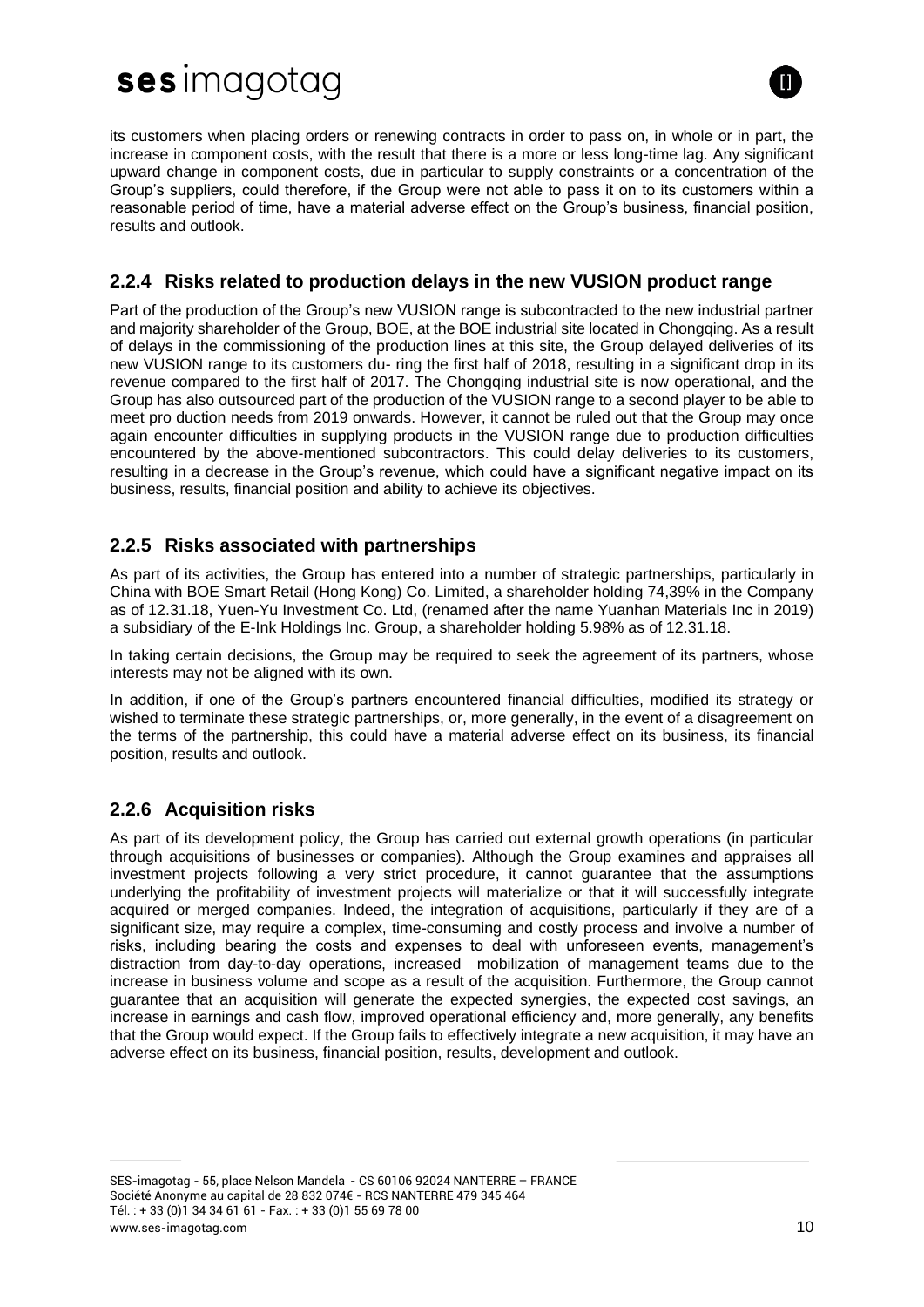

#### **2.2.7 Risks associated with dependence on customers**

While the Group's revenue is broadly distributed among a large number of customers, some of them account for a significant share of its total sales. For the twelve months ending 31 December 2018, the Group's ten largest customers accounted for nearly 54% of the Group's consolidated revenue, and the Group's largest customer accounted for approximately 9% of the Group's consolidated revenue. The loss of or reduction in business activity from one or more of these customers, a concentration of the players in the industry in which they operate or the failure of one of these customers could cause the Group's revenue to decrease proportionally, which may have a material adverse effect on the Group's business, financial position, results or outlook.

#### **2.2.8 Risks associated with defective products**

The Group may occasionally be confronted with a manufacturing defect, a malfunction or an assembly of defective components in any of the Group's products and systems, which could lead to liability claims of varying importance that could damage the Group's reputation and have significant financial consequences. In this context, the Group has seen, or may or will see a recall of some of its products, or may have to adapt or replace the relevant equipment.

Such complaints can damage the reputation and quality image of the products involved and therefore damage the image and reputation of the Group. In addition, the costs and financial consequences associated with these claims are likely to have a material adverse impact on the Group's business, results, financial position and ability to achieve its objectives.

#### **2.2.9 Risks associated with technologies and data security**

The Group can be a victim of computer attacks (viruses, denial of service, etc.), technical failures resulting in the unavailability of computer tools, or data theft. The occurrence of any of these events could have a negative impact on the business and performance of the Group.

The introduction of new technologies (Cloud Computing), the development of industrial control systems and the development of new uses, including social networks, expose the Group to new threats. Computer attacks and attempts to gain unauthorized access are increasingly targeted and carried out by true specialists who can target the Company as well as its private or public customers and partners. More generally, systems' failures could lead to loss or leakage of information, delays or additional costs that could harm the Group's strategy or image.

Despite the procedures put in place by the Group, it cannot guarantee coverage of these technological and IT risks and could encounter difficulties in carrying out its activities in the event of the occurrence of one of them, which could have an adverse impact on the Group's business, results, financial position and ability to achieve its objectives.

#### **2.2.10 Risks associated with corruption and ethics**

In the course of its activities, the Group may face risks associated with corruption, particularly in some of the emerging countries in which it operates. The Group ensures that all its employees act in compliance with applicable laws and regulations and the values of integrity and respect for internal and external standards that form the basis of its culture.

However, it cannot guarantee that its employees, suppliers, subcontractors or other business partners will comply with the strict requirements it imposes or with the requlations in effect. Any behavior that contradicts these values or regulations, despite the Group's efforts, could seriously engage the Group's liability and have repercussions on its reputation, which could have a significant negative impact on its business, financial position, results or outlook.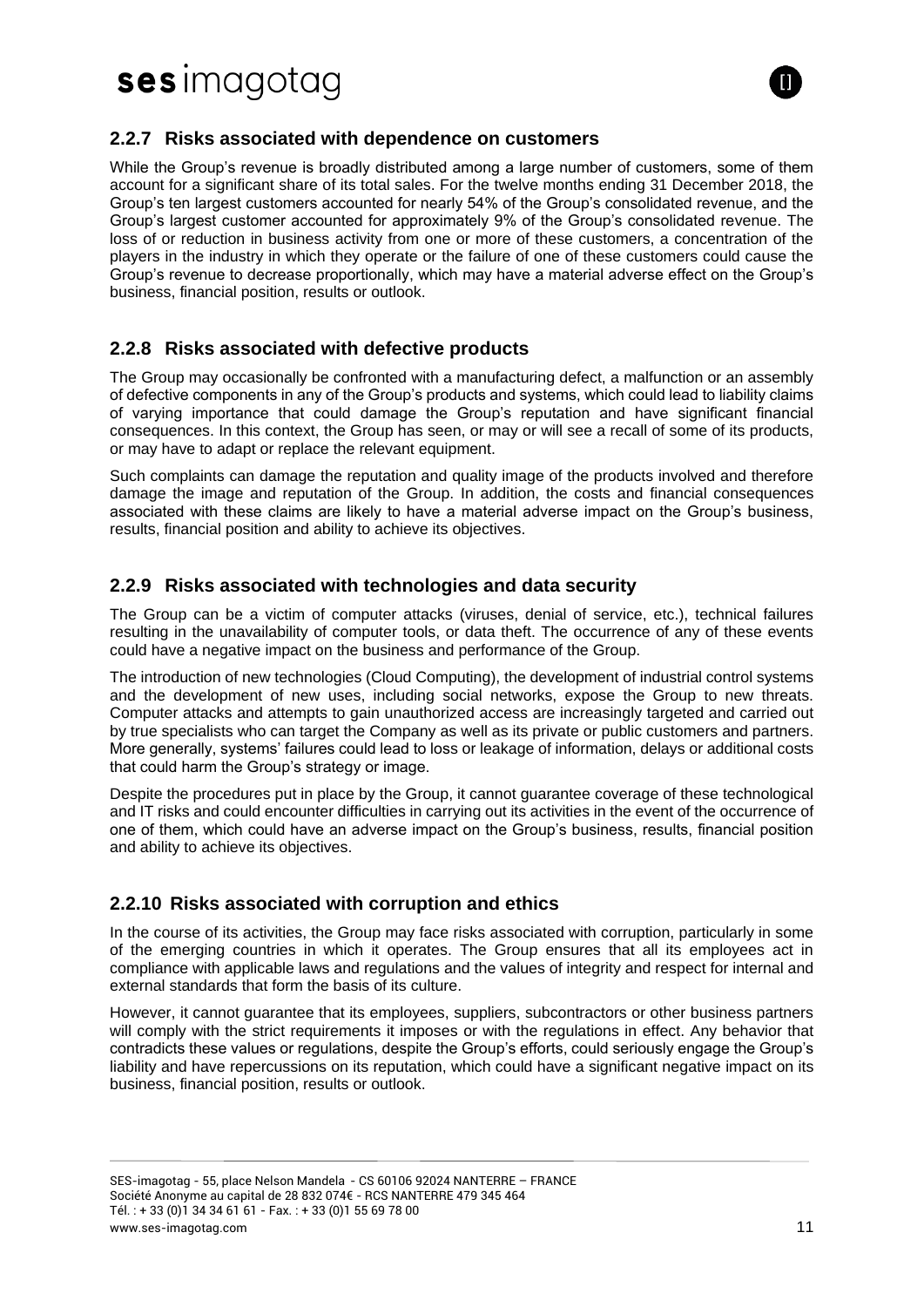

#### **2.2.11 Risks of new financing needs in euros and in foreign currencies**

The Group cannot guarantee the availability of adequate financing at the appropriate time, which could have an adverse impact on its development capacities and thus have a material adverse effect on its business, financial position, results or outlook.

### <span id="page-11-0"></span>**2.3 Risks associated with the Company**

#### **2.3.1. Risks associated with relations with the majority shareholder**

BOE Smart Retail (Hong Kong) Co. Limited (a company ultimately controlled by BOE Technology Group Co, Ltd., a company incorporated under Chinese law) ("BOE"), in its capacity as majority shareholder holding 74.36%, as of 06.30.19, of the share capital and voting rights that can be exercised at the Company's General Shareholders' Meeting, exercises a significant influence on the Company in that it alone possesses a sufficient number of voting rights to adopt all resolutions submitted to the Company's Ordinary General Shareholders' Meeting (such as resolutions pertaining to the appointment and removal of directors, distribution of dividends and the approval of the financial statements) and to the Company's Extraordinary General Shareholders' meeting (such as resolutions pertaining to a merger, partial contribution of capital, capital increase or any other amendment to the Articles of Association). In addition, 5 of the 9 members of the Board of Directors (excluding employee representatives) are appointed by BOE. Although this holding will decrease due to the capital increase announced by the Company, BOE will retain control over decisions of the Company's General Shareholders' Meeting after the increase.

It is possible that BOE's interests and objectives are not always aligned with those of the Company or its other shareholders.

Lastly, the BOE group or companies it controls are likely to acquire companies carrying on activities that are in direct competition with those of the Group or that maintain business relations with the Group.

#### **2.3.2 Risks associated with human resources**

SES-imagotag is a growing and diversifying Group, offering new ways for using display solutions, store management and the use of available price and product data. The Group's strategic plan for 2022, aims to make the Group a leader in omnichannel electronic display solutions. To this end, and against the backdrop of a competitive and evolving technology industry, it is critical to attract, develop and retain the necessary skills.

The Group must therefore position itself to respond to a series of qualitative and quantitative challenges in terms of talent management:

- $>$  reinforce its pool of the skills especially technical (including in software engineering) it needs to sustain growth and enable it to deliver an array of new, value-added services at a global scale;
- identify, attract, train, retain and motivate qualified personnel;
- strengthen leadership capabilities at all levels to support its growth and ongoing transformation;
- effectively on-board new employees, especially in the case of acquisitions.

For the Group, it is a matter of looking ahead and planning for the acquisition and development of the skills it will need for future success, with the risk being not to have them at the right time to drive its strategy. If the Group does not meet these human resources challenges, a key factor in its development, this could have a significant adverse effect on its business, financial position, results or outlook.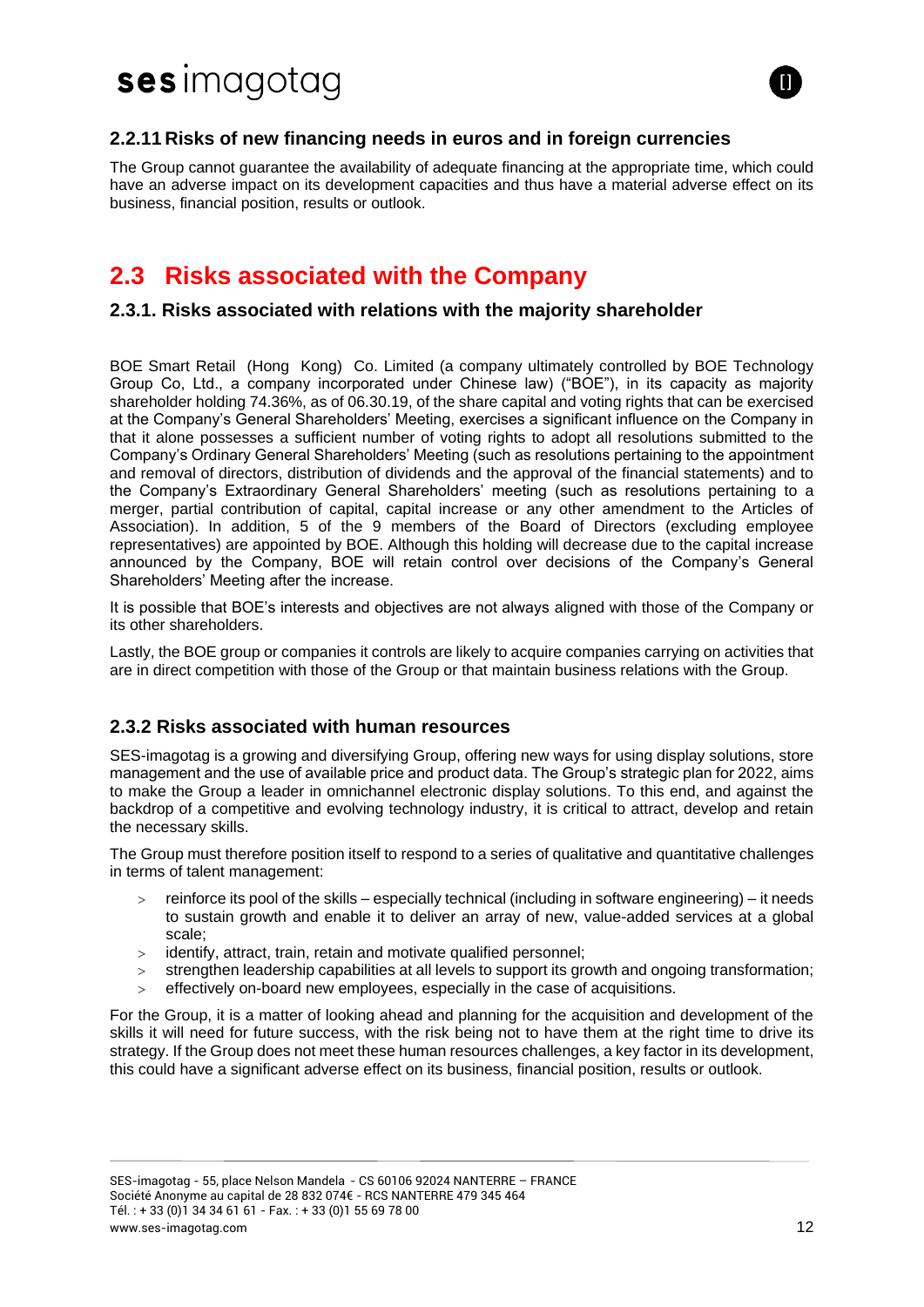

#### **2.3.3 Risks associated with major projects and comparability of results**

Although a part of the Group's revenue is generated by recurring activities, such as maintenance operations or the renewal of existing customer equipment, the Group may also supply its products for the needs of major customer projects, such as the provision of electronic labels for the entire network of a customer's stores. These major customer projects may thus result in peaks in activity, causing a significant increase in revenue over a financial year, which would not be repeated in subsequent financial years, and may then imply significant variations in the Group's consolidated revenue, either upward or downward. Consequently, comparisons of the Group's results from one period to another are not necessarily representative of the trend of the Group's future results. In addition, these major projects may be delayed or, in some cases, not be completed, which can have a material adverse effect on the Group's business, results, financial position and outlook.

#### **2.3.4 Risks associated with management teams**

The Group's success depends to some extent on the continuity and skills of its management team, which is formed around Mr. Thierry Gadou. In the event of an accident or the departure of one or more of these managers or other key personnel, their replacement could prove difficult and could affect the Group's operational performance. More generally, there is strong competition for senior management, and the number of qualified candidates is limited. The Group may not be able to retain some of its executives or key personnel, or in the future not be able to attract and retain experienced executives and key employees. In addition, if the Group's managers or other key employees join a competitor or create a competing business, the Group could lose some of its know-how, and the risk of losing customers could increase. These circumstances could have a material adverse effect on the Group's business, financial position, results and outlook.

### <span id="page-12-0"></span>**2.4 Market risk**

#### **2.4.1 Liquidity risk**

Liquidity risk is the risk of not having the necessary funds to meet one's commitments when they are due. It concerns, on the one hand, the risk that assets cannot be sold quickly under satisfactory conditions if necessary, and, on the other hand, the risk of early repayment of liabilities or non-access to credit under satisfactory conditions.

With regard to financial assets, all of the Group's marketable securities consist of term accounts.

With regard to financial liabilities, most of the Group's debt (apart from IFRS 16 impact) consists of a bond issue with a total nominal amount of €40 million, maturing in 2023, bearing interest at a fixed rate of 3.5% per annum. The bond issue provides that it will become due if the consolidated leverage ratio, which refers to the ratio between net financial debt and gross operating result, becomes less than 3.5.

See also note 11 of the Notes to the consolidated financial statements of the Group.

#### **2.4.2 Risks associated with the interest rate**

At the date of this report, most of the Group's debt consists of

- One  $€40m$  bond issues, with a maturity date in 2023 and bearing interest at a fixed rate (3.5% per annum)
- One €10m bond issue, signed in July 2019, with a maturity date in 2025 and bearing interest at a fixed rate (4.55% per annum) – that interest rate may be adjusted according to the debt ratio lever. That same agreement plans for a potential second €10m tranche, under the same conditions.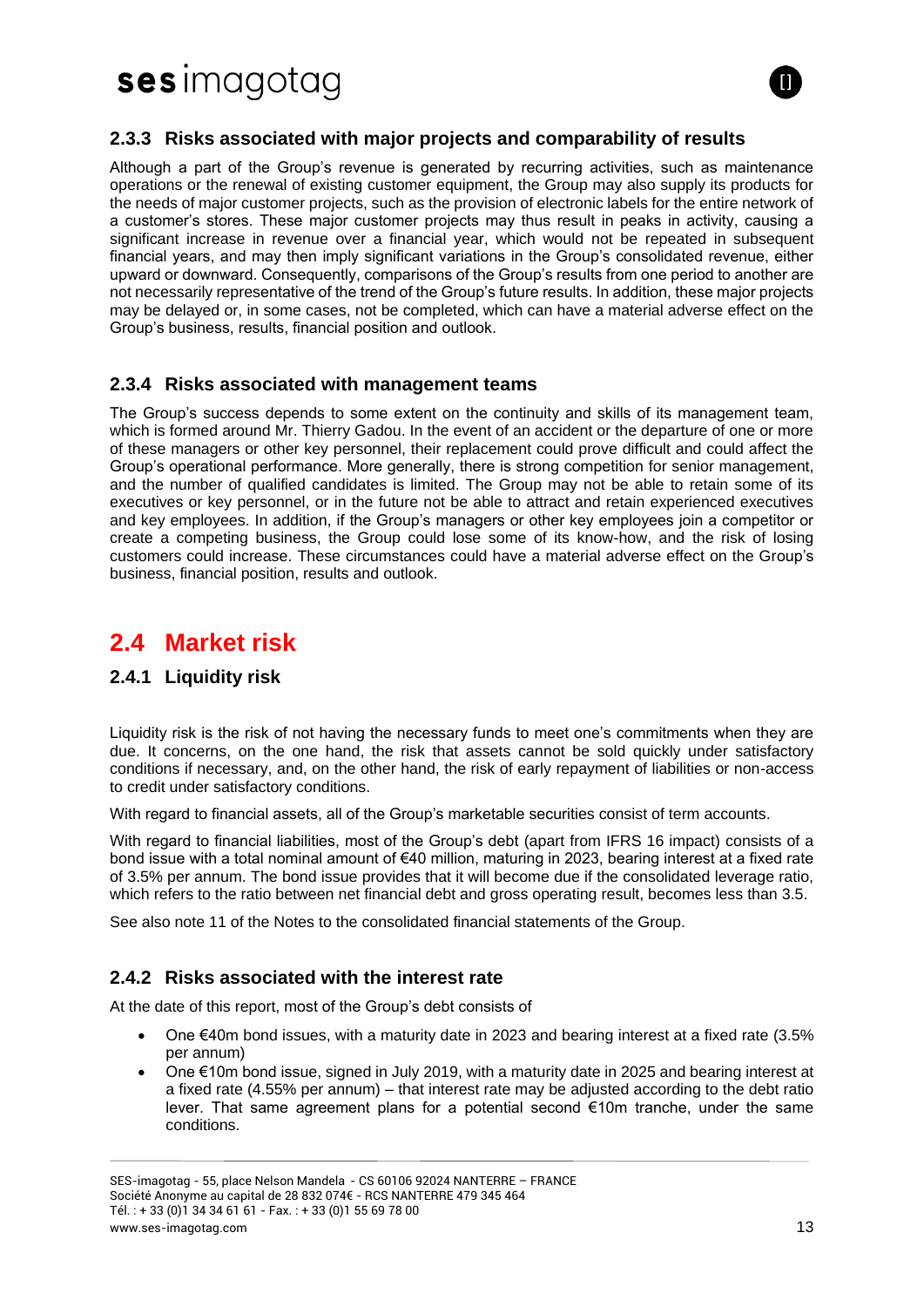

The Group's exposure to interest rate fluctuations is therefore limited.

#### **2.4.3 Risks associated with the exchange rate**

The Group is highly exposed to fluctuations in the EUR/USD exchange rate, with a large proportion of its sales denominated in euros and a majority (approximately 80%) of its component and production costs denominated in US dollars. Consequently, upward variations in the US dollar automatically result in an increase in the cost of sales in euros. Such changes could have a material adverse effect on the Group's business, results, financial position or outlook.

#### **2.4.4 Credit and counterparty risk**

Credit and/or counterparty risk is the risk that a party to a contract with the Group will default on its contractual obligations resulting in a financial loss to the Group.

Financial assets that could expose the Group to credit and/or counterparty risks are mainly receivables from its customers (in particular in the event of non-payment or failure to meet payment deadlines) and financial investments. The occurrence of one or more of these risks may have a material adverse effect on the Group's business, financial position, results or outlook.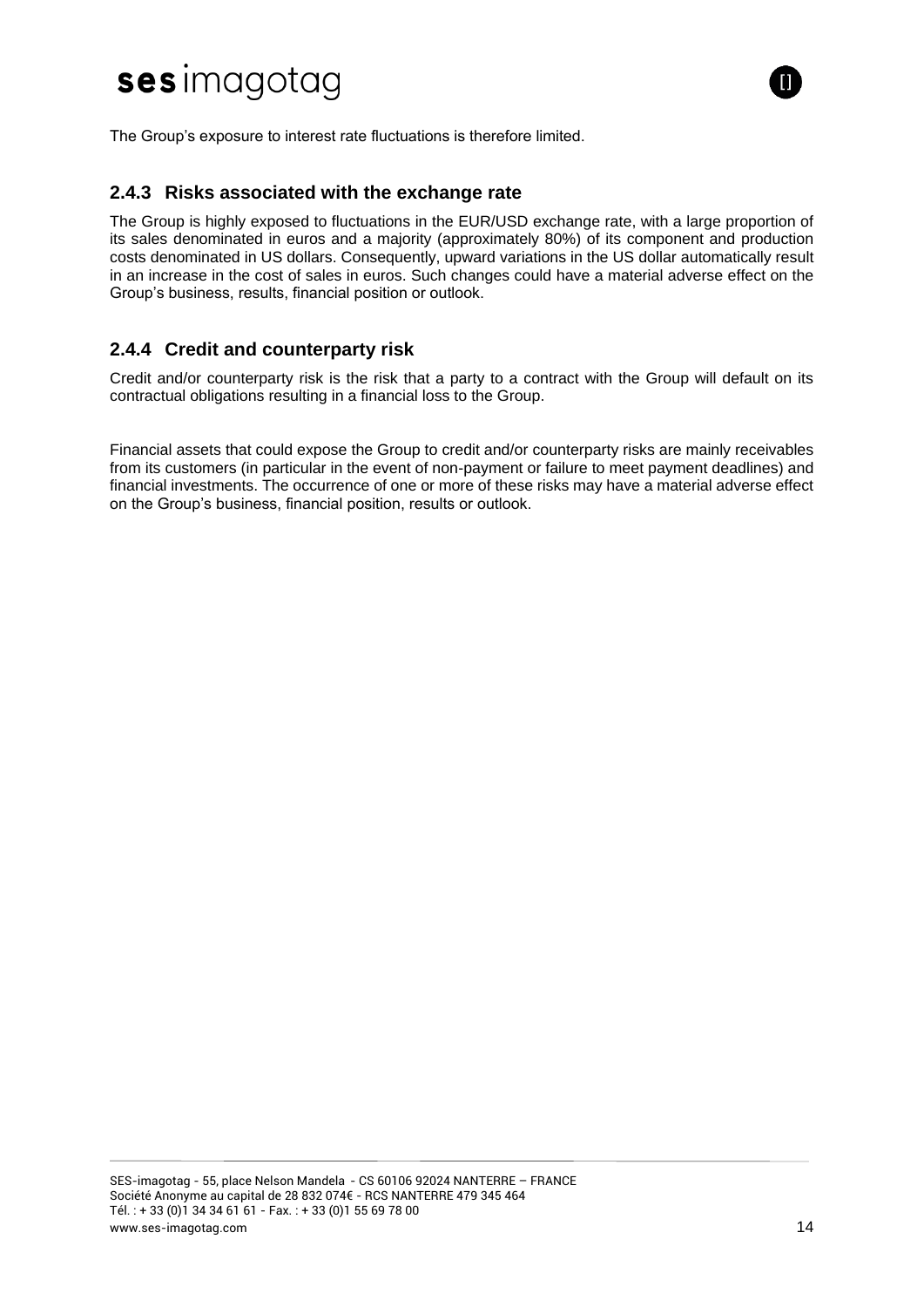

### **2.5 Legal and compliance risks**

#### **2.5.1 Risks associated with litigation and ongoing investigations**

the normal course of doing business, the Group may be involved in a number of administrative or judicial proceedings for which it may be held liable on different grounds.

#### Tax litigation

During previous financial years, Group companies were subject to tax audits, and sometimes to proposed corrections. The financial consequences of these tax charges are recognized by way of provisions for amounts notified and accepted or considered likely to result in an outflow of resources and which can be reliably determined.

The Group periodically reviews the estimate of this risk in the light of changes in controls and disputes and considers that no ongoing controls will have a significant impact on its financial position or liquidity.

#### Commercial and labor disputes

Disputes are regularly reviewed by the Group's Legal Department and are covered by provisions when the Group considers that it is probable that an outflow of resources will be required to cover the risk incurred and that a reliable estimate of this amount can be made. Inapplicable reversals stem mainly from the resolution of these disputes, for which the Group has been successful or for which the actual amount of the loss has been lower than its estimated amount.

As at 30 June 2019, the Group set aside provisions for commercial and labor disputes, as described in note 10 to the Group's consolidated financial statements.

As of the date of this report, the Group is not aware of any other governmental, legal or arbitration proceedings (including any proceedings of which the Group is aware, which are ongoing or of which the Group is threatened) that may have or have had, during the last twelve months, material effects on the financial position or profitability of the Company or the Group.

#### **2.5.2 Risks associated with compliance with regulations, particularly environmental regulations and their developments**

The Group's activities are subject to various regulations, in particular with regard to the compliance and compatibility of the products it sells with their own regulations, as well as industrial, safety, health and environmental standards. The environmental risks associated with the Group's business are mainly due to increasingly stringent environmental laws and regulations.

The provisions on the removal and treatment of end-of-life electrical and electronic equipment are increasingly stringent and their application is subject to ever more rigorous and frequent controls, particularly in the context of the European Parliament's Directive 2012/19/EU and of the Council of 4 July 2012 on waste electrical and electronic equipment ("WEEE").

Despite the procedures implemented by the Group and the fact that the environmental risks are not limited to the Group's business, it cannot guarantee environmental risk coverage and could encounter difficulties in carrying out its activities in the event of the occurrence of any of them, which could have an adverse impact on the Group's business, results, financial position and ability to achieve its objectives.

More generally, in the event of non-compliance with the laws and regulations applicable to it, the Group could be fined, and the authorities could even prohibit the placing of marketed products on the market. These standards are complex and subject to change and, although the Group pays particular attention to compliance with applicable regulations, it cannot exclude any risk of non-compliance. The Group could also incur significant costs in order to comply with regulatory changes and cannot guarantee that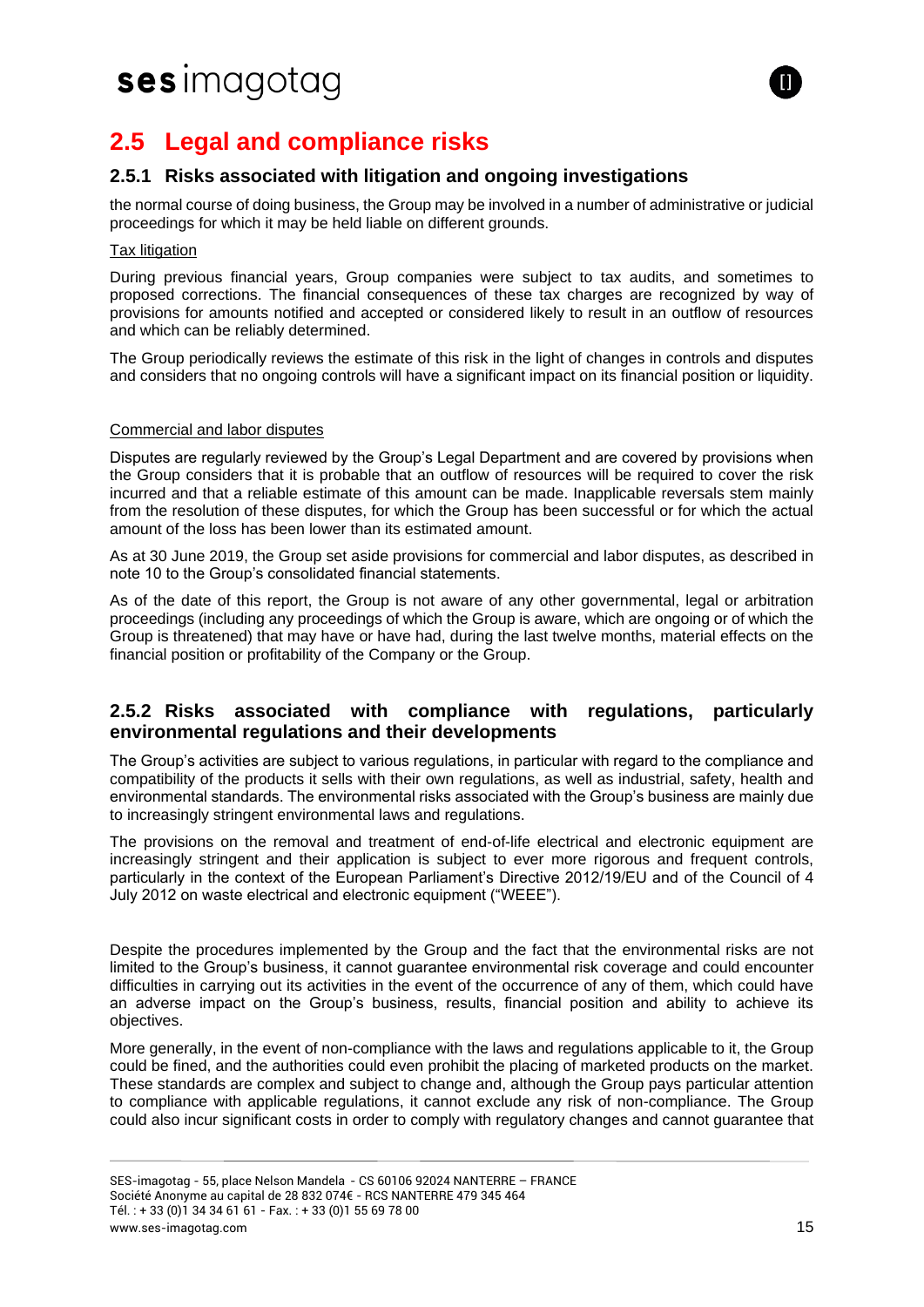

it will always be able to adapt its activities and organization to these changes within the necessary time limits. In addition, changes in the application and/or interpretation of existing standards by administrations and/or courts are also likely to occur at any time.

The Group's inability to comply with and adapt its activities to new national, European and international regulations, recommendations and standards could have a material ad- verse effect on its business, results, financial position and outlook.

#### **2.5.3 Risks associated with taxation and its developments**

The Group is subject to complex and evolving tax legislation in the various countries in which it operates. In particular, because of its international activity, it is subject to transfer pricing rules, which can be particularly complex and subject to divergent interpretations. Changes in tax legislation could have a material adverse effect on its tax position, its effective tax rate or the amount of taxes and other levies to which it is subject, as well as on its reporting obligations. In addition, the tax regulations of the various countries in which the Group operates are subject to very different interpretations. The Group is therefore not in a position to guarantee that the tax authorities involved will agree with its interpretation of the applicable legislation. Furthermore, tax laws and regulations or other compulsory levies may be changed and their interpretation and application by the jurisdictions or administrations involved may change, in particular in the context of joint initiatives taken at international or Community level (OECD, G20, European Union). Specifically, the ongoing incorporation into French tax legislation of

(i) the principles set out by the OECD on base erosion and profit shifting ("BEPS"),

(ii) the Multilateral Convention to Implement Tax Treaty Related Measures to Prevent BEPS of 7 June 2017,

(iii) the rules provided in the Council Directive (EU) of 12 July 2016 establishing rules against tax avoidance practices that directly affect the functioning of the internal market ("ATAD") and

(iv) the provisions provided for in the proposal for a directive to establish a common consolidated corporate tax base ("CCCTB") could increase the corporate income tax burden on the Group. A challenge to the Group's tax position by the relevant authorities could result in the Group paying additional taxes, potentially significant reassessments and fines or increasing the costs of its products or services for the purpose of collecting such taxes, which could have a material adverse effect on its business, results, financial position and outlook.

#### **2.5.4 Risks associated with intellectual property**

The intellectual property risk to which the Group is exposed is the risk of counterfeiting, whether suffered or active.

Infringement may be committed by third parties against patented products or industrial processes. These actions are likely to have an immediate impact on the Group's sales and earnings and may damage its reputation and, where applicable, the quality image of the products concerned.

Infringement could also be an involuntary act of the Group, particularly given the risk associated with the length of time during which patent applications are not made public. Patent applications filed by third parties and known only at the time of their publication could affect ongoing developments or even products recently launched on the market due to the continuous shortening of development times. This situation would force the Group to modify the product and thus increase the research and development costs of the project, or to negotiate rights to use the patented element. In either case, the margin of the project would be affected. The Group may also be subject to claims from patent trolls, particularly in the United States and Russia and in the field of new technologies.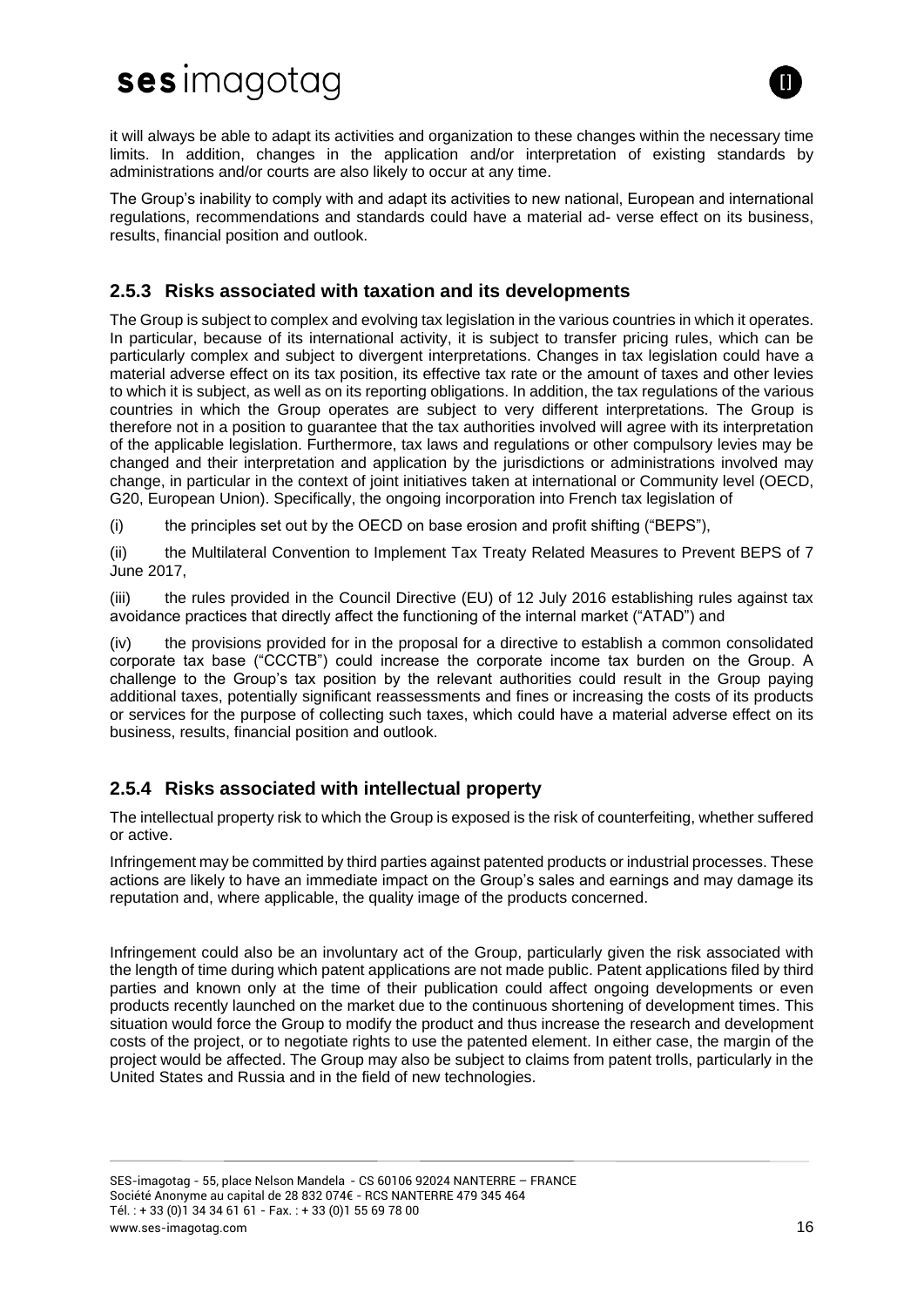

The occurrence of an act of counterfeiting of which the Group is a victim or which is attributable to it could have a significant negative impact on its reputation, business, financial position, results and outlook.

From a financial perspective, based on the risk analysis carried out at the filing date of this registration document and in accordance with applicable accounting standards, no provision has been recorded in the consolidated financial statements as at 30 June 2019.

#### **2.5.5 Risks associated with changes in IFRS accounting standards**

The Group's consolidated financial statements are prepared and presented in accordance with IFRS (International Financial Reporting Standards) international accounting standards. Any change in these accounting standards could have a material impact on the presentation of the Group's results and financial position. Some IFRS standards have recently been revised by the International Accounting Standards Board ("IASB").

IFRS 16 standard "lease agreements" has been implemented for the first time as of January 1<sup>st</sup> 2019, (replacing IAS 17 standard): impacts on this first Half 2019 are described in paragraph II.1.1. in the Appendixes to the financial statements enclosed in this report.

Other than these new standards, the IASB may adopt new changes or supplements to IFRS in the future, which the Group must then adopt, and which could have a significant impact on the presentation of its results and financial position.

### **2.6 Insurance and risk management**

#### **2.6.1 Insurance policy**

The Group implements a policy aimed at obtaining external insurance coverage to cover the risks of the company and its employees that can be insured at reasonable rates. It considers that the nature of the risks covered, and the guarantees offered by these insurances are in line with the practice adopted in its business sector.

The Group's insurance program includes the following insurances:

- > General and product liability;
- > Cyber risk;
- > Property Damages
- > Business Interruption;
- > Cargo policy;
- $>$  Civil liability for the company's officers.

#### **2.6.2 Risk management policy**

The company, regarding risk management policy, is referring to the AMF framework dedicated to the small and medium sized listed companies (VaMP's) published in 2008.

This global objective is met through the financial dept. reporting and processes, the auditing companies audit missions as well as the audit committee meetings.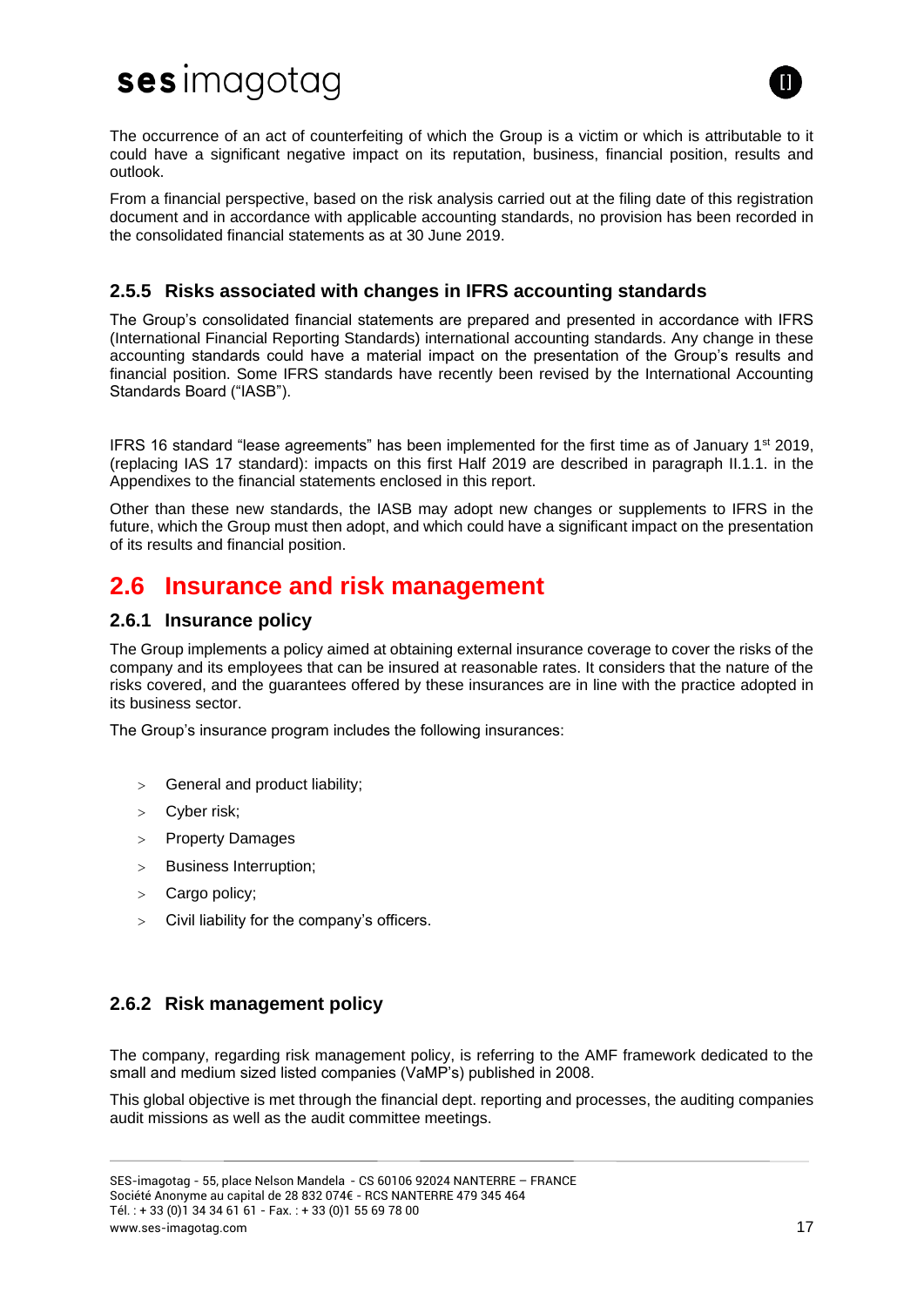

Among the aims can be found the proper independence of directors and a convenient CEO remuneration, consistent with the company's strategy: those are carefully looked at during the remuneration and appointment committee meetings, taking place generally speaking, twice a year, to appraise the CEO performance and come up with his variable remuneration.

In general terms, one of the objectives of the internal control system is to prevent and control risks resulting from the Group's activity and the risk of errors or fraud, particularly in accounting areas.

For example, internal action plans and policies implemented to manage the risks identified by the Group include:

- Risks associated with economic conditions and their development. In order to limit the negative impact of adverse economic conditions on its activities, the Group is implementing a growth strategy aimed at benefiting from the trend towards the increasing digitalization of stores, by offering its customers the most innovative products at high quality standards, while offering a wide range of services aimed at reducing the total cost of ownership of equipment for its customers.
- $>$  Risk of not achieving the planned objectives. To limit this risk, the Finance Department prepares monthly performance analyses and periodic forecasts, and regularly informs the Board of Directors of performance and possible deviations.
- Risks associated with doing business in different countries. To limit this risk, the Group is vigilant regarding export incoterms and payment terms, particularly in African countries, the Middle East, Southeast Asia and Eastern Europe. The Group further manages this risk by geographically diversifying its activities in developed as well as in emerging markets, thus blending exposure to potential risks in a given country.
- Risks associated with dependence on suppliers and component procurement. The Group currently works with some of the world's leading subcontractors of electronic sub-assemblies, which account for the vast majority of production at sites around the world. If necessary, this global system makes it possible to switch production from one EMS to another in the event of the failure of one of them. As the risk of a shortage of electronic components is a clearly identified risk in the electronics industry, the Group is particularly vigilant in monitoring its industrial forecasts, and regularly ensures their consistency during "Pipe Reviews" by reconciling them with commercial forecasts, thus preventing any risk of component shortages. In order to best anticipate the risks of supply disruptions due to shortages, supplier failures or natural hazards, a multi-sourcing policy for components is systematically applied whenever possible, and in some cases safety stocks are built up for critical components. In addition, some strategic suppliers are required to have two production sites for sensitive components.
- Risks related to production delays in the new VUSION product range. In 2018, the Group signed a subcontracting contract with a second player in order to limit the risk of production delays from 2019, with volumes to be treated equally between BOE and this second subcontractor.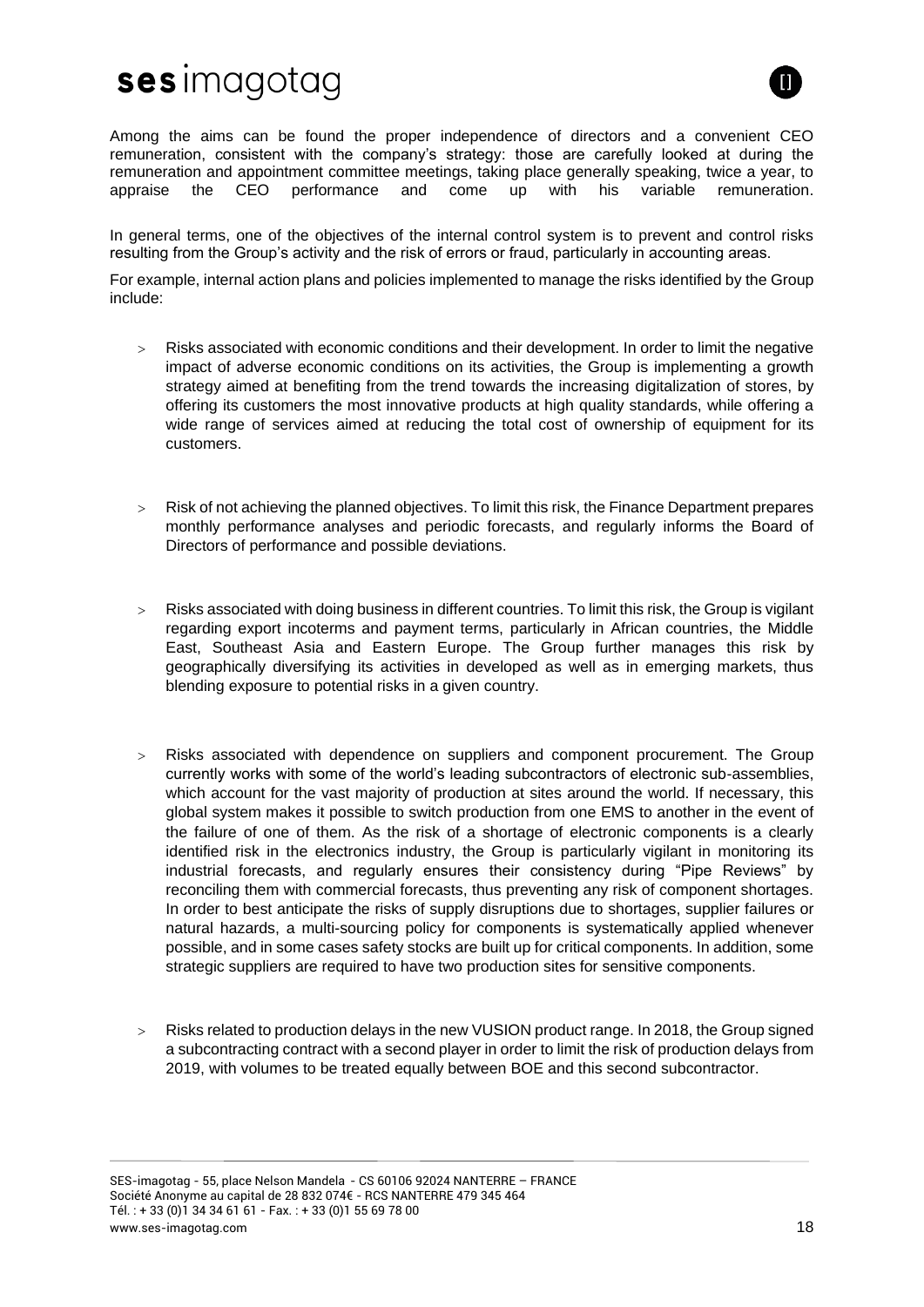

- Risks associated with dependence on customers. To limit this risk, the Group seeks to maintain a diversified portfolio of customers and to have a significant basis of equipment installed with its existing customers, thus making it possible to derive part of its revenue from the renewal and maintenance of electronic labels carried out by its customers, characterized by recurring revenues.
- $>$  Risks associated with technologies and data security. The IT Department is responsible for securing networks and systems, on the one hand, and the applications necessary for the continuity of the Group's business, on the other hand, and regularly performs intrusion tests or backups. In addition, the Group implements security measures for its information systems adapted to the identified risks. Together with the internal control and safety policy, these organizational, functional, technical and legal security measures are subject to annual controls.
- Risks associated with corruption and ethics. An employee awareness and training program dedicated to ethical/anti-corruption themes was developed by the Group during the last quarter of 2017 on its e-learning platform.
- $>$  Risks associated with the transformation of the Group in terms of human resources. A number of programs and initiatives are being implemented to prevent this risk, including the following dimensions:
	- $\circ$  a "people review", to precisely define the needs for new skills in relation to the current pool of skills;
	- $\circ$  the development of an employer brand and the strengthening of its strike force in terms of recruitment (with, for example, increased use of social networks);
	- o the training of all employees, with investments in an e-learning platform in particular; employee engagement through appropriate internal communication, and the development of internal communication and information and knowledge sharing tools; this platform was put online in September 2016 and has 6 programs and144 modules offered in English and in French. All programs were built by internal employees who are experts on the subject, assisted by the Human Resources Department, which supervised the entire project. The six training programs are focused on the integration of new employees, the product programs – Software and Hardware, the commercial phase, as well as on the techniques dedicated to High Frequency and Low Frequency Installation;
	- o loyalty and recognition of performance, in the form of long- term Group compensation plans or specific plans in the event of acquisitions, among other things.

The Group thus has a proactive and multifaceted approach in order to position itself to have the necessary talents and skills for its future success, although there is still uncertainty about the level of impact of the actions taken to secure the necessary resources for its development in due time or under favorable conditions.

- risk associated with exchange rates. Several actions are being implemented parallel to currency hedging policies in order to reduce this exposure in the coming years, notably:
	- $\circ$  development of sales in the dollar area (international expansion plan, cash pooling in US dollars).
	- $\circ$  regular forecasts are drafted and a cash-pooling system for euros and US dollars;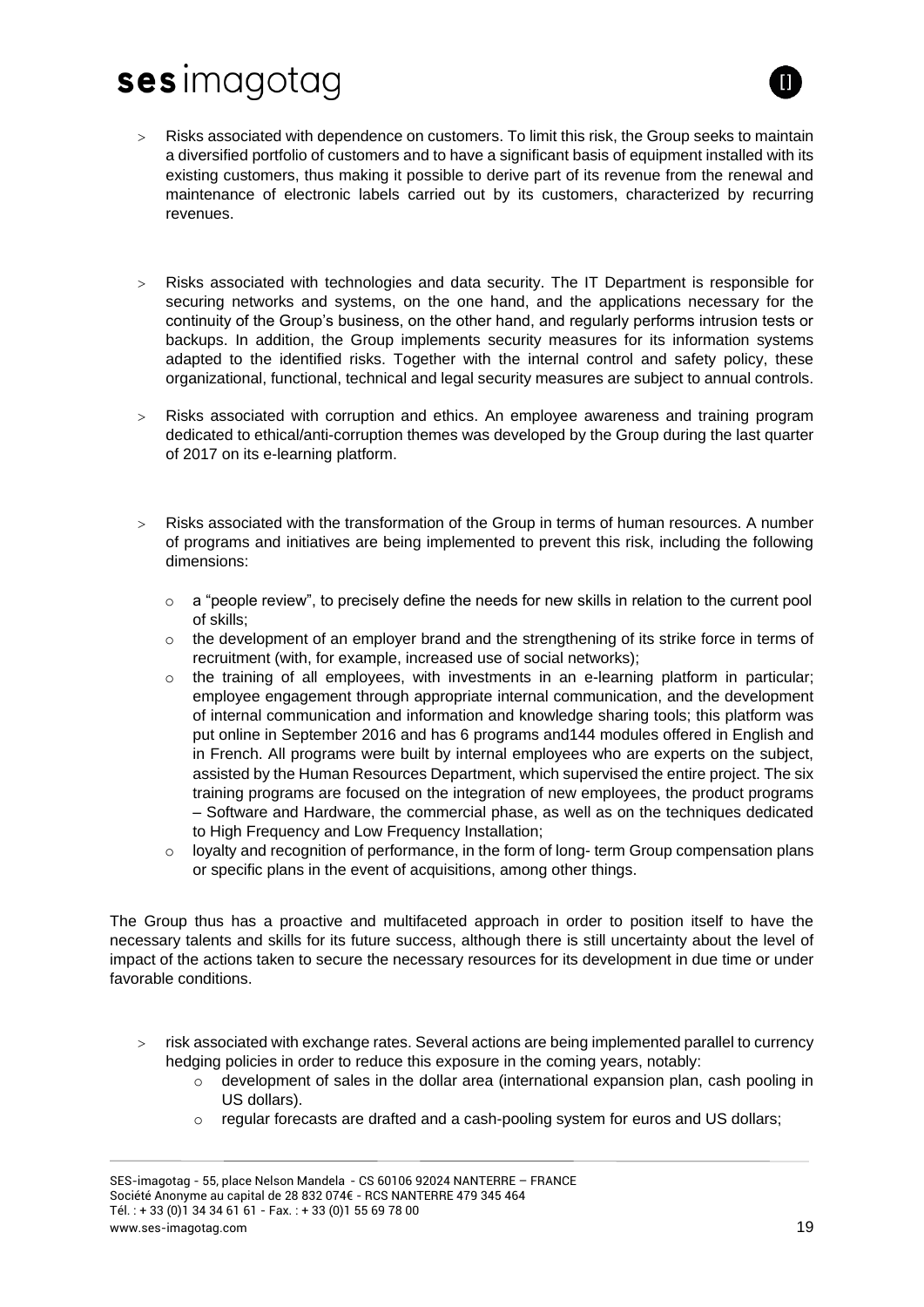

risks associated with global warming and compliance with environmental regulations:

#### *Risks associated with production methods*

For its direct supply of strategic components, the Group relies on an ecosystem of world-class companies that are leaders in their respective specialties (special electronic chips, custom TFT-LCD or e-paper, etc.), most of which dedicate particular attention to social and environmental responsibility initiatives. Two of the five largest suppliers for the Group have signed the United Nations Global Compact.

Four of the seven most important suppliers for the Group are ISO 14001 certified, and two are OHSAS 18001 certified.

#### *Risks associated with electrical and electronic waste treatment methods*

In order to limit the risks of uncontrolled pollution, the Group ensures that collection and recycling programs for end- of-life products are set up and offered to its customers in Europe, in accordance with the WEEE directive, and in other countries outside the European Union. In countries where regulations require this, the quantities of products placed on the market, collected and recycled are periodically reported to the national registers of producers.

The Group also informs users of these provisions through specific product markings and provides dismantling instructions to recyclers.

 Recycling of batteries in our labels Electronic labels manufactured and sold by the Group require batteries in order to operate.

The enforcement of Article R. 543-130 of the French Environment Code requires producers of industrial batteries and accumulators to organize the free collection of the items producers have sold on the French market after their use.

In Europe, the Group has chosen:

- co-organization COREPILE to collect and recycle all its spent batteries in France;
- in Austria, the collection and recycling activities are entrusted to Elektro Recycling Austria, a subsidiary of the Altstoff Recycling Austria AG group, which has specialized in electronic waste recycling since 2005;
- in Italy, the recycling is entrusted to the CONAI organization.

#### *Recycling of labels and hardware equipment*

In order to be part of a circular economy approach, the Group has been committed since 2014 to implementing an action plan to ensure the complete recyclability and reuse of its equipment.

To this end, the Group sought the services of the ecological organization Ecologic, which collects obsolete or damaged labels, modems and routers from each customer and transports them directly to a recycling center of ANOVO, one of the leading players in the sustainable management of electronic product life cycles.

Each year, this company brings new life to more than 20 million products throughout the world.

The organization then sorts the components of the used equipment, makes cosmetic repairs or sends off those components that are to return to the production chain.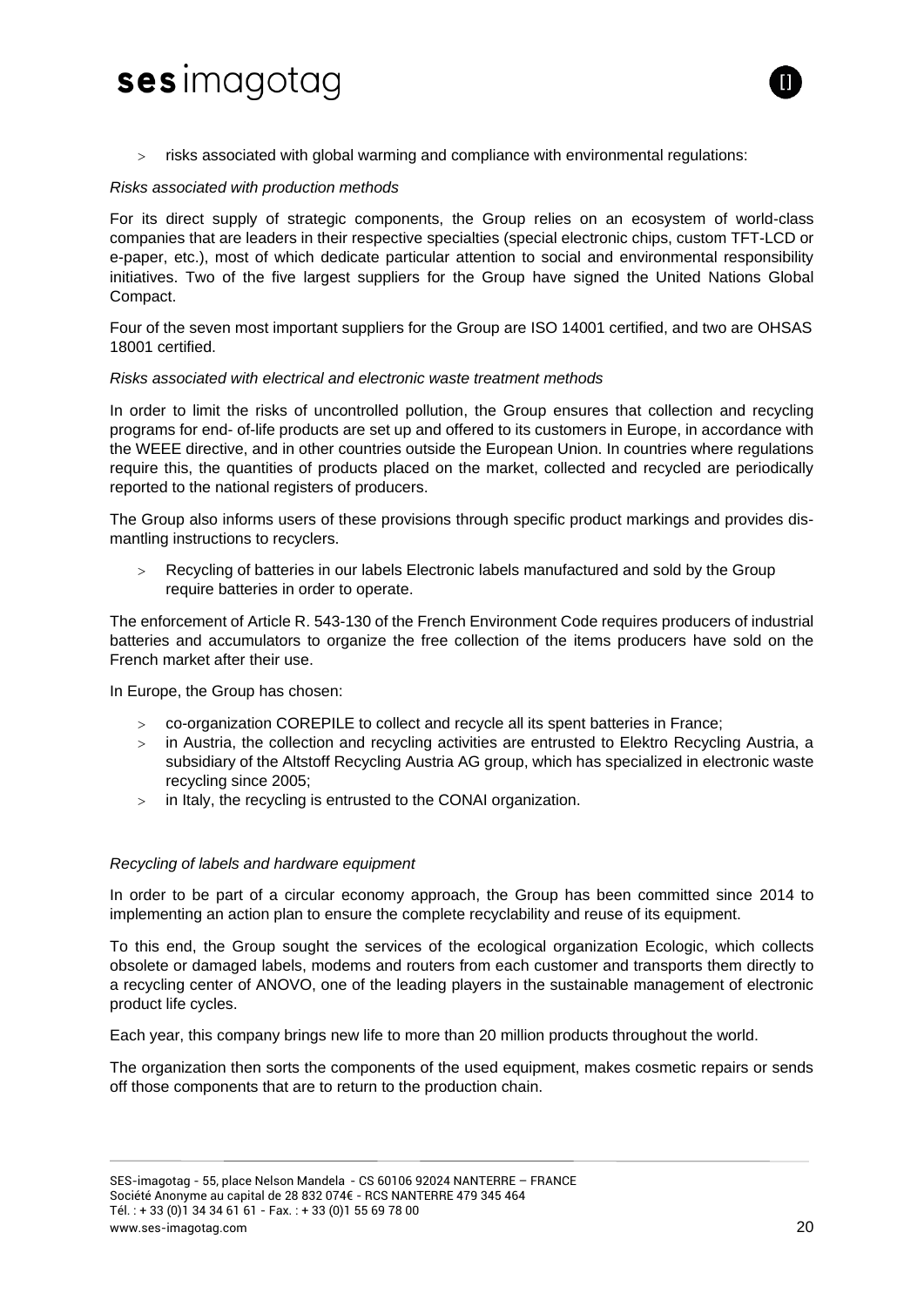

All products delivered by the Group comply with international directives related to the use and transport of hazardous substances in electrical and electronic equipment (Directive 2011/65/EU of the European Parliament and of the Council of 8 June 2011 on the restriction of the use of certain hazardous substances in electrical and electronic equipment).

Risks associated with intellectual property

The Company ensures that the rights of third parties are respected by carrying out prior art searches and monitoring its portfolio when necessary. It monitors, together with specialist counsels, any claims and litigation actions that would result from these actions.

This general objective is achieved through the work of the finance department, audit firms and the accounts committee.

#### **2.6.3 Internal audit**

The key players in the Company's internal audits are:

- The Executive Committee this Committee meets quarterly to draw up the strategic guidelines, to report on global competition, as well as to define the R&D road map. This Committee therefore analyses the risks inherent in the business sector and related to the level of competition, both in terms of price and technology.
- $>$  The Audit Committee ensures that the account statements are audited in accordance with the rules and free of interference; in particular, it ensures that adequate provisions are being made for foreign exchange, liquidity and debt risks.
- The Compensation Committee determines the remuneration policy implemented or to be implemented for the Chairman.
- $>$  The Board of Directors meets several times a year to review management's proposals concerning debt, currency hedges and any acquisitions. The budget forecasts are also presented to it, as well as their successive revisions during the year.
- Management (sales, finance, supply chain) meets weekly to analyze the portfolio of sales opportunities, their feasibility and the forecast scheduling for these opportunities to ensure that the supply of finished products and solutions matches the level of market demand. There is also a weekly review of significant contracts to maintain the profitability of these contracts and proposed selling prices based on the production costs incurred by the Company. These management meetings are therefore instrumental in correctly anticipating business volumes and profitability levels.
- The Finance and Legal Division ensures, based on budget and debt forecasts, the anticipation of cash flows in euros and foreign currencies, compliance with key management indicators as per monthly reporting under IFRS standards. It provides direct internal quality control of the accounts, the Group's profitability and the use of available cash.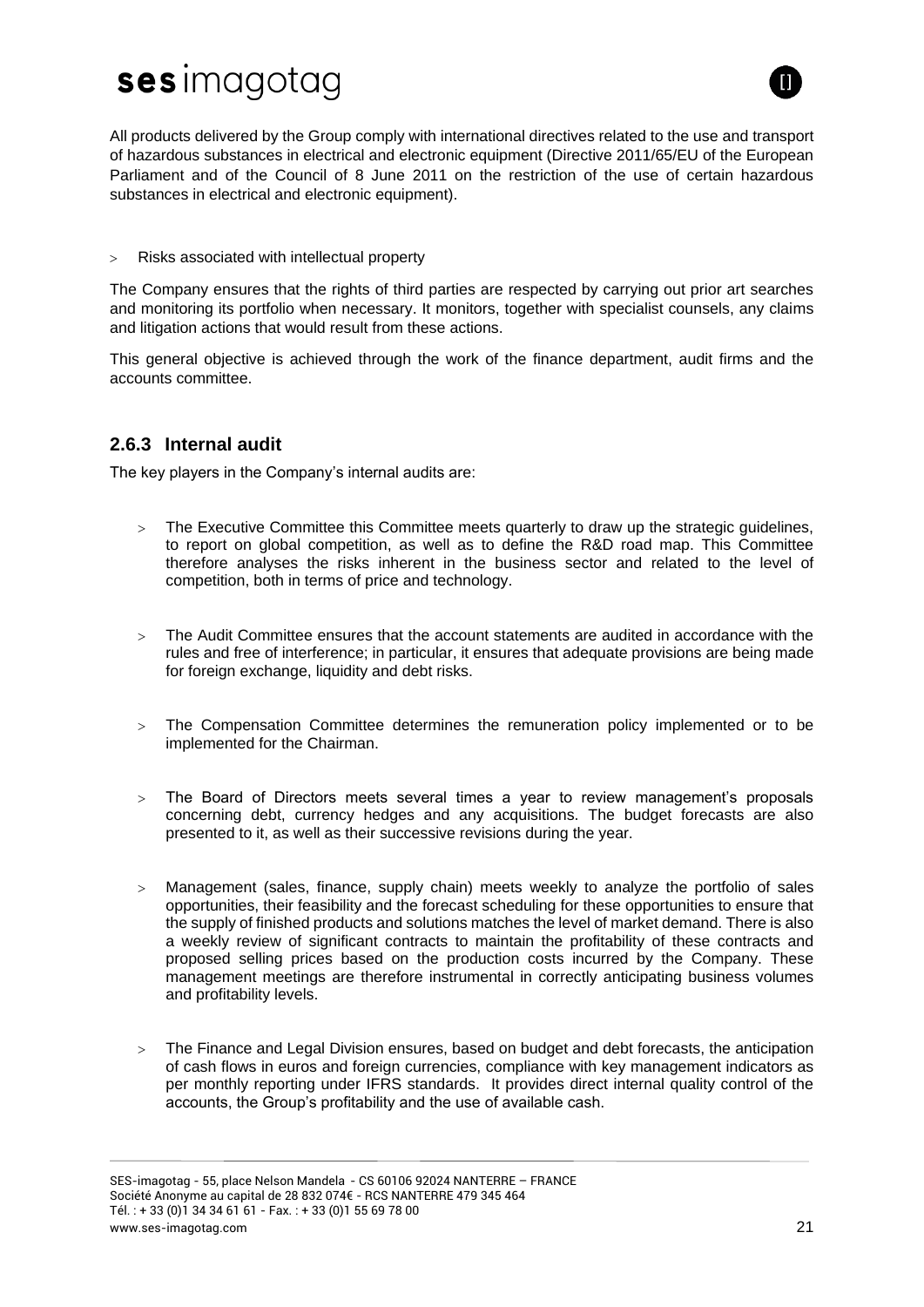

The Company's strategy is to hold a majority stake in its subsidiaries. The Company ensures that Board of Directors' meetings take place, and it is active in the management bodies of its subsidiaries. Each of its subsidiaries give monthly management reports to the Company, which then determines the appropriate action to be taken. Newly acquired companies undergo an integration process that is based partly on points of attention identified during due diligence and partly on standard processes (IT audit, delegation of authority, chart of accounts mapping with the Group chart, etc.).

In addition, the bank accounts of all subsidiaries are currently being consolidated in a single telematics gateway, which enables the Group's Finance Department to manage cash flow.

A Code of Ethics and Business Conduct was implemented in 2017; it sets out and formalizes the rules of conduct expected within the Group of all employees, suppliers and subcontractors. This support is an important tool for maintaining the quality of the control environment within the Group and is easily accessible on the e-learning platform for our employees.

Delegations of power are implemented for subsidiary directors.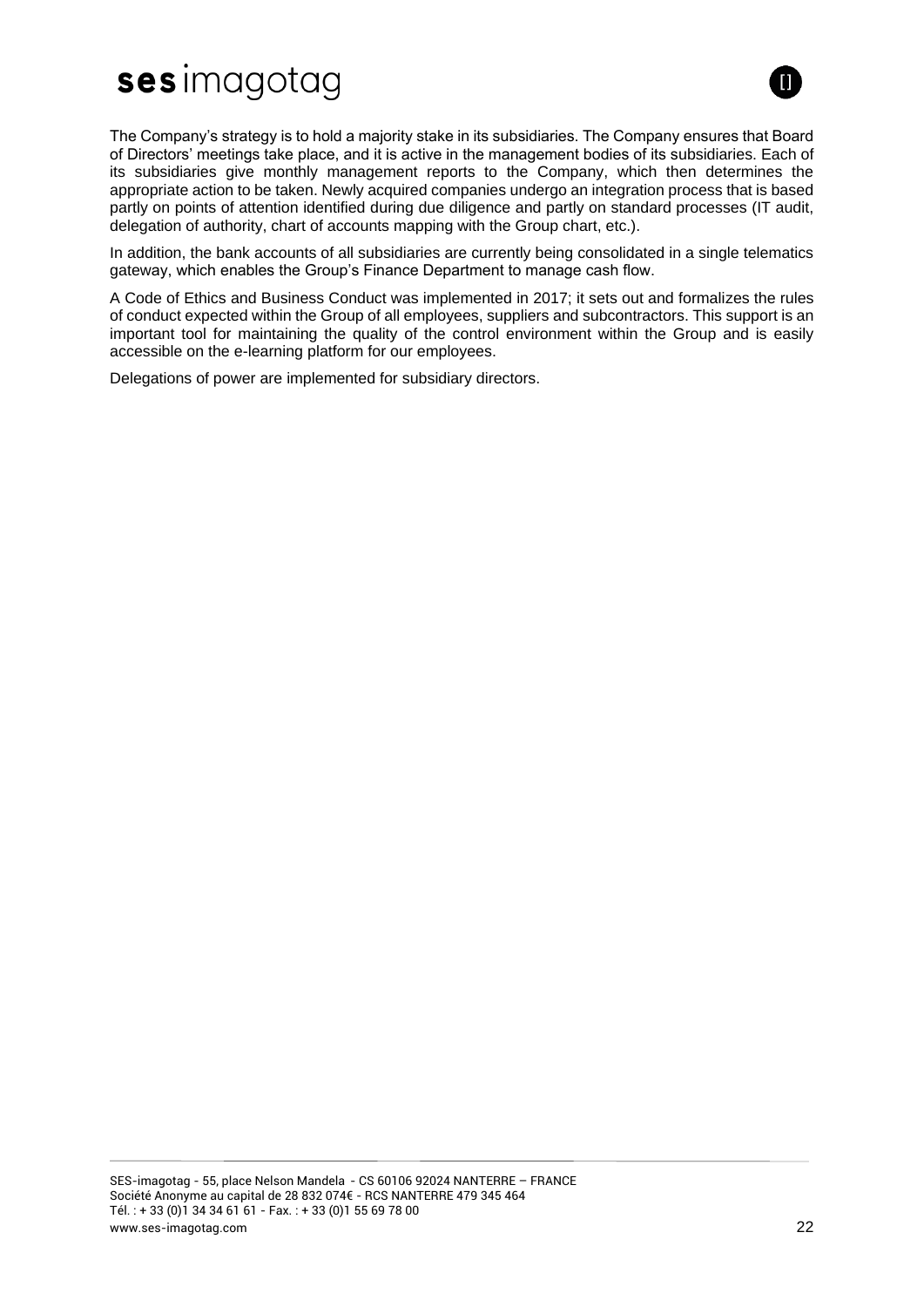



m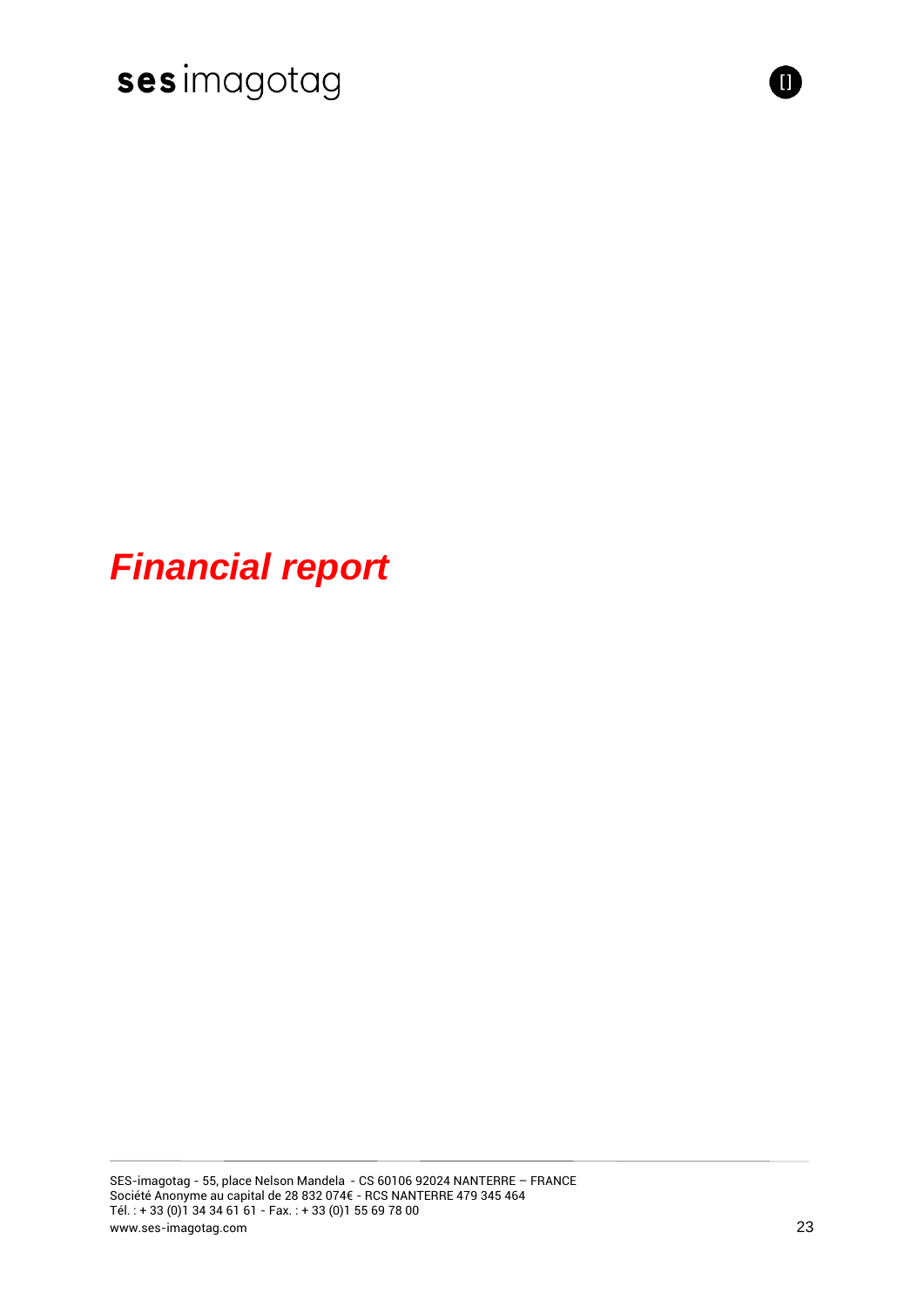### **I/ Half-Year Results**

- **I.1 Consolidated Balance Sheet**
- **I.2 Consolidated P&L**
- **I.3 Statement on global consolidated result**
- **I.4 Changes in Consolidated Shareholders' Equity**
- **I.5 Cash Flow Statement**

### **II/ Appendixes**

- **II.1 Accounting Rules**
- **II.2 Highlights**
- **II.3 Post Closing Events**
- **II.4 Notes on the financial statements**
- **II.5 Other information**
- **II.6 Consolidation scope**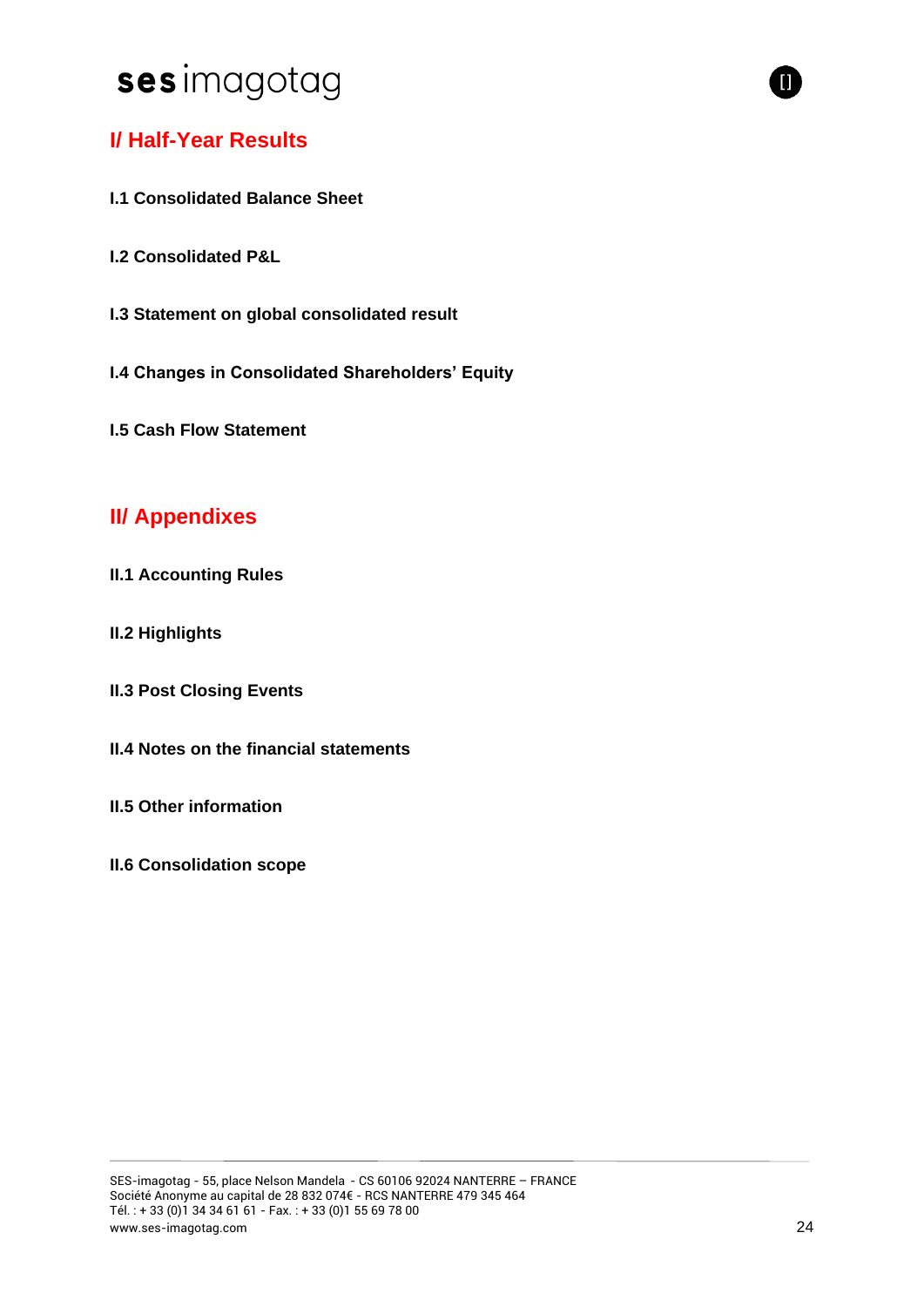

#### **Consolidated financial statements as of June 30th 2019 (IFRS Standards)**

SES-imagotag, a company with a Board of Directors, is listed on Euronext Paris Eurolist (Compartment C, ISIN code FR 0010282822).

The consolidated financial statements of the SES- imagotag Group (hereinafter "the Group") at June 30th 2019 cover a 6-month period and show a balance sheet total of €302,479 k and a consolidated net income of - €4,962 k. The Board of Directors approved these financial statements on September 18, 2019.

### <span id="page-24-0"></span>**I. Balance sheet**

#### **I.1 Assets**

| € '000                           | <b>Notes</b> | 30/06/2019 | 31/12/2018 | 30/06/2018 |
|----------------------------------|--------------|------------|------------|------------|
|                                  |              | 6 months   | 12 months  | 6 months   |
| Intangible assets                | 1            | 96 452     | 94 405     | 94 718     |
| Tangible assets                  | $\mathbf{2}$ | 13 563     | 13849      | 12419      |
| Right of use asset               | $\mathbf{2}$ | 7556       |            |            |
| <b>Financial assets</b>          | 3            | 1 0 0 1    | 891        | 847        |
| Deferred taxes assets            | 22           | 9635       | 9571       | 8671       |
| <b>Non Current Assets</b>        |              | 128 208    | 118716     | 116 655    |
| Inventories and Work In Progress | 4            | 68 078     | 81881      | 64 451     |
| <b>Trade Receivables</b>         | 5            | 65 224     | 72 254     | 52 568     |
| <b>Current Taxes</b>             | 6            | 2881       | 2727       | 3531       |
| Other current receivables        | 6            | 12 158     | 10844      | 9943       |
| Cash and cash equivalents        | 7            | 25 9 29    | 29 578     | 35 730     |
| <b>Current Assets</b>            |              | 174 270    | 197 285    | 166 223    |
| <b>Total Assets</b>              |              | 302 479    | 316 001    | 282 878    |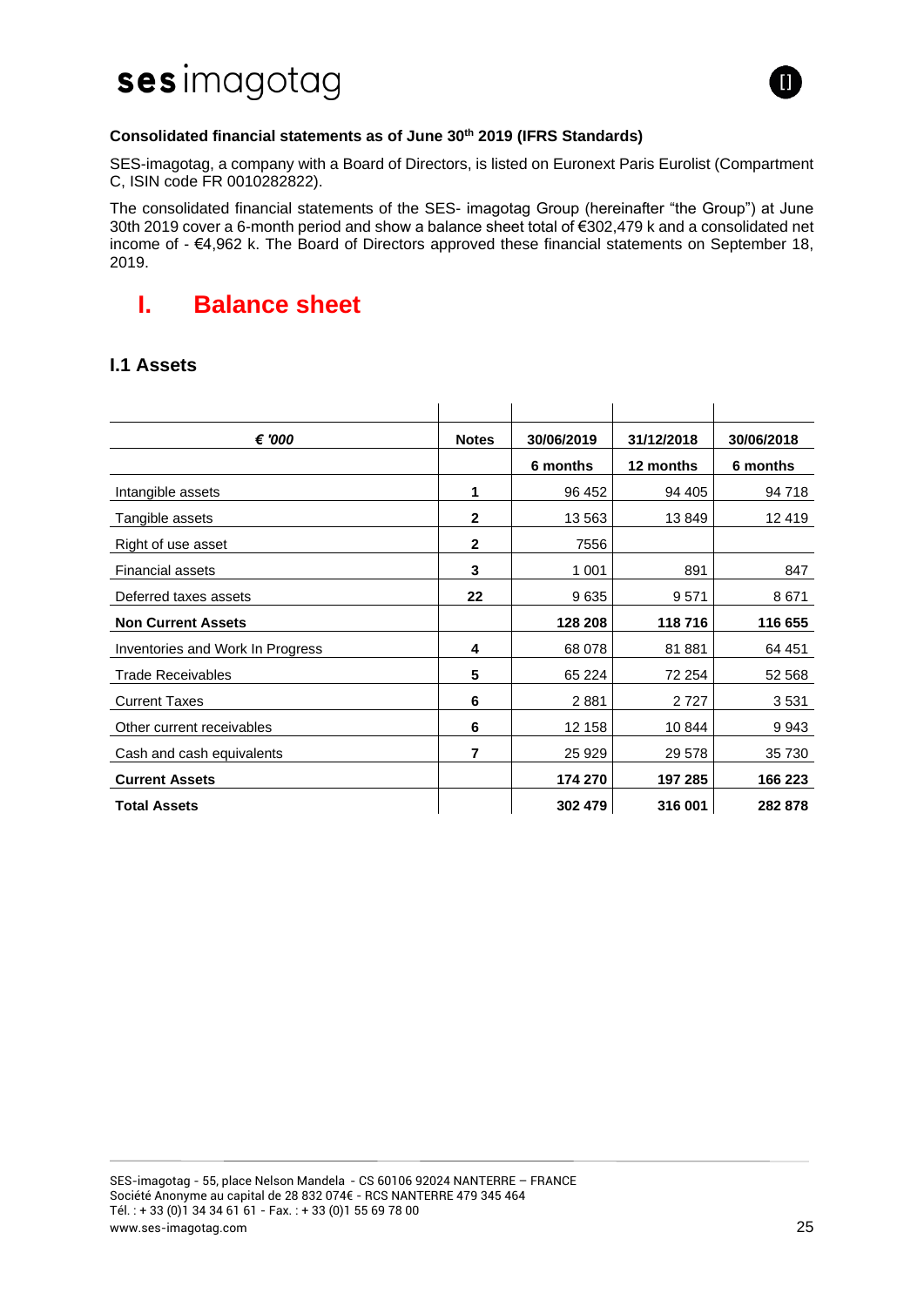#### **Liabilities and shareholders' equity**

| € '000                              | <b>Notes</b> | 30/06/2019 | 31/12/2018 | 30/06/2018 |
|-------------------------------------|--------------|------------|------------|------------|
|                                     |              | 6 months   | 12 months  | 6 months   |
| Capital                             | 8            | 29 017     | 29 007     | 28 8 28    |
| <b>Consolidated Reserves</b>        |              | 118 880    | 124 867    | 128 951    |
| Profit (Loss) - Group Share         |              | $-4962$    | $-5900$    | $-4689$    |
| <b>Shareholders' Equity</b>         |              | 142 936    | 147 975    | 153 090    |
| Non current Provisions              | 10           | 1837       | 1 4 9 2    | 1 301      |
| Deferred tax liabilities            | 22           | 3739       | 3782       | 3680       |
| Long Term loans                     | 11           | 44 811     | 46 948     | 48 993     |
| Lease liability (non recurring)     | 11           | 5 3 1 7    |            |            |
| Other non current liabilities       | 12           | 4 9 9 1    | 9 1 4 9    | 9456       |
| <b>Non Current Liabilities</b>      |              | 60 695     | 61 371     | 63 430     |
| <b>Trade Payables</b>               | 13           | 71 965     | 83715      | 46 682     |
| Lease liability (recurring)         | 11           | 2029       |            |            |
| Other debts and accrual accounts    | 14           | 24 854     | 22 941     | 19676      |
| <b>Current Liabilities</b>          |              | 98 847     | 106 656    | 66 358     |
| <b>Total Equity and Liabilities</b> |              | 302 479    | 316 001    | 282878     |

 $\Pi$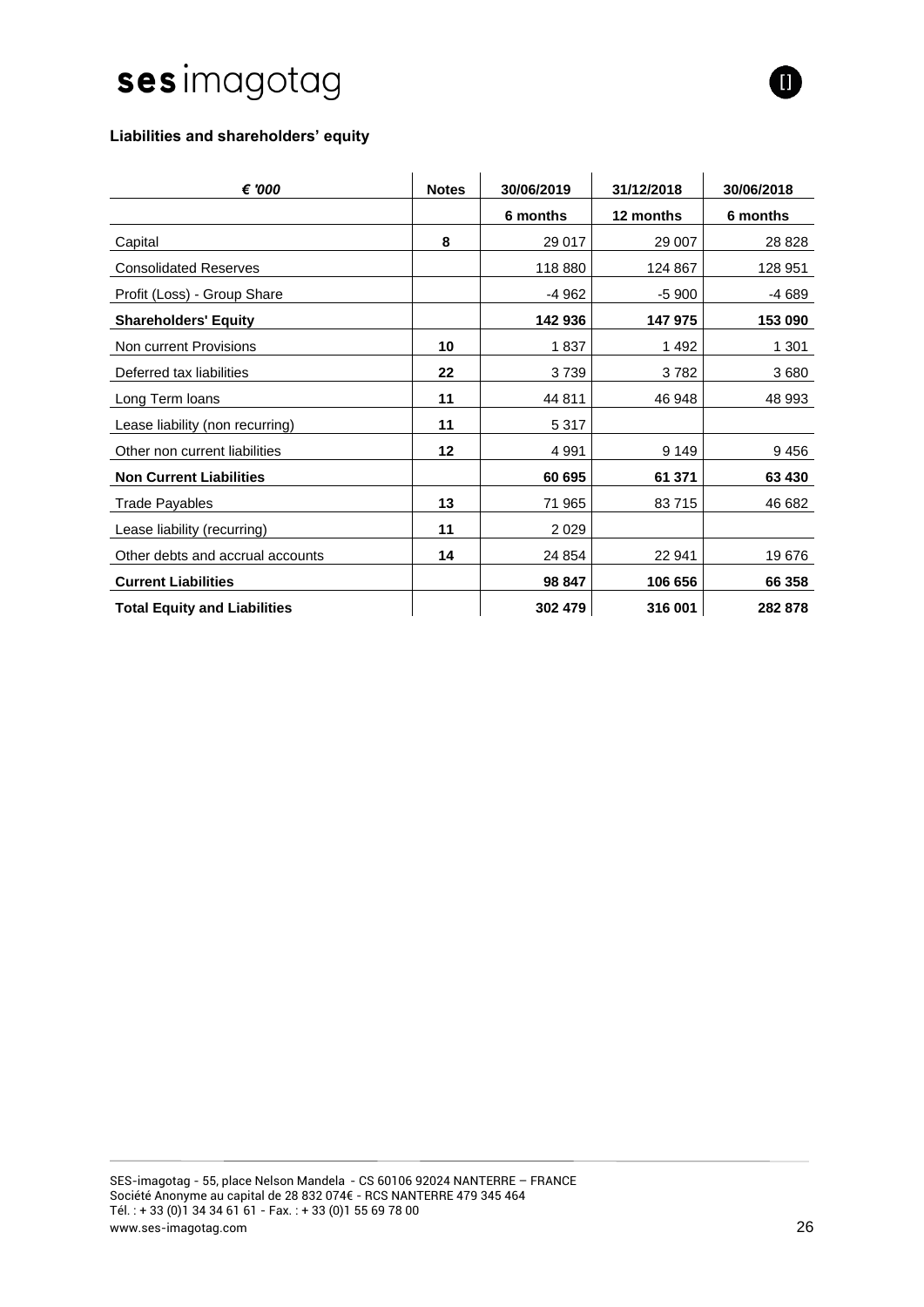### **I.2 Income statement**

| € '000                                       | <b>Notes</b> | 30/06/2019 | 31/12/2018 | 30/06/2018 |
|----------------------------------------------|--------------|------------|------------|------------|
|                                              |              | 6 months   | 12 months  | 6 months   |
| <b>Sales</b>                                 | 15           | 121 362    | 187 855    | 81 181     |
| Purchases consumed                           | 16           | -90 349    | -133 955   | -56 690    |
| Subcontracted costs                          | 17           | $-14541$   | $-25064$   | $-12995$   |
| Payroll costs                                | 18           | $-12980$   | $-23745$   | $-11035$   |
| Taxes and duties                             |              | $-445$     | $-1424$    | -786       |
| Allowances for depreciation and amortization |              | $-6676$    | $-11802$   | $-5503$    |
| Net allowances for provisions                | 19           | $-1066$    | $-2943$    | $-685$     |
| Release of allowances for provisions         | 19           | 734        | 1 4 3 3    | 0          |
| Other operating income                       | 20           | 0          | 1941       | 0          |
| Other operating expenses                     | 20           | $\bf{0}$   | -764       | -9         |
| <b>Operating Profit (Loss)</b>               |              | $-3962$    | $-8468$    | $-6521$    |
| Other financial income                       | 21           | 4576       | 5 5 5 5    | 3797       |
| Other financial expenses                     | 21           | $-5554$    | $-5716$    | $-3826$    |
| <b>Financial Profit (Loss)</b>               |              | $-978$     | $-161$     | -30        |
| Tax expenses                                 | 22           | $-23$      | 2729       | 1862       |
| <b>Net Result</b>                            |              | -4 962     | $-5900$    | -4 689     |

#### **Net income – Earnings per share**

| <b>Earnings per share</b>   | 30/06/2019 | 31/12/2018 | 30/06/2018 |
|-----------------------------|------------|------------|------------|
| Profit (Loss) ( $K€$ )      | $-4962$    | -5 900     | $-4689$    |
| Number of shares at closing | 14 507 156 | 13 961 761 | 14 413 837 |
| Stocks options              | 30 700     | 36 000     | 54 000     |
| Bonus shares                |            |            | 71 500     |
| Earnings per share          |            |            |            |
| - Before dilution           | $-0,34$    | $-0.42$    | $-0,33$    |
| - After dilution            | $-0,34$    | $-0,42$    | $-0.33$    |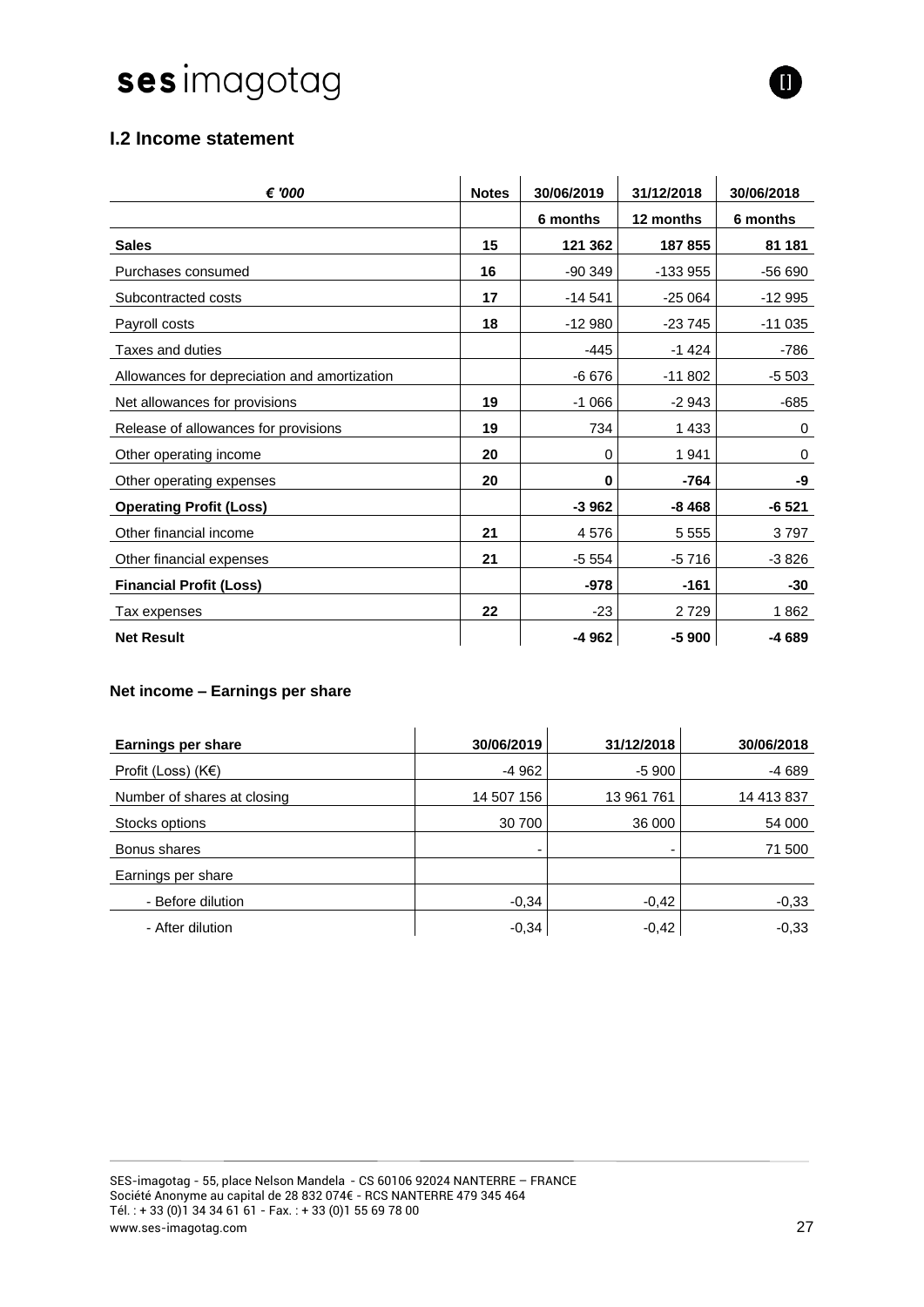### **I.3 Gains and losses directly accounted for in Equity**

| € '000                        | 30/06/2019 | 31/12/2018 |
|-------------------------------|------------|------------|
|                               |            |            |
| <b>Net Result</b>             | -4 962     | -5 900     |
|                               |            |            |
| Translation adjustments       |            |            |
| Cash flow hedge               |            | -65        |
| <b>Revaluation difference</b> |            |            |
| Actuarial gains and losses    |            | 22         |
|                               |            |            |
| <b>Comprehensive Income</b>   | -4 962     | $-5942$    |
| - Parent company's share      | -4 962     | -5 942     |
| - Minority Interests' share   |            |            |

 $\mathbf{H}$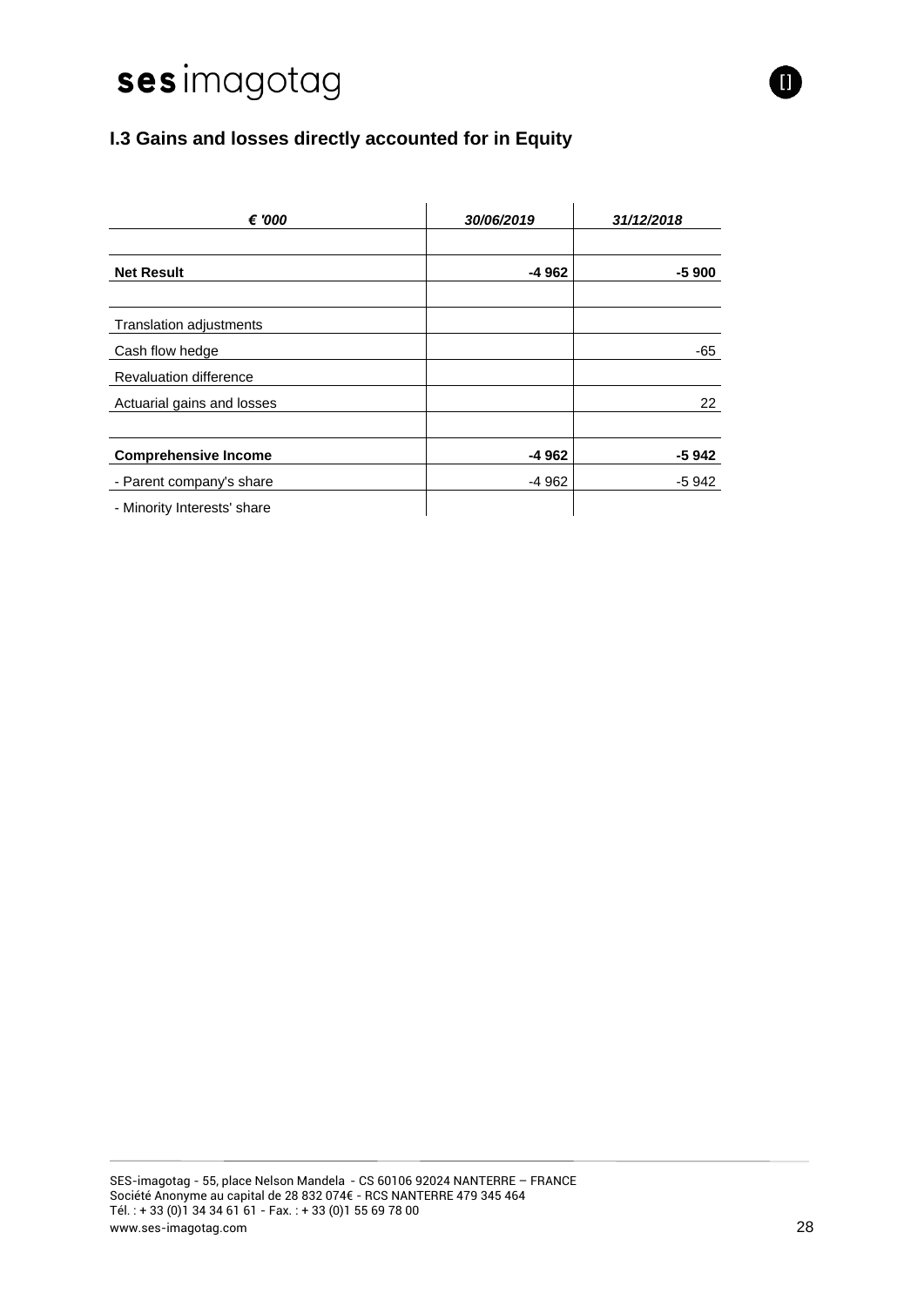#### **I.4 Changes in consolidated shareholders' equity**

| € '000                                | Capital | <b>Other Equity Instruments</b> | <b>Reserves</b> | Profit (Loss) |
|---------------------------------------|---------|---------------------------------|-----------------|---------------|
| Shareholders' Equity as of 12/31/2017 | 26768   | 123 208                         | $-21069$        | 128 908       |
| Appropriation of 2017 Profit (Loss)   |         | $-21069$                        | 21 069          | 0             |
| Capital Increase                      | 2 2 3 8 | 24 4 19                         |                 | 26 657        |
| Change in scope (acquisition)         |         | $-1620$                         |                 | $-1620$       |
| Self owned Shares                     |         | 119                             |                 | 119           |
| 2018 Profit (Loss)                    |         |                                 | $-5900$         | $-5900$       |
| <b>Financial Instruments</b>          |         | $-65$                           |                 | $-65$         |
| <b>Other Changes</b>                  |         | $-124$                          |                 | -124          |
| Shareholders' Equity as of 12/31/2018 | 29 007  | 124 868                         | $-5900$         | 147 975       |
| Appropriation of 2018 Profit (Loss)   |         | $-5900$                         | 5 9 0 0         | 0             |
| Capital Increase                      | 11      | 43                              |                 | 54            |
| <b>Treasury Shares</b>                |         | $-35$                           |                 | $-35$         |
| 2019 Profit (Loss)                    |         |                                 | $-4962$         | $-4962$       |
| <b>Financial Instruments</b>          |         | $\Omega$                        |                 | 0             |
| <b>Other Changes</b>                  |         | $-96$                           |                 | -96           |
| Shareholders' Equity as of 06/30/2019 | 29 017  | 118 880                         | -4 962          | 142 936       |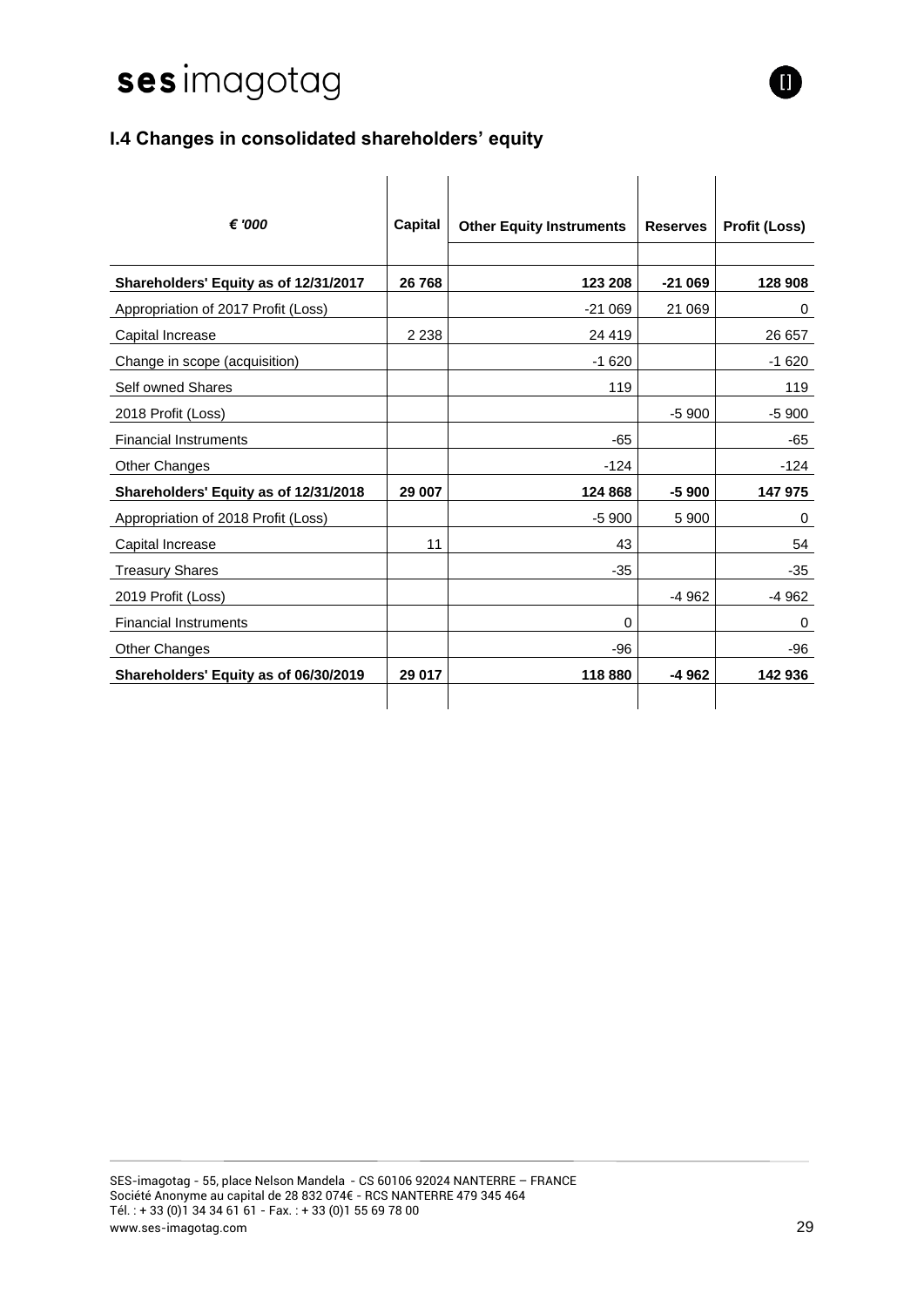#### **I.5 Consolidated statement of cash flows**

| € '000                                                                                                              | 30/06/2019 | 31/12/2018 | 30/06/2018 |
|---------------------------------------------------------------------------------------------------------------------|------------|------------|------------|
| <b>CONSOLIDATED NET INCOME (INCLUDING MINORITY INTERESTS)</b>                                                       | -4 962     | $-5900$    | -4 689     |
| +/- Net allowances for amortization/depreciation and provisions (excluding<br>those relating to current assets)     | 6 2 8 7    | 12 5 8 3   | 6642       |
| +/- Calculated expenses and income related to stock options and similar instruments                                 |            |            |            |
| -/+ Other calculated income and expenses                                                                            | $-207$     | $-1014$    | 1 0 4 6    |
| -/+ Gains and losses on disposals (from exchange difference in ifrs p&l and<br>financial instrument profit or loss) |            | -65        | $-1045$    |
| Cash flow after cost of net financial debt and tax                                                                  | 1 1 1 8    | 5 604      | 1955       |
| +/- Tax expense (including deferred taxes)                                                                          | 23         | $-2729$    | $-1862$    |
| = Cash flow after cost of net financial debt and taxes                                                              | 1 1 4 1    | 2876       | 93         |
| - Taxes paid                                                                                                        |            | 390        | 390        |
| +/- Change in wcr related to operations                                                                             | 10 097     | $-17399$   | $-18597$   |
| = Net cash flow generated from operations                                                                           | 11 238     | $-14134$   | $-18115$   |
| - Disbursements related to acquisitions of tangible and intangible fixed assets (1)                                 | $-10614$   | $-13132$   | -5 759     |
| + Proceeds from disposals of tangible and intangible fixed assets                                                   |            |            |            |
| - Disbursements related to the acquisition of long-term investments                                                 | $-115$     | -99        | -51        |
| + Proceeds from disposals of long-term investments                                                                  | 6          | 25         | 22         |
| +/- Impact of changes in scope                                                                                      | $-3860$    | $-3332$    | $-2500$    |
| + Investment subsidies received                                                                                     | -111       | -78        | -75        |
| = Net cash flow from investing activities                                                                           | $-14694$   | $-16616$   | $-8363$    |
| + Amounts received from shareholders during capital increases                                                       | 54         | 26 705     | 26 537     |
| + Loan issues (1)                                                                                                   | 2840       |            |            |
| + Loan repayments (1)                                                                                               | $-3052$    | $-4920$    | $-2877$    |
| - Dividend distribution                                                                                             |            |            |            |
| -/+ Treasury share buybacks and resales                                                                             | $-35$      | 119        | -83        |
| = Net cash flow from financing activities                                                                           | $-194$     | 21 904     | 23 576     |
| +/- Impact of changes in foreign currency exchange rates                                                            |            | $-53$      | 154        |
| = Change in cash flow                                                                                               | $-3650$    | -8 899     | $-2747$    |
|                                                                                                                     |            |            |            |
| Opening cash position                                                                                               | 29 578     | 38 478     | 38 478     |
| <b>Closing cash position</b>                                                                                        | 25 9 29    | 29 578     | 35730      |

<span id="page-29-0"></span>*(1) Including impact of IFRS 16 first application on January 2019*

- Acquisitions of tangible and intangible fixed assets for 3.1M €
- Loan issues for 2.8M  $\epsilon$
- Loan repayments for 0.9M €

SES-imagotag - 55, place Nelson Mandela - CS 60106 92024 NANTERRE – FRANCE Société Anonyme au capital de 28 832 074€ - RCS NANTERRE 479 345 464 Tél. : + 33 (0)1 34 34 61 61 - Fax. : + 33 (0)1 55 69 78 00 www.ses-imagotag.com 30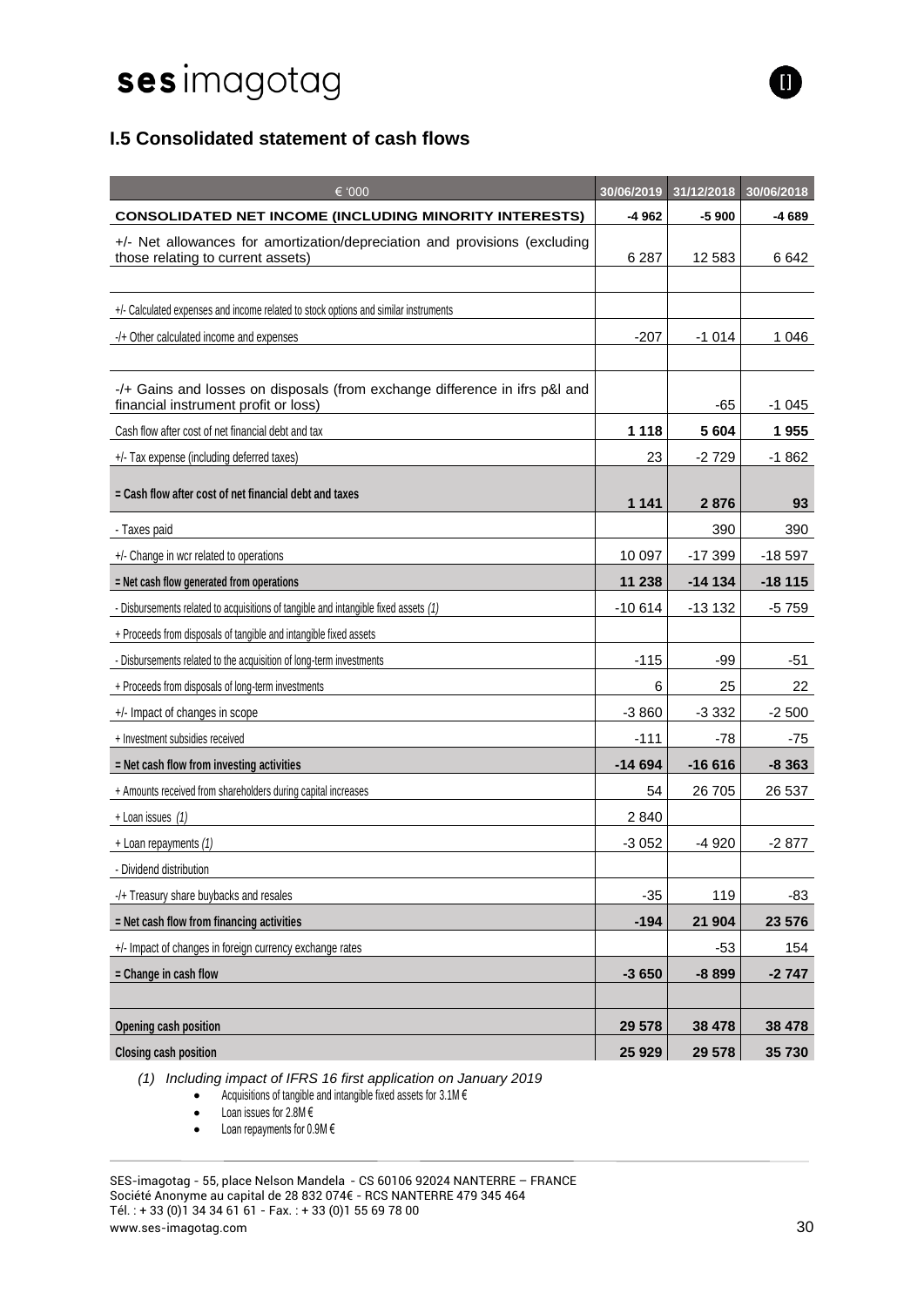

### **II. Notes to the consolidated financial statements**

#### **II.1 Accounting rules and methods**

#### **II.1.1 Basis for the preparation of the consolidated financial statements**

#### *II. 1.1.1. Consolidated financial statements – Basis of preparation*

Pursuant to European Regulation 1606/2002 of July 19, 2002 on international accounting standards, the consolidated financial statements of the SES-imagotag Group for the period ended June 30th, 2019 have been prepared in accordance with the International Financial Reporting Standards ("IFRS") applicable on this date as approved by the European Union, as of the closing date of these financial statements.

Those statements have been set up according to IAS 34 standard "half year financial information". The accounting standards to prepare this half year report are the same ones as for the 2018 annual report, except norms, norms amendments and rulings which implementation is compulsory as of January 1st, 2019.

The euro is the presentation currency of the consolidated financial statements. Unless otherwise indicated, all amounts are rounded to the nearest thousand (€000).

The financial statements are prepared according to the historical cost principle with the exception of a number of assets and liability accounts that have been measured at fair value.

The consolidated financial statements include the financial statements of the subsidiaries listed in § II.6. The financial statements of the subsidiaries are prepared over the same reference period as those of the parent company, based on the same accounting methods.

The Companies included in the consolidation scope have closed their half year financial statements on June 30. All intra-group balances, intra-group transactions, and unrealized income, expenses, and gains that are included in the book value of assets from internal transactions are fully eliminated.

The financial statements of each of the Group's Companies are prepared in accordance with the accounting principles and regulations in force in their respective countries. They are subject to restatements in order to comply with the consolidation principles in force in the Group.

#### **New mandatory implementing regulations as of January 1, 2019 are applied for the first time by the SES-imagotag group:**

IFRS 16 The Group has been applying IFRS 16 for leases since January 1, 2019. When entering into a fixed lease agreement, this standard requires that a liability be recorded on the balance sheet corresponding to discounted future payments in exchange for rights to use the assets depreciated over the life of the contract. The Group applied the so-called "modified retrospective" transition method, which provides for the accounting of a liability on the transition date equal to the only discounted residual rents, in return for an adjusted use right of the amount of rents paid pre-registered or registered expenses payable, and rehabilitation costs. The standard provided for various simplification measures during the transition, including those that excluded contracts with a residual duration of less than twelve months. The term of the contract generally chosen for the calculation of liabilities is that of the contract initially negotiated, without taking into account the options of early termination or extension, except in special cases. The discount rate is determined for each contract by reference to the marginal borrowing rate, for the residual term of the contract as of January 1, 2019. The new standard does not, as of transition, affect the accounting treatment of leases in which the Group acts as a lessor, as IFRS16 does not modify existing treatments under IAS17. Impacts on financial statements As of January 1, 2019, IFRS16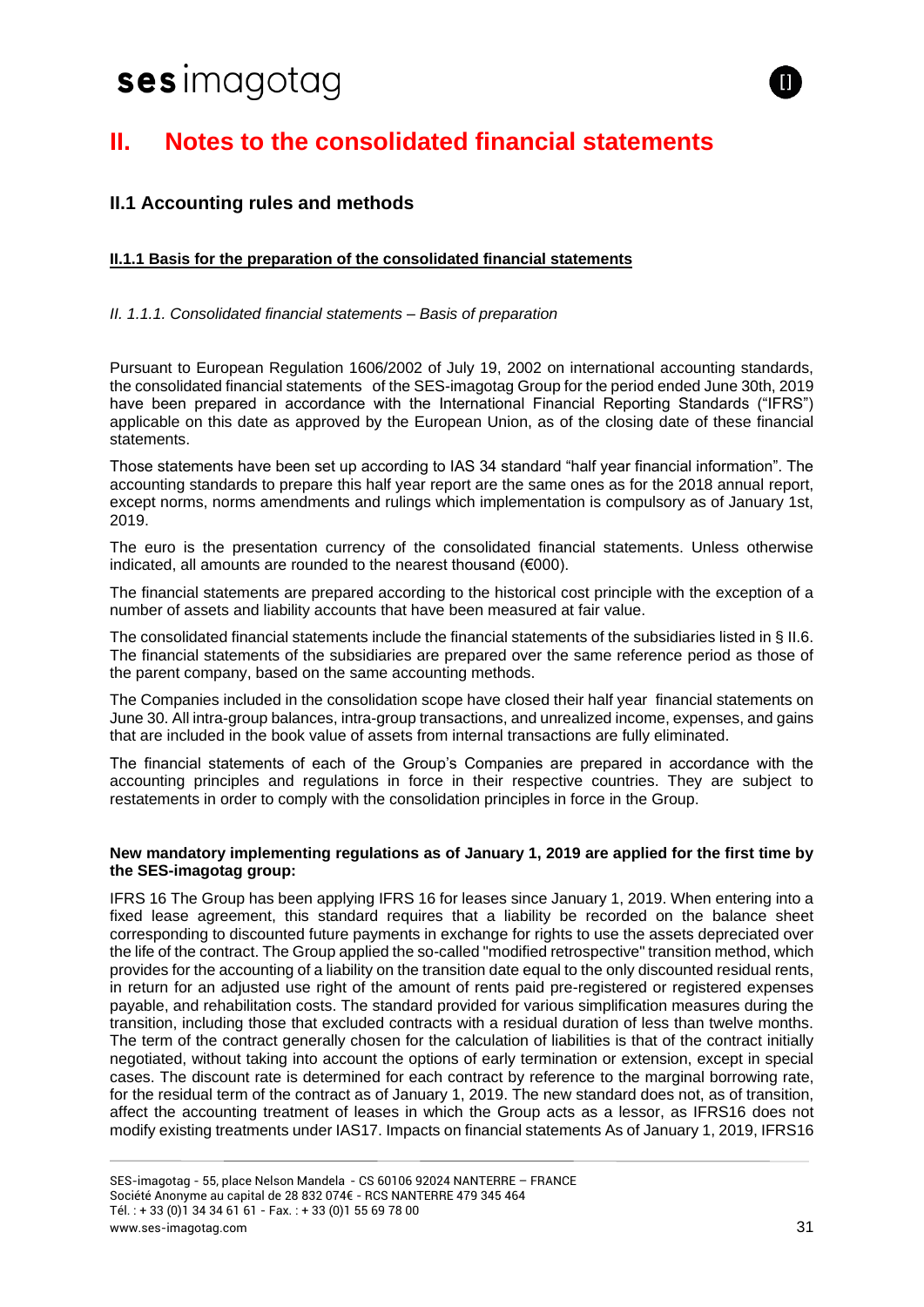has led to the recognition of a rent debt of 5,420K euros. This debt mainly relates to office and warehouse rentals, and to a lesser extent, to cars used by employees. The reconciliation between the off-balance sheet liabilities under the single leases presented in the financial statements as of December 31, 2018 and the estimated rental debt as of January 1, 2019 is as follows:

|                                                                  | Montant en $K \in$ |
|------------------------------------------------------------------|--------------------|
| Lease commitments as a buyer at 31/12/2018                       | 3966               |
| Differences in the durations selected for termination options    | 1 820              |
| Other                                                            | 29                 |
| = Undiscounted rental debt estimated under IFRS 16 to 31/12/2018 | 5 816              |
| Discounting effect                                               | 395                |
| $=$ Estimated discounted rental debt under IFRS 16 to 01/01/2019 | 5420               |

The following table describes IFRS 16 impacts on the opening balance:

| <b>000</b> '                         | Impact of the<br>change in<br>standards (IFRS16) |
|--------------------------------------|--------------------------------------------------|
| Asset – Right of use                 | 5 5 8 4                                          |
| <b>Total Asset impact</b>            | 5584                                             |
| Non recurring allowances (provision) | 520                                              |
| Lease liability (recurring)          | 3834                                             |
| Lease liability (non recurring)      | 1586                                             |
| Accounts payables                    | 357                                              |
| <b>Total Liability impact</b>        | 5 5 8 4                                          |

The impact of the application of IFRS 16 on the period's net income is 172K euros and is broken down as follows:

| In '000                         | 30/06/2019 |
|---------------------------------|------------|
| Decrease in external expenses   | 1 0 6 9    |
| Impact on operating income      | 1069       |
| Amortization of right to use    | $-1086$    |
| Interest expense on rental debt | $-155$     |
| Impact on net income            | -172       |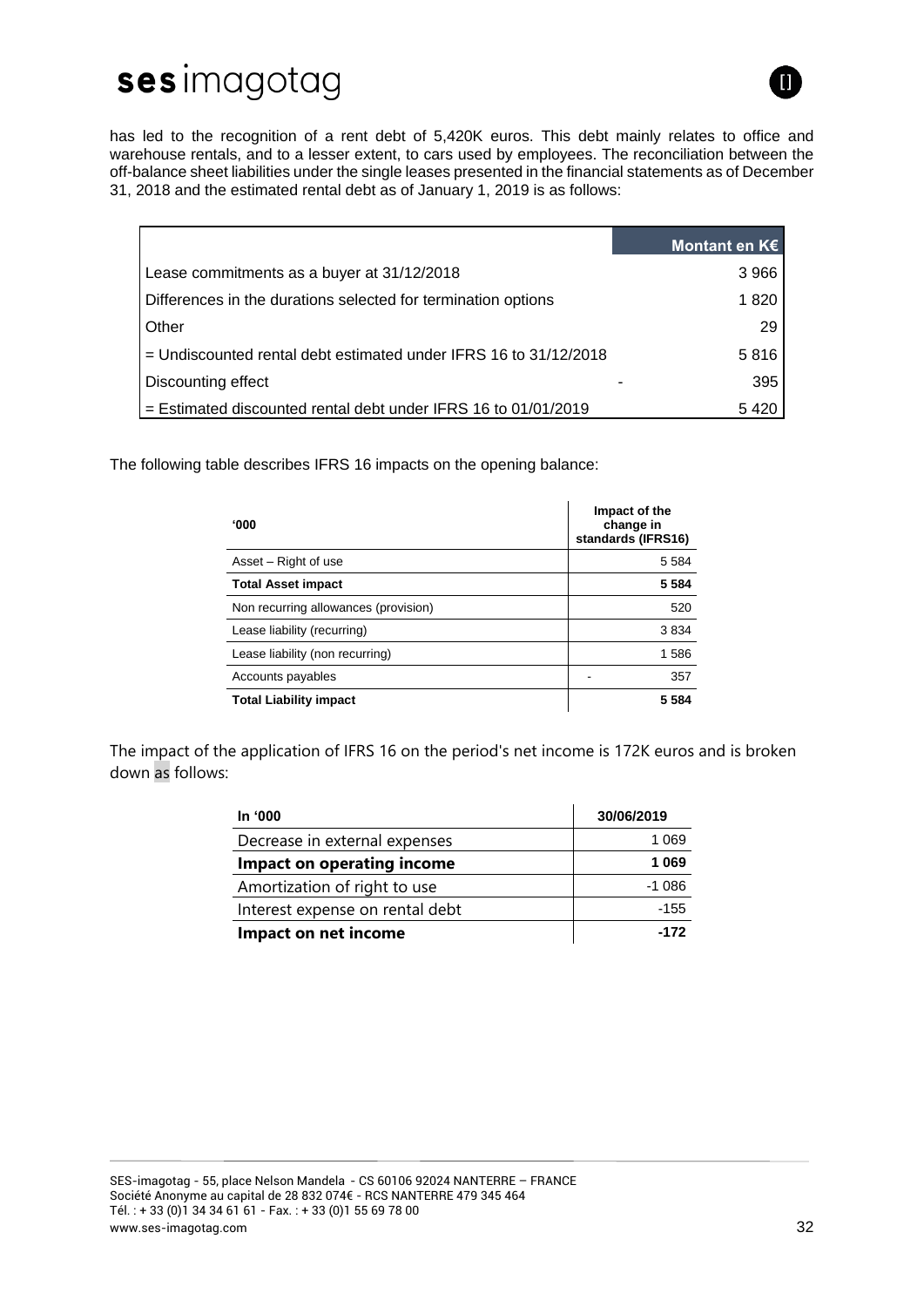



#### **Other standards or interpretations:**

The following mandatory texts as of January 1, 2019, have no significant impact on the Group's consolidated accounts:

Interpretation IFRIC 23 "Uncertainty about tax treatment";

The Amendment to IFRS 9 "Financial Instruments" entitled "Early Repayment Clause for Negative Compensation"

Amendment to IAS 28 "Participation in Associated Companies" entitled "Long-Term Interests in Associated Companies and Joint Ventures"

Amendment to IAS 19 "Staff Benefits" entitled "Modification, Reduction or Liquidation of a Defined Benefit Pension Plan" Annual IFRS Improvements - Cycle 2015 / 2017

#### **New standards, interpretations and amendments to IFRS standards published but not yet applicable or not pre-applied by the Group Standards,**

amendments and interpretations adopted by the IASB or IFRSIC (International Financial Reporting Standard Interpretations Committee) as well as by the European Union as of 30 June 2019, but of non-binding application as of 30 June 2019, did not result in early implementation.

#### *II 1.1.2 Business combinations*

Business combinations are dealt with under revised IFRS 3, which assesses, in particular, the notion of "takeover" in the application to securities acquisition transactions; depending on the circumstance, the impacts are taken into account in income or in equity.

In a business combination, the fair value of the transferred consideration is allocated to the acquired identifiable assets and liabilities. They are measured at fair value as of the acquisition date.

Fair value is the price that would be received for the sale of an asset or paid for the transfer of a liability in a normal transaction between market participants on the valuation date.

In this context, goodwill represents the residual surplus of the transferred consideration over the share of the acquiring company's interest in the fair value of the identifiable assets, liabilities, and contingent liabilities that can be reliably measured at the acquisition date.

The allocation period is limited to the period required to identify and measure the assets and liabilities of the acquired company, the non-controlling interests, the price paid, and the fair value of the share previously acquired, without exceeding 12 months.

Subsequently, goodwill is assessed annually, at its cost, less any impairments that are representative of the value losses determined as outlined in the following paragraph entitled "intangible assets" in accordance with the standard IAS 36. In the event of a decrease in value, the impairment is recorded as an operating income statement. Regarding minority interest put issued after the first application of IFRS 3R and IAS 27R, the group accounts for subsequent changes in equity debt (transactions between the controlling shareholder and interest capital securities but do not affect control).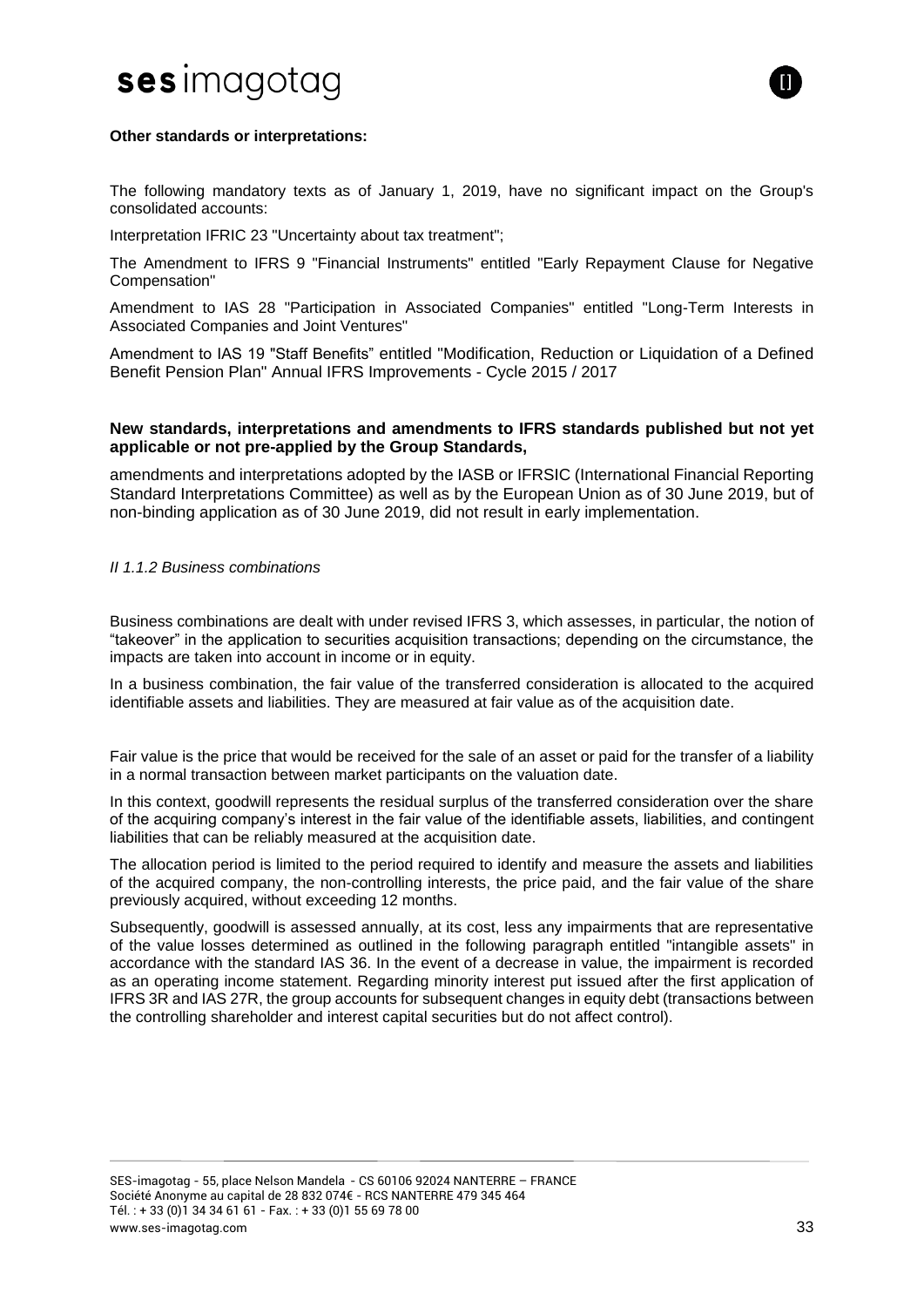

#### *II 1.1.3 Estimates and judgments*

The financial statements have been prepared using the historical cost basis, except for financial instruments, which are recognized in accordance with the fair value basis. As per the IFRS conceptual framework, the preparation of financial statements requires making estimates and assumptions that affect the amounts appearing on these financial statements. The significant estimates made by SES-imagotag for the preparation of the financial statements mainly relate to:

- The fair value measurement of assets, liabilities, and contingent liabilities acquired during a business acquisition (IFRS 3 - Business Combinations)
- The valuations used to test impairment losses, in particular the recoverable amount of goodwill
- The fair value measurement of financial instruments
- The valuation of provisions for contingencies and charges
- The measurement of the recoverable value of receivables and inventories.

Due to the uncertainties inherent in any assessment process, SES-imagotag revises its estimates based on regularly updated information. It is possible that the future results of the transactions concerned will differ from these estimates.

#### **II. 1.2 Intangible fixed assets (IAS 38)**

Intangible fixed assets include:

- > Development costs
- > Patents
- > Software
- $>$  An ERP
- Goodwills
- > Technologies.

Intangible fixed assets acquired separately are recorded at their acquisition cost and are amortized.

Amortization is calculated on a straight-line basis over the estimated useful life of the fixed assets, on the following bases:

|              | Amortization period |
|--------------|---------------------|
| Technologies | 15 years            |
| R&D expenses | 5 to 10 years       |
| Patents      | 10 years            |
| ERP          | 10 years            |
| Software     | 2 to 5 years        |
|              |                     |

No residual value was used to determine the basis of amortization.

#### **Depreciation test**

In accordance with IAS 36, goodwill is tested for impairment annually, and other amortizable intangible fixed assets are tested when there is evidence of a loss of value. This evidence is examined at each annual and interim closing.

Given the global management of SES-imagotag's activities from a technological and geographical point of view, it is impossible to al- locate assets and cash generation to clearly identified subgroups within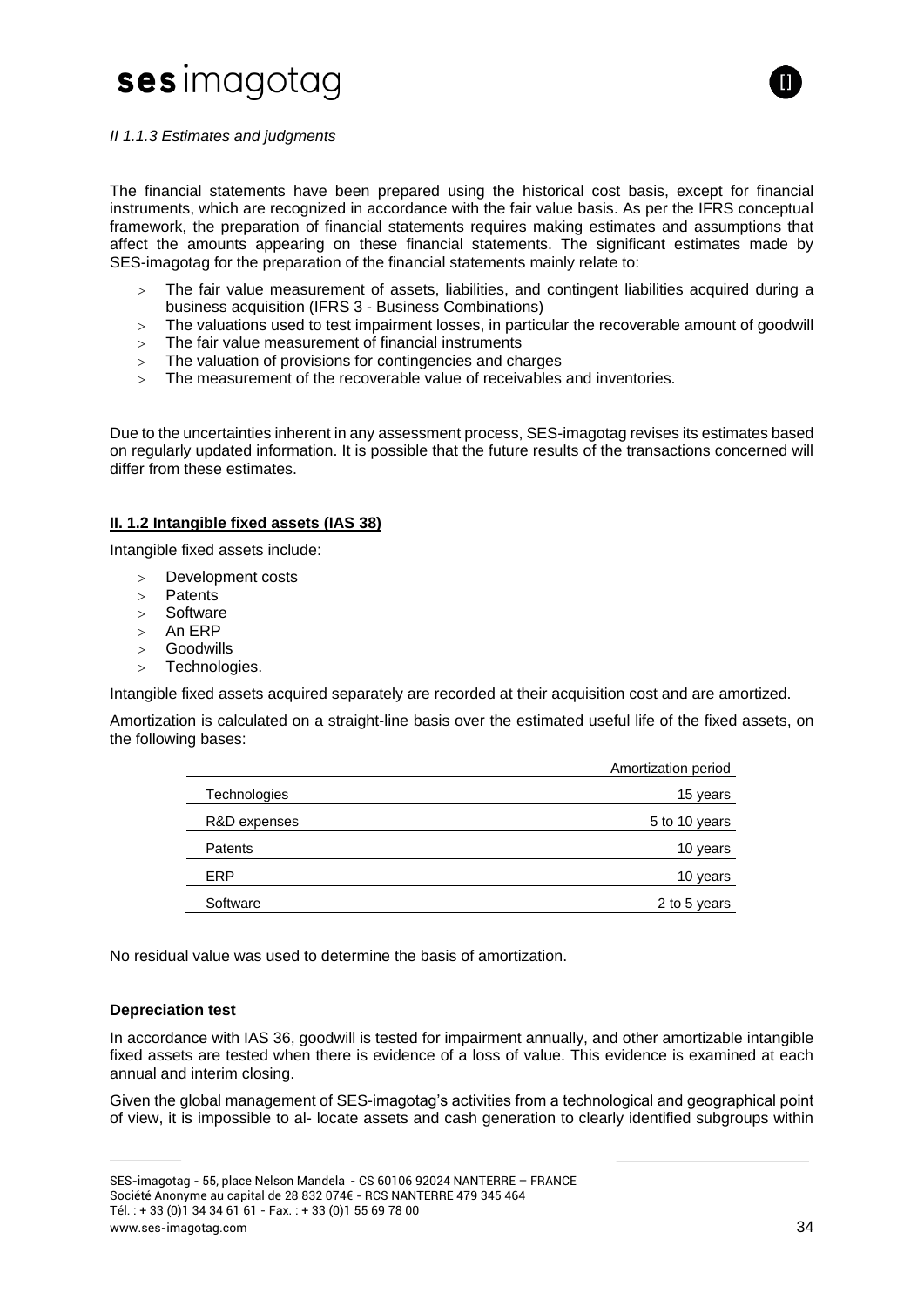

the group. Goodwill has been monitored on the basis of a single cash-generating unit since 31 December 2016.

The impairment test consists of comparing the net carrying amount of the asset with its recoverable amount, determined as the higher of its fair value less costs to sell and its value in use. Fair value less costs to sell is preferred in the rare cases where a recent transaction on the assets concerned makes the information available and reliable. Value in use is estimated using cash flow projections based on existing operating forecasts, including reasonable growth and profitability rates over 10 years. The main assumptions used are:

- The 10-year projection made by management: the electronic labelling market is not yet mature at a global level and is growing strongly, hence a forecast of more than 5 years, more in line with the prospects of this market;
- $>$  The long-term growth rate of 5% reflects the growth rates of a still dynamic technology market at that time;
- A discount rate of 11% applied to cash flows.

The recoverable amount resulting from the impairment test is higher than the carrying amount of the assets.

The sensitivity of the result to changes in the assumptions used by more or less one point does not affect the results of the goodwill impairment test.

An impairment loss is recognized in the event of an impairment loss. Impairment losses can be reversed when conditions have changed, except for goodwill. With the exception of goodwill, impairment losses prospectively modify the depreciation plan since they are charged to the depreciable base.

#### **Development costs**

SES-imagotag's development costs are recognized in the period in which they are incurred, with the exception of project development costs that meet the following criteria:

- The product or process is clearly identified, and the costs are individualized on a reliable basis
- > The technical feasibility of the product has been demonstrated
- > The product or process will be marketed or used internally
- $>$  There is a potential market for the product, or its internal usefulness has been demonstrated
- $>$  The necessary resources are available to complete the project

R&D expenses which do not fulfill criteria above are booked as an expense – activated expenses are amortized on a straight-line basis over their useful lives (5 to 10 years).

#### **Patents**

Concerning the valuation of patents, in the absence of an active market, the Group used the acquisition cost method.

#### **II. 1.3 Tangible fixed assets (IAS 16)**

Tangible fixed assets are recorded at their acquisition cost.

Depreciation is calculated on a straight-line basis over the following duration of use: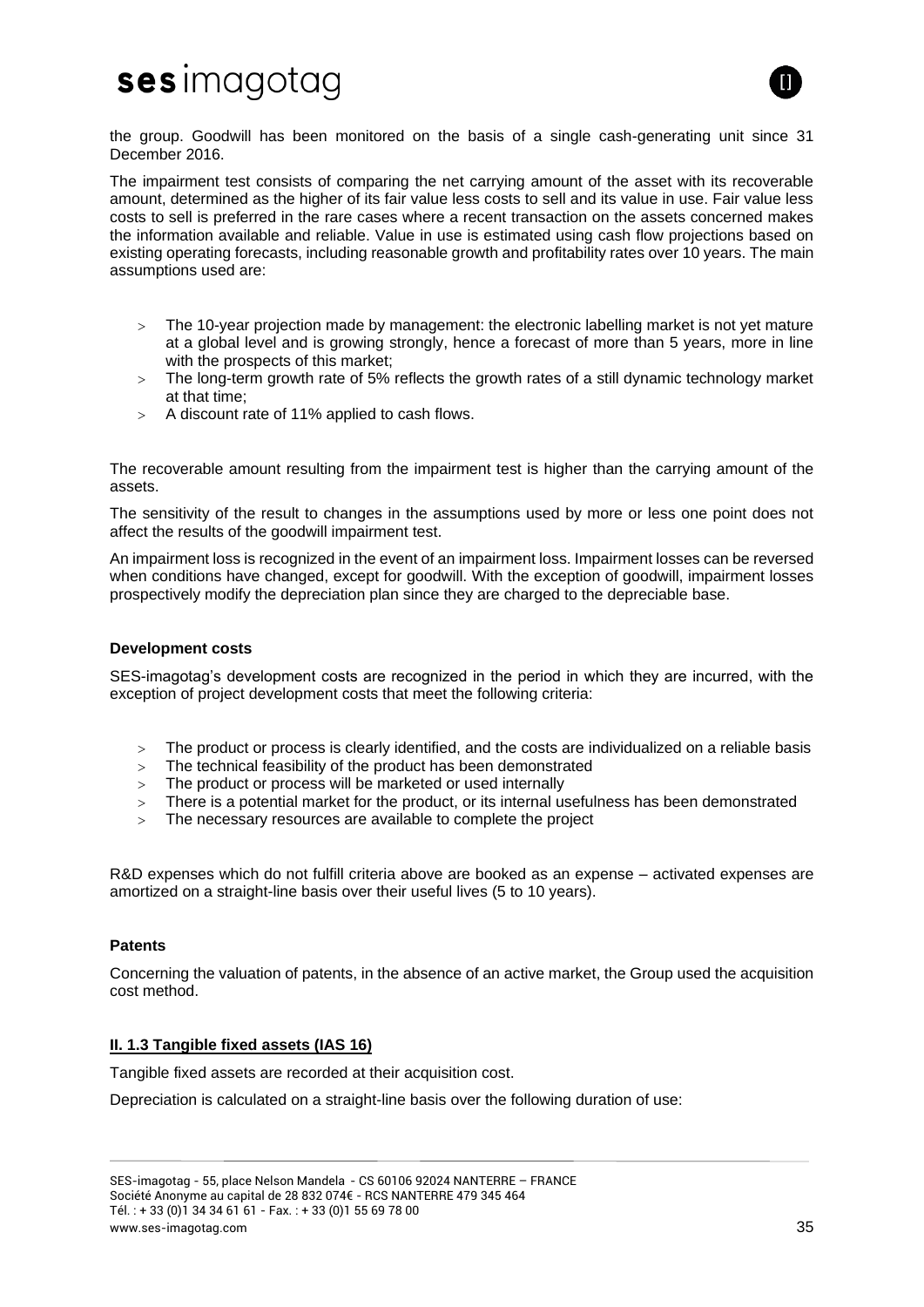

No residual value was used to determine the basis of depreciation.

The depreciation periods are annually reviewed at each accounting close. Any change in duration is treated as a prospective estimate change in accordance with IAS 8 "Accounting Policies, Changes in Accounting Estimates, and Errors" and results in the recognition of additional impairment.

The book values of tangible fixed assets are reviewed for impairment when events or changes indicate that the book value may not be recoverable. If there is any such index and if the book values exceed the estimated recoverable amount, the assets are written down to their recoverable amount.

The recoverable amount of tangible fixed assets is the higher value between the sale price net of disposal costs and the value in use. In assessing value in use, estimated future cash flows are discounted using a pre-tax discount rate that reflects current market assessments, the time value of money, and asset-specific risks.

#### **II. 1.4 Leases (IFRS 16)**

IFRS 16 "Lease Contract" will be required to apply as of January 1, 2019 and replaces the IAS17 "Rental Contracts" and interpretations standard. When entering into a fixed lease agreement, this standard requires that a liability be recorded on the balance sheet corresponding to discounted future payments, in exchange for rights to use the assets depreciated over the life of the contract;

#### **II. 1.5 Inventories (IAS 2)**

Inventories are measured in accordance with IAS 2 at the lowest of the cost and the net realizable value.

The valuation of finished products consists of the following:

- Cost price of components valued at the weighted average cost per unit
- Cost of assembly by the subcontractor
- Additional costs essentially consisting of component storage costs
- Transit costs for labels.

Net realizable value is the estimated selling price in the normal course of business less the estimated costs for completion and the estimated costs necessary to complete the sale.

If the net realizable value is less than the value of the inventory, a provision for impairment is recorded (see details in Note 4).

#### **II. 1.6 Receivables and other current assets (IFRS 9)**

Receivables and other current assets are recorded at their gross amount, less the provisions for impairment of estimated non-recoverable amounts.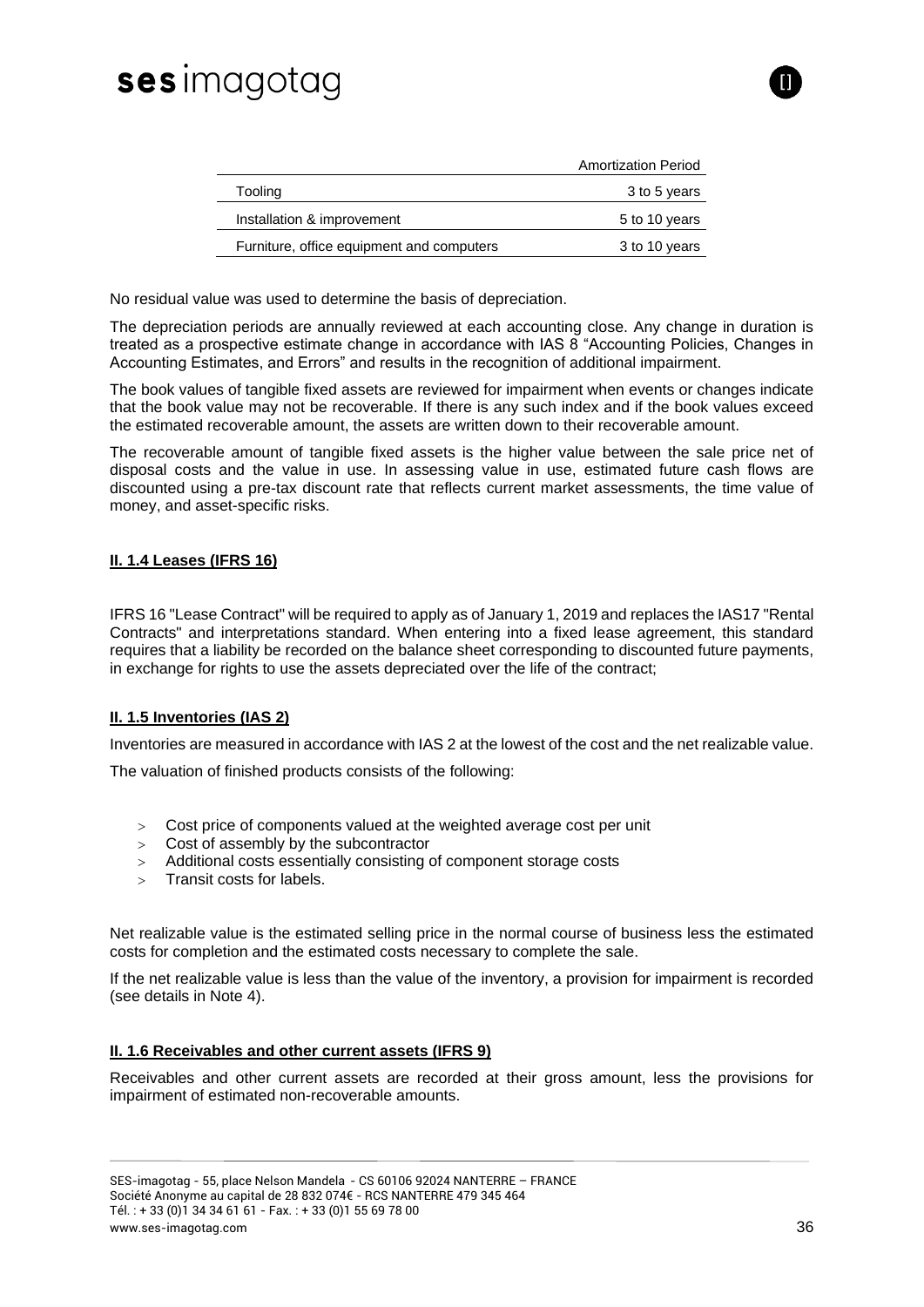

FRS 9 Financial Instruments issued on 24 July 2014 is the IASB's replacement of IAS 39 Financial Instruments: Recognition and Measurement. The Standard includes requirements for recognition and measurement, impairment, derecognition and general hedge accounting.

The impairment of receivables and other current assets is based on an individual analysis of the risks of non-recovery: the Group has been though a close historical analysis on non-recovered amounts and the outcome is that the new IAS 39 replacement by IFRS 9 standard has no significant impact on the group financial statements.

#### **II. 1.7 Derivatives (IFRS 9)**

All derivatives are valued on the balance sheet at fair value in accordance with IFRS 9

Derivatives consist of currency forwards.

The management of financial risks by the SES-imagotag group (interest rate risk, currency risk, counterparty risk, and liquidity risk) is described in Note 29 of this document.

Derivatives are contracted by the SES-imagotag group under its currency risk management policy. The recording of financial instruments as hedging instruments depends on whether they qualify for hedge accounting.

#### **II. 1.8 Forward purchases**

The SES-imagotag group has opted for cash flow hedge accounting for its forward purchases.

Forward exchange contracts used by the SES-imagotag group may be classified as hedges of future cash flows. Hedging future cash flows protects against changes in the value of cash flows denominated in foreign currencies.

Derivatives are measured at fair value upon initial recognition. Thereafter, the fair value of derivatives is re-estimated at each closing date.

The fair value of foreign currency forwards is determined by referring to what the Group would receive (or pay) to settle the outstanding contracts as of the closing date.

Efficiency tests of cash flow hedges are carried out at each closing to ensure that the hedge is highly effective.

Changes in the value of the effective portion of cash flow hedge derivatives are recognized in equity in a specific revaluation reserve account.

The discount/premium component is excluded from the hedging relationship, and changes in value are recognized on the income statement under "Other financial income and expenses."

#### **II. 1.9 Cash and cash equivalents**

Cash and cash equivalents include:

- $>$  Financial investments that are highly liquid and present a very limited risk of change in value
- > Bank accounts
- Cash accounts.

Investment securities (money market funds) are recognized at fair value at the closing date (Level 1 fair value).

Term deposits are recorded at amortized cost.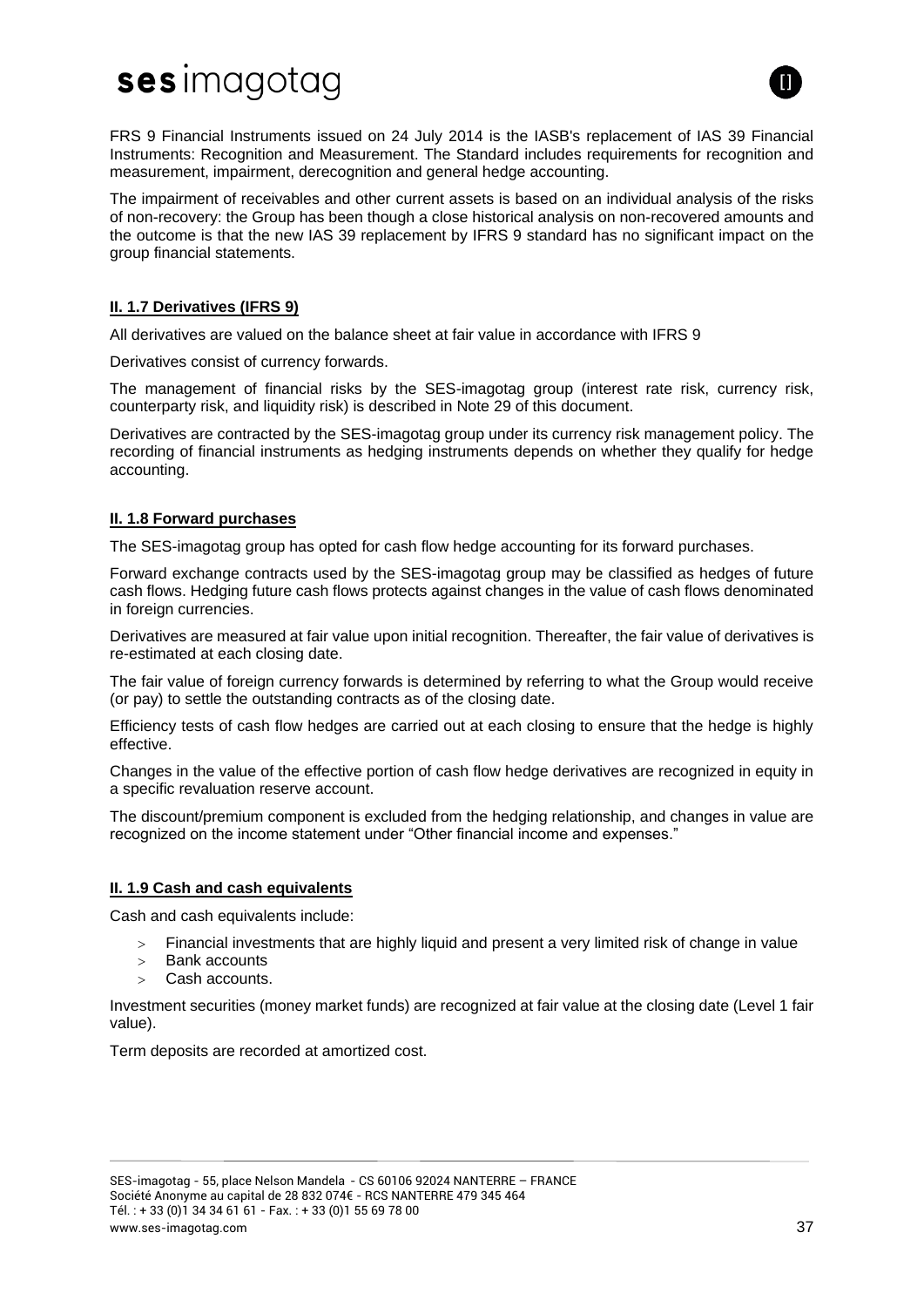

#### **II.1.10 Treasury shares (IAS 32)**

According to IAS 32 "Financial Instruments," if an entity purchases its own equity instruments, they must be deducted from shareholders' equity. No profit or loss should be recognized in income at the time of purchase, sale, issue, or cancellation of the entity's equity instruments.

Such treasury shares may be acquired and held by the entity or by other members of the consolidated Group. The consideration paid or received must be recognized directly in shareholders' equity.

#### **II.1.11 Provisions (IAS 37)**

In accordance with IAS 37 "Provisions, Contingent Liabilities, and Contingent Assets," the Group recognizes a provision when, as of the closing date of the period, it has an obligation (legal or implicit) towards a third party due to a past event whose settlement is likely to result in an outflow of resources for the Group representing economic benefits, and when the amount of the loss or liability can reliably be measured.

Should such a loss or liability be unlikely, or cannot reliably be measured, but is still possible, the Group must report a contingent liability in its commitments.

Provisions are intended in particular to cover the probable costs that litigation or on-going litigation could incur, the cause of which predated the closing date.

#### **II.1.12 Stock options and granting of bonus shares (IFRS 2)**

IFRS 2 "Share-based Payment" provides for the recording of an expense in consideration for services obtained under share purchase plans (and similar plans) granted to employees.

The Group has set up stock option, bonus share, or share purchase plans and has issued subscription warrants to some employees. The Board of Directors, which grants the options, sets the option or purchase prices.

Changes in values subsequent to the grant dates have no impact on the initial valuation of the options; the number of options taken into account to value the plans is adjusted at each accounting close to factor in the presence of beneficiaries and the fulfillment of internal performance conditions at the end of the rights vesting periods.

The valued benefit is equivalent to compensation for the beneficiaries, which is therefore recognized as payroll costs, on a straight-line basis over the vesting period, in consideration of a corresponding adjustment in shareholders' equity.

The stock option plans have been valued by referring to the fair value of the granted instruments.

The fair value of the allocated bonus shares corresponds to the value of the share on the date of the grant minus the dividend distribution assumption during the vesting period. The total cost of the plan corresponds to the estimated fair value multiplied by the number of shares allocated over the vesting periods in the plan, multiplied by the probability of achieving the performance objectives.

#### **II.1.13 Employee benefits (IAS 19 revised)**

#### *End-of-career benefits*

The provision for employee benefits relates exclusively to retirement benefits that are legally owed to employees in France.

The calculation is done in accordance with IAS 19 (revised) based on the projected unit credit method. Under this method, benefit entitlements are allocated to service periods based on the plan's vesting formula, taking into account a linearization effect when the rate of vesting is not uniform during subsequent service periods.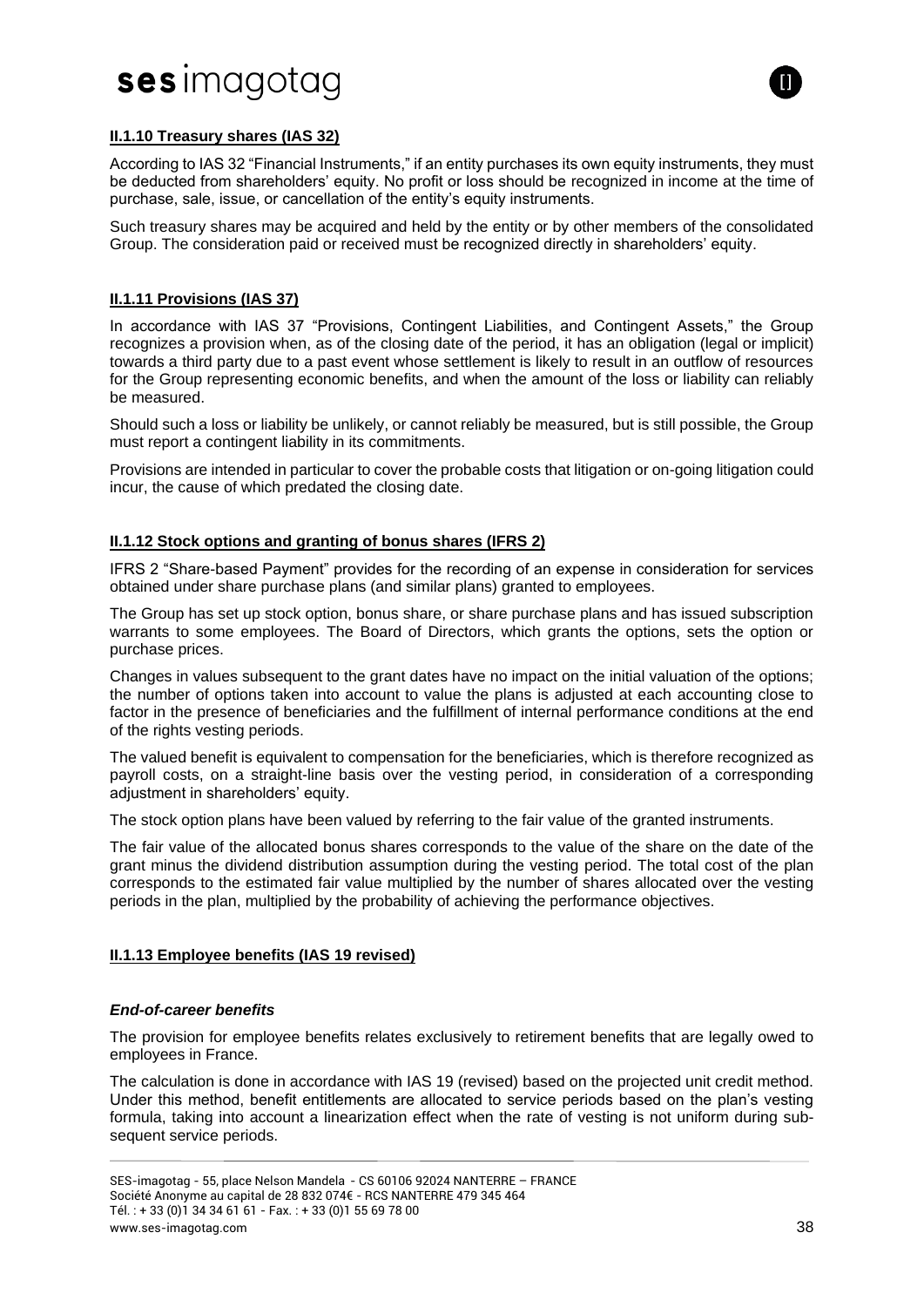

The amount of the future payments corresponding to the benefits granted to employees is measured on the basis of assumptions of salary trends, the retirement age, and the mortality and then reduced to their present value on the basis of interest rates on long-term bonds of first-class issuers.

The expense for the period corresponding to the change in the cost of services rendered is recognized as payroll costs, and the discounting cost is recognized as a financial expense.

In addition, actuarial gains and losses arising from experience-related adjustments and changes in actuarial assumptions are now recognized in "Other income and expense recognized directly in equity."

#### **II.1.14 Deferred taxes (IAS 12)**

Deferred taxes arise from temporary differences between the book and tax values of assets and liabilities on the balance sheet. In accordance with IAS 12 "Income Taxes," they are recognized according to the liability method, based on future tax rates adopted at the end of the financial year.

#### **II.1.15 Research tax credit (IAS 20)**

The research tax credit is a tax incentive similar to a subsidy. It therefore falls within the scope of IAS 20. According to this standard, an allocation of the research tax credit should be made according to whether the research expenditure is recognized as an asset (recording in intangible fixed assets in accordance with IAS 38) or in profit and loss.

The Group capitalizes its development costs in accordance with IAS.

The tax credit must therefore be deferred over time over the amortization period of the research and development expenses that generated this tax credit.

For R&D expenses directly booked as expenses in the P&L, the corresponding tax credit is immediately recognized.

Please note the group has opted for a net presentation in the P&L tax credit being deducted from R&D expenses in the "other external expenses" account.

#### **II.1.16 Conversion of items in foreign currencies**

The consolidated financial statements at June 30, 2019 were prepared in euros, which is the parent company's functional currency.

Each Group entity determines its own functional currency, and the items included in the financial statements of each entity are measured using that functional currency.

Recognition of foreign currency transactions in the consolidated companies' accounts

Foreign currency transactions recognized on the income statement are translated at the exchange rate prevailing on the transaction date, except for transactions for which the Company has hedges (USD), which are recorded at the hedging rate. Monetary items expressed in foreign currencies recorded on the balance sheet are translated at the exchange rate prevailing as of the date of the accounting close, with the exception of debts denominated in USD, which are converted at the hedging rate. The resulting exchange rate differences are recorded on the in- come statement

#### Conversion of accounts of foreign subsidiaries

The financial statements of Group companies whose functional currency is different from that of the parent company are translated into euros:

- Assets and liabilities are translated into euros at the exchange rate prevailing as of the date of the accounting close
- > Income and expenses are translated at the average exchange rate for the period as long as said exchange rate is not affected by significant price changes
- $>$  the resulting translation differences are recognized directly in equity.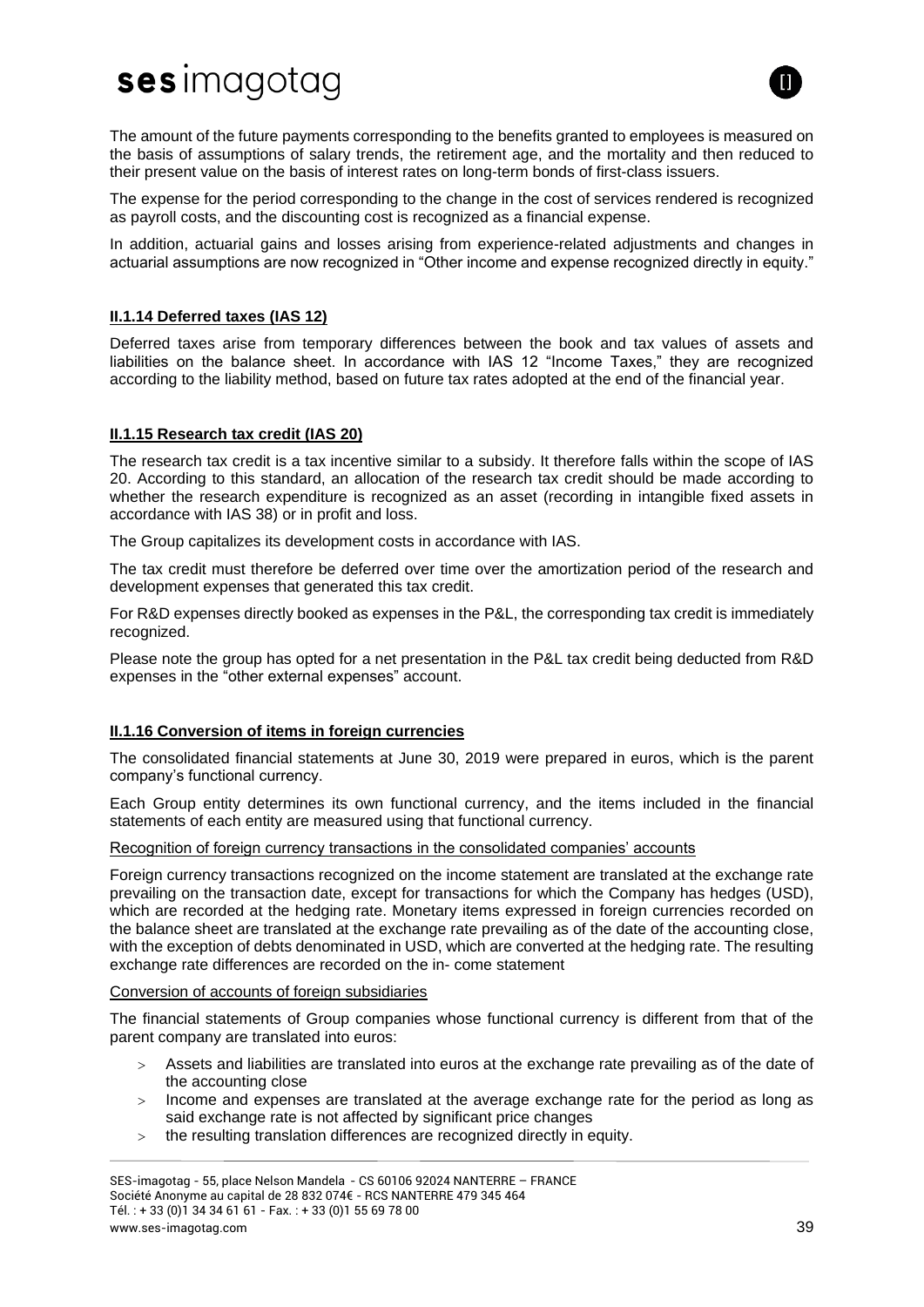

#### **II.1.17 Earnings per share**

The Group reports basic earnings per share and diluted earnings per share.

Earnings per share are calculated by dividing net income by the weighted average number of shares outstanding during the financial year. Net diluted earnings per share are calculated using the conversion of dilutive instruments outstanding as of the closing date into common shares.

#### **II.1.18 Revenue (IFRS 15)**

Sales are recognized and presented in accordance with IFRS 15 "Revenue from contract with customers"."

The revenue-generating event varies depending on the type of sale:

- > When the Group is in charge of installing label systems, revenue is recognized when the system be- comes operational. At the closing of the accounts, for installations invoiced but not yet completed, deferred income is recognized, and for installations completed but not yet invoiced, accrued income is recognized
- $>$  When the Group only delivers labels, revenue is recognized when the goods are taken over by the carrier or the freight forwarder (in the case of FOB sales), when customers receive the goods in case of DAP incoterm.
- $>$  Training is invoiced separately, when the service is performed;
- Freight costs are invoiced to gather with the hardware delivery and revenue recognition is performed according to that "principal" source of revenue
- Annual lump-sum rebates granted to customers are recorded as a reduction of sales.
- Maintenance contracts are invoiced in advance for periods from four to six months. Deferred income is recognized to prorate sales related to the following period.
- In some cases, consulting or R&D services can be charged to customers: revenue is recognized when the service is performed and the performance indicator, if any, is reached.

#### Principal or Agent

The Group has performed a transaction analysis vis-à-vis its customers to determine if the Group is acting as a principal or as an agent when reselling equipment, softwares or services to the final customer.

In the current scope, the Group has analyzed risks and liabilities compared to benefits from the transaction: legal liabilities, credit risk, as well as added value brought by the group to suppliers services or products have been carefully analyzed.

Under IFR 15, the conclusion is the Group is acting as a principal as the Group is in charge of Products and services before transferring them to the final customers.

#### **II.1.19 Operating segments (IFRS 8)**

The SES-imagotag group has only one operating segment corresponding to a homogeneous activity of installation and maintenance of electronic shelf labels.

Operating results are reviewed at the group level to make decisions about resources to be allocated and performance evaluation. Isolated information at the lower level is not available, given the global management of activities, technologies and geographical areas.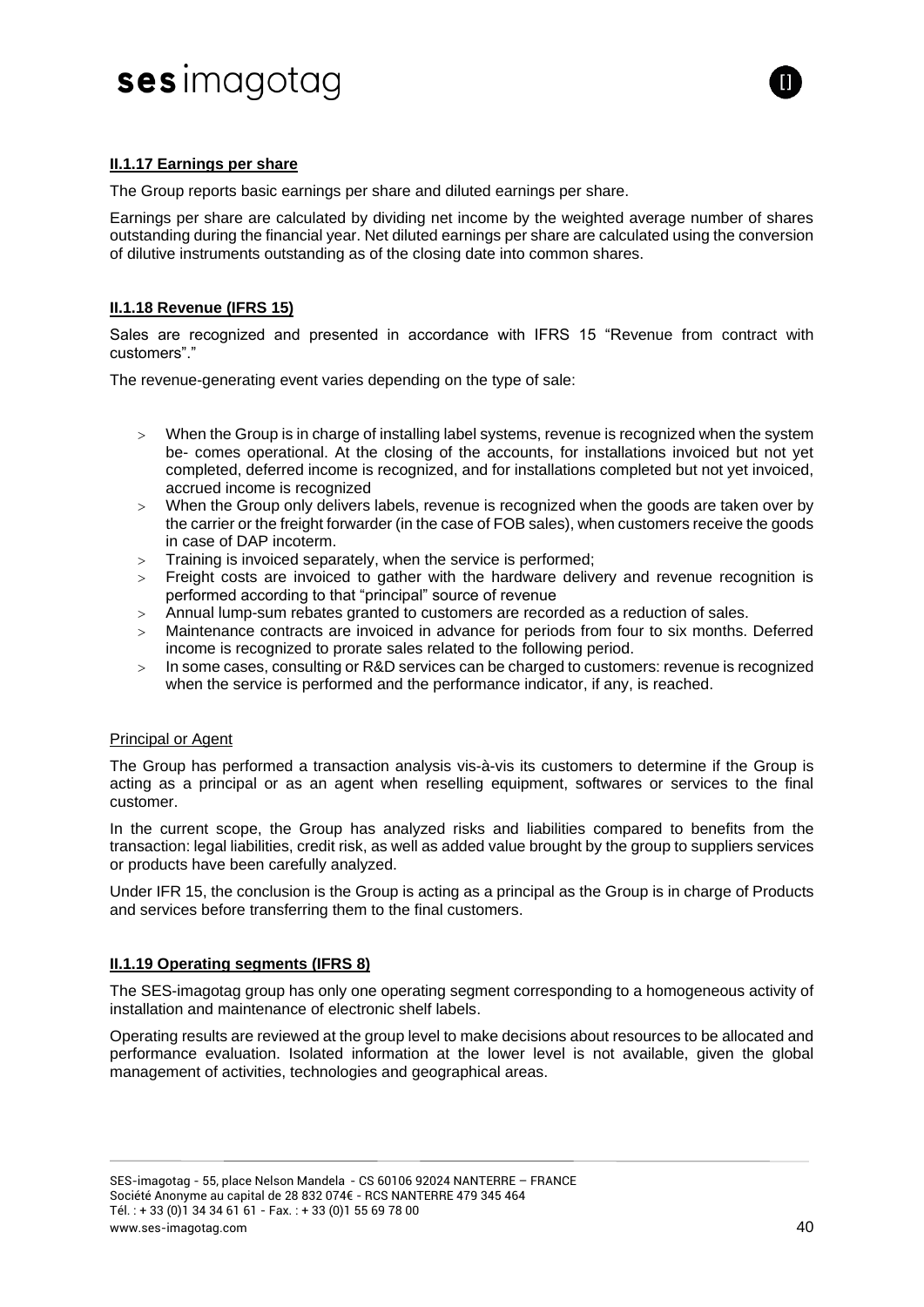

None

#### **II.3 Post-closing events**

#### **New bond issue**

On July 22 2019, as part of a private placement with institutional investors, SES-imagotag carried out a new bond issue of €10m, bearing interest at 4.55% per year and maturing in 2025.

The interest rate is likely to be revised and decreased according to the consolidated lever value.

Nominal value of a bond is €10K.

Moreover, the agreement makes the way for a potential second €10m bond issue in a 12 months' time frame, same conditions would apply.

The net proceeds from issuing bonds will be allocated to financing the group's overall needs.

#### **Joint Venture in China**

In China, following the announcement dated May 17<sup>th</sup>, 2019, of the JV project with BOE and JD Digits, work continued during the summer and resulted in the establishment of a legal entity, a 51% subsidiary of SES-imagotag, and the setting up of a strong team of nearly 50 people covering commercial, operational, R & D and support functions.

#### **II.4 Notes to the financial statements**

#### **Notes to the balance sheet – Assets and Equity & Liabilities**

#### **Note 1– Intangible fixed assets**

| Gross Fixed Assets in €'000           | <b>Opening</b> | <b>Increase</b> | Transfers between line items | Decrease | <b>Closing</b> |
|---------------------------------------|----------------|-----------------|------------------------------|----------|----------------|
| Goodwill                              | 51 274         |                 |                              |          | 51 274         |
| Research and development              | 33 863         | 139             | 5 2 0 7                      |          | 39 208         |
| Concessions, patents & similar rights | 37 563         | 153             |                              |          | 37 717         |
| Intangible assets in progress         | 13730          | 5449            | $-5207$                      |          | 13 972         |
| <b>TOTAL</b>                          | 136 430        | 5741            |                              | -        | 142 171        |

As of June 30, 2019, the amount of goodwill is broken down as follows:

- > SES-ESL merger:  $€12.6 M$
- Acquisition of Imagotag: €13.4 M
- Acquisition of PDi: €18.3 M
- $\textdegree$  Acquisition of Findbox:  $\textdegree$ 6.7 M
- Acquisition of Market Hub: €0.3 M.

SES-imagotag - 55, place Nelson Mandela - CS 60106 92024 NANTERRE – FRANCE Société Anonyme au capital de 28 832 074€ - RCS NANTERRE 479 345 464 Tél. : + 33 (0)1 34 34 61 61 - Fax. : + 33 (0)1 55 69 78 00 www.ses-imagotag.com 41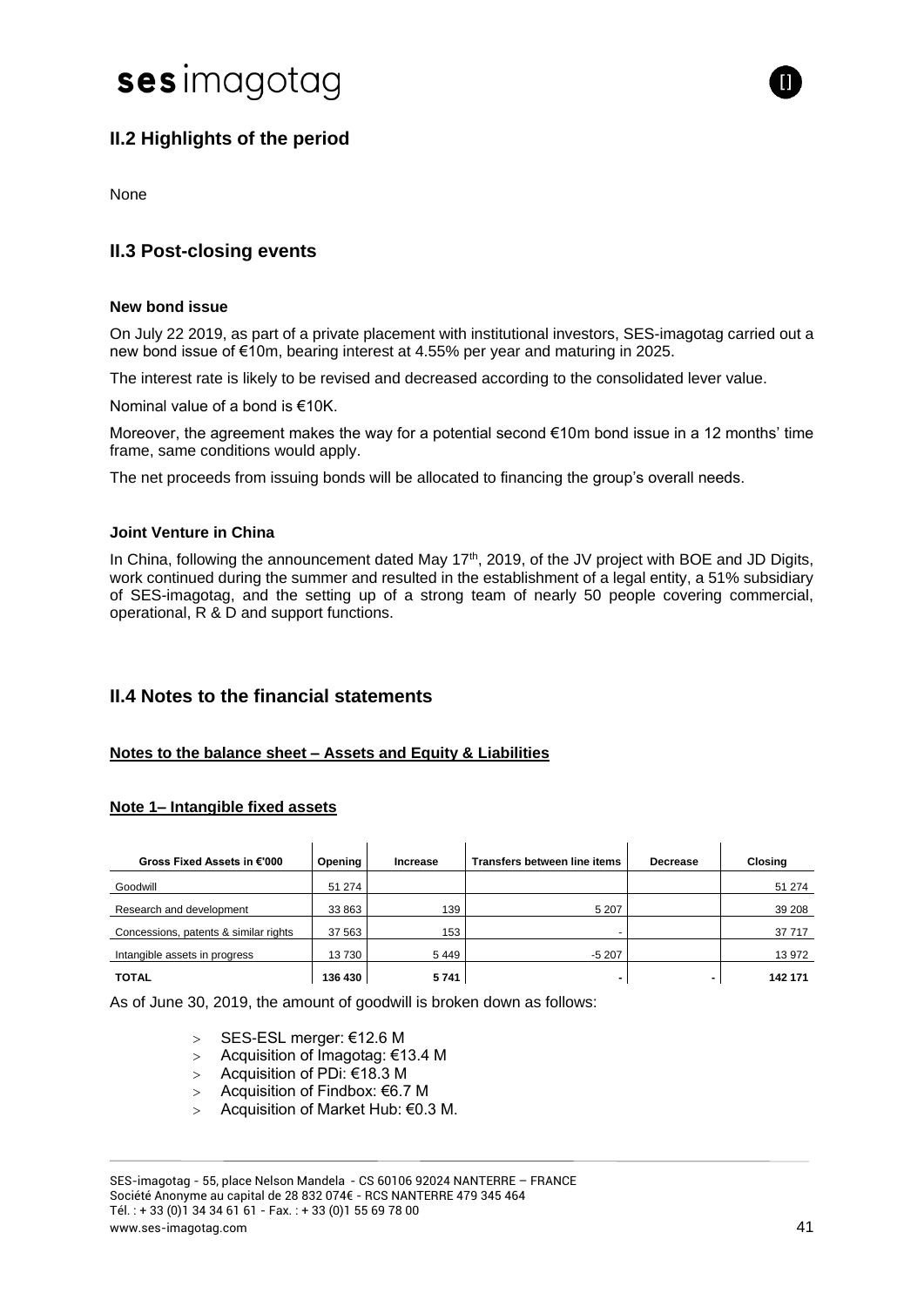

Research and development expenses represent the cost of the research and innovation expenditures incurred by the Group that allowed our product offering to be improved and diversified. Transfer between items deals with Jeegy Cloud project expenses' activation as well as launching of new Vusion and E tag ESL's range.

Intangible fixed assets in progress correspond to expenditures incurred for research and development projects, development of the ERP, as well as expenses incurred for the filing of patents not yet issued as of the close of the period.

The increase over the period of €5,449 K breaks down as follows:

- Research and development expenditure for €3,532 K
- $\text{ERP}$  development expenditure for  $\text{\large\ensuremath{\in}} 1,463 \text{ K}$
- > Patent expenditures for €262 K.

| Amortization in €'000                 | Opening | <b>Allowance</b> | <b>Transfers</b><br>between line<br>items | <b>Closing</b> |
|---------------------------------------|---------|------------------|-------------------------------------------|----------------|
| Research and development              | 30 705  | 2422             |                                           | 33 127         |
| Concessions, patents & similar rights | 11 3 20 | 1 272            |                                           | 12 5 9 2       |
| <b>TOTAL</b>                          | 42 0 25 | 3 6 9 4          |                                           | 45719          |

#### **Note 2– Tangible fixed assets**

| Gross Fixed Assets in €'000 | Opening | <b>IFRS 16</b><br>impact on<br>opening | Increase | Increase in<br>the right of<br>use | <b>Transfers</b><br>between<br>line items | Decrease | <b>Closing</b> |
|-----------------------------|---------|----------------------------------------|----------|------------------------------------|-------------------------------------------|----------|----------------|
| Buildings and improvements  | 2 1 7 7 | 4 9 5 1                                | 6        | 2575                               | 146                                       |          | 9855           |
| Machinery and equipment     | 19 975  |                                        | 467      |                                    | 216                                       |          | 20 659         |
| Other tangible assets       | 3677    | 633                                    | 345      | 484                                | $-362$                                    |          | 5776           |
| <b>TOTAL</b>                | 25 8 29 | 5 5 8 4                                | 1817     | 3059                               | 0                                         | 0        | 36 289         |

The increase in tangible assets over the period was mainly due to:

- The rental of new offices within the Austrian subsidiary, representing a right of use of  $\epsilon$ 2,397K;
- 
- > The rental of new computer equipment with a right to use of 386K euros;<br>> The purchase of tools and industrial equipment installed on the new nrow The purchase of tools and industrial equipment installed on the new production lines for a sum of €972K (including €412K of outstanding capital) and furniture and computer equipment for a sum of €369K.

| Amortization in €'000      | Opening | <b>Allowance</b> | <b>Allowance</b><br>relating to<br>right of use | <b>Write back</b> | <b>Closing</b> |
|----------------------------|---------|------------------|-------------------------------------------------|-------------------|----------------|
| Buildings and improvements | 849     | 274              | 813                                             |                   | 1936           |
| Machinery and equipment    | 9495    | 1639             |                                                 |                   | 11 134         |
| Other tangible assets      | 1 636   | 190              | 273                                             |                   | 2 0 9 9        |
| <b>TOTAL</b>               | 11 981  | 3 1 8 9          | 1086                                            | 0                 | 15 169         |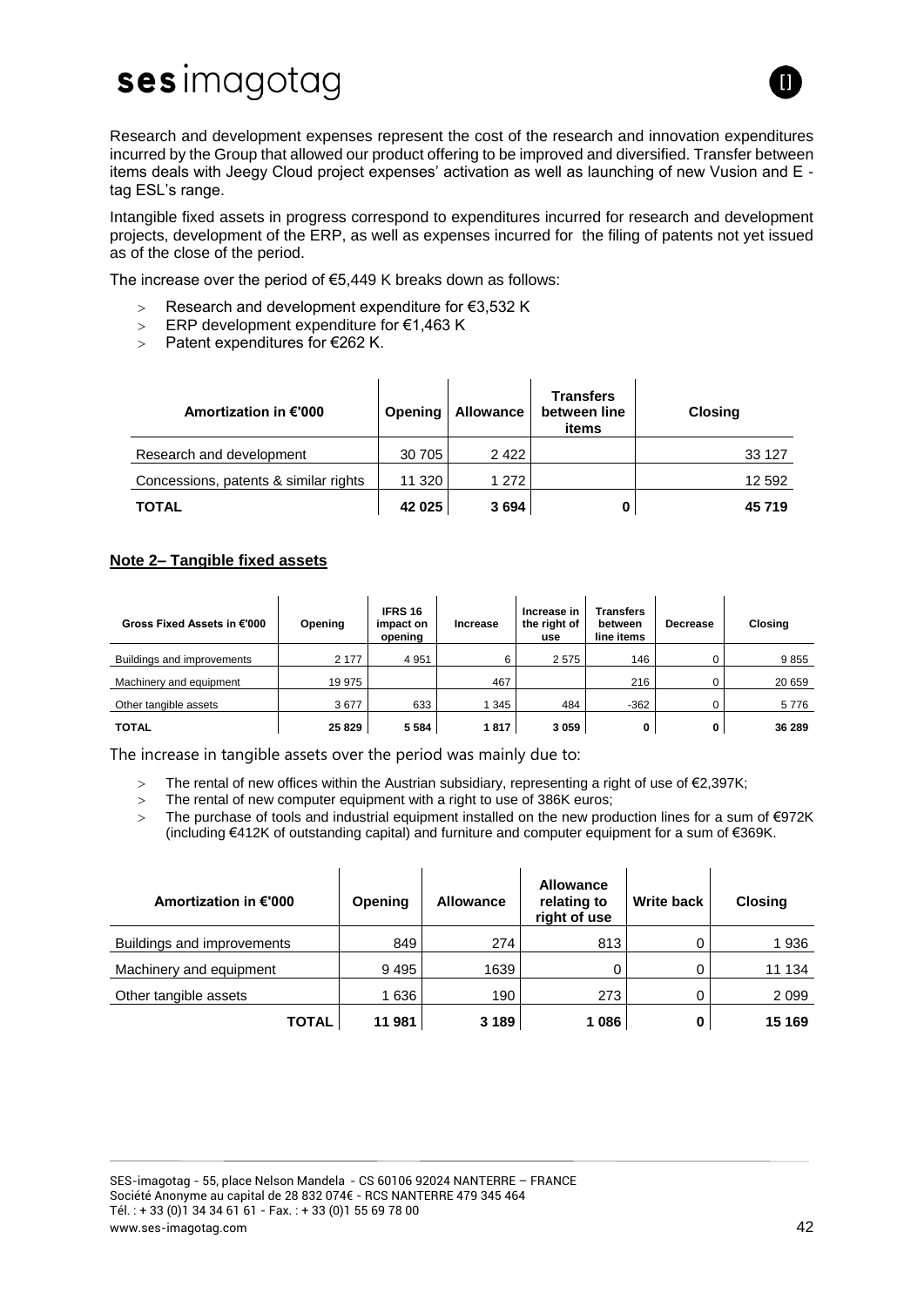#### **Note 3 – Financial Assets**

| In €'000                | <b>Opening</b> | <b>Increase</b> | <b>Decrease</b> | <b>Closing</b> |
|-------------------------|----------------|-----------------|-----------------|----------------|
| Deposits and guarantees | 512            | 91              | -6              | 597            |
| Other loans             | 380            | 24              |                 | 404            |
| Other                   |                |                 |                 |                |
| <b>TOTAL</b>            | 891            | 115             | -6              | 1 001          |

#### **Note 4 – Inventories**

| In € '000                              | 6/30/2019 | 12/31/2018 | 6/30/18  |
|----------------------------------------|-----------|------------|----------|
| Inventory of raw material              | 12 855    | 21 062     | 22 4 9 1 |
| finished<br>Inventory<br>οf<br>goods   | 32 386    | 45 290     | 33 0 79  |
| goods for<br>inventory<br>оf<br>resale | 26 249    | 18753      | 11 105   |
| Impairment for inventory               | $-3412$   | $-3224$    | $-2224$  |
| <b>TOTAL</b>                           | 68 078    | 81881      | 64 451   |

Inventory level decreased between 12/31/18 and 6/30/19 as planned, significant deliveries made during Q1 2019 had led to end-of-year procurement in 2018.

Inventory impairment is based on the following rule:

- Category A: items whose turnover is less than 6 months=>no impairment
- $>$  Category B: items with a turnover rate of between 6 months and 12 months =  $>$  50% impairment
- > Category C:
	- o After 12 months without movements within the Group, 80% impairment
	- $\circ$  After 18 months without movements within the Group, these items are transferred to a "Scrap" inventory, resulting in 100% impairment.

In addition to the above impairment rule, a reference-by-reference analysis was conducted to refine the provision on the basis of initiated action plans and sales prospects.

#### **Note 5 – Trade receivables**

| In € '000                | 6/30/2019 | 12/31/2018 | 6/30/2018 |
|--------------------------|-----------|------------|-----------|
| Gross trade receivables  | 63 922    | 71 954     | 52 616    |
| Provision for Impairment | -368      | $-233$     | $-311$    |
| Accrued Income           | 1 670     | 533        | 262       |
| <b>TOTAL</b>             | 65 224    | 72 254     | 52 568    |

Under the factoring contract, the amount of assigned trade receivables is €14.1m, of which €0.4m has already been repaid. The amount of assigned receivables not yet repaid at June 30, 2019 is €13.7 m.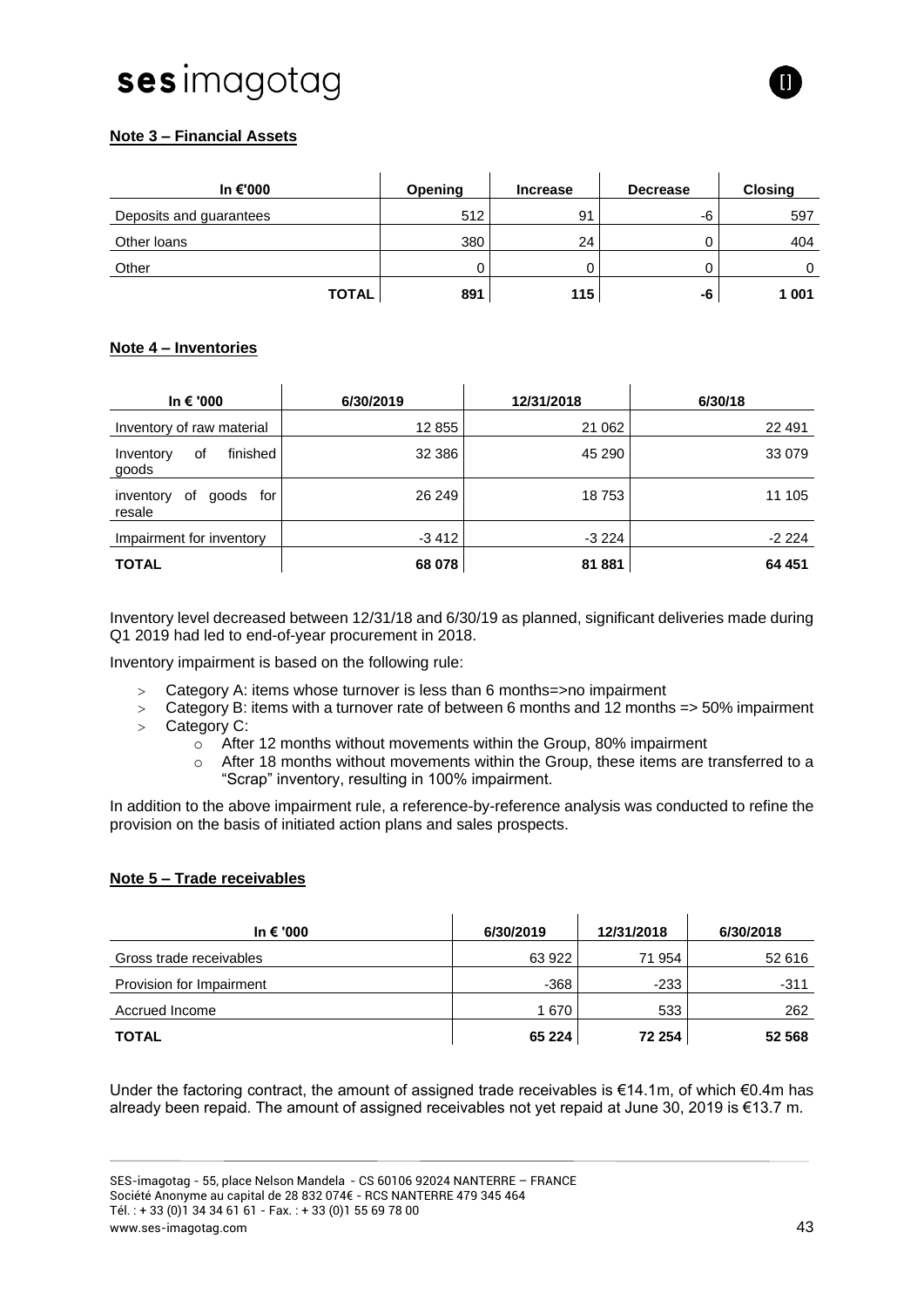

Impairment of trade receivables is as follows:

any receivable exceeding 90 days late payment is analyzed on a case- by-case basis:

- a 33% provision is established for cases of equipment recovery;
- a provision is established for receivables in litigation according to the historical recovery success ratio (50%);
- a 100% provision is established for accounts receivable deemed non-recoverable

#### **Note 6 – Other current receivables**

| In € '000                          | 6/30/2019 | 12/31/2018 | 6/30/18 |
|------------------------------------|-----------|------------|---------|
| Tax receivables                    | 7810      | 7452       | 5716    |
| Social Security receivables        | 69        | 70         | 67      |
| Suppliers' advance and prepayments | 1678      | 647        | 75      |
| <b>Financial Instruments</b>       | 0         | 603        | 2 3 8 2 |
| Other receivables                  | 1 0 3 9   | 1 3 6 7    | 708     |
| Prepaid expenses                   | 1 5 6 2   | 705        | 995     |
| <b>TOTAL</b>                       | 12 158    | 10844      | 9943    |

Tax receivables are mostly dealing with VAT amounts receivables.

Suppliers advance and prepayments are mostly related to R&D consulting

Financial instruments: in accordance with its currency risk hedging policy, the Company makes forward currency purchases. The portion of these hedges not settled, depending on whether there is a potential gain or loss, results in a booking entry on the financial instruments account.

As for June 30, 2019, hedging forward contracts were all settled.

#### **Note 7 – Cash and cash equivalents**

| In € '000              | 6/30/2019 | 12/31/2018 | 6/30/18 |
|------------------------|-----------|------------|---------|
| Short term investments | 45        | 31         | 30      |
| Cash at bank           | 25 8 84   | 29 548     | 35 700  |
| <b>TOTAL</b>           | 25 9 29   | 29 578     | 35 730  |

#### **Note 8 – Capital**

| Movement of shares as of June 2019 | <b>Number</b> | <b>Nominal value</b> | <b>Share capital</b> |
|------------------------------------|---------------|----------------------|----------------------|
| Opening - number of shares         | 14 503 337    | ົ                    | 29 006 674           |
| Shares issued                      | 5 300         | ⌒                    | 10 600               |
| Closing - number of shares         | 14 508 637    | 2                    | 29 017 274           |

SES-imagotag - 55, place Nelson Mandela - CS 60106 92024 NANTERRE – FRANCE Société Anonyme au capital de 28 832 074€ - RCS NANTERRE 479 345 464 Tél. : + 33 (0)1 34 34 61 61 - Fax. : + 33 (0)1 55 69 78 00 www.ses-imagotag.com 44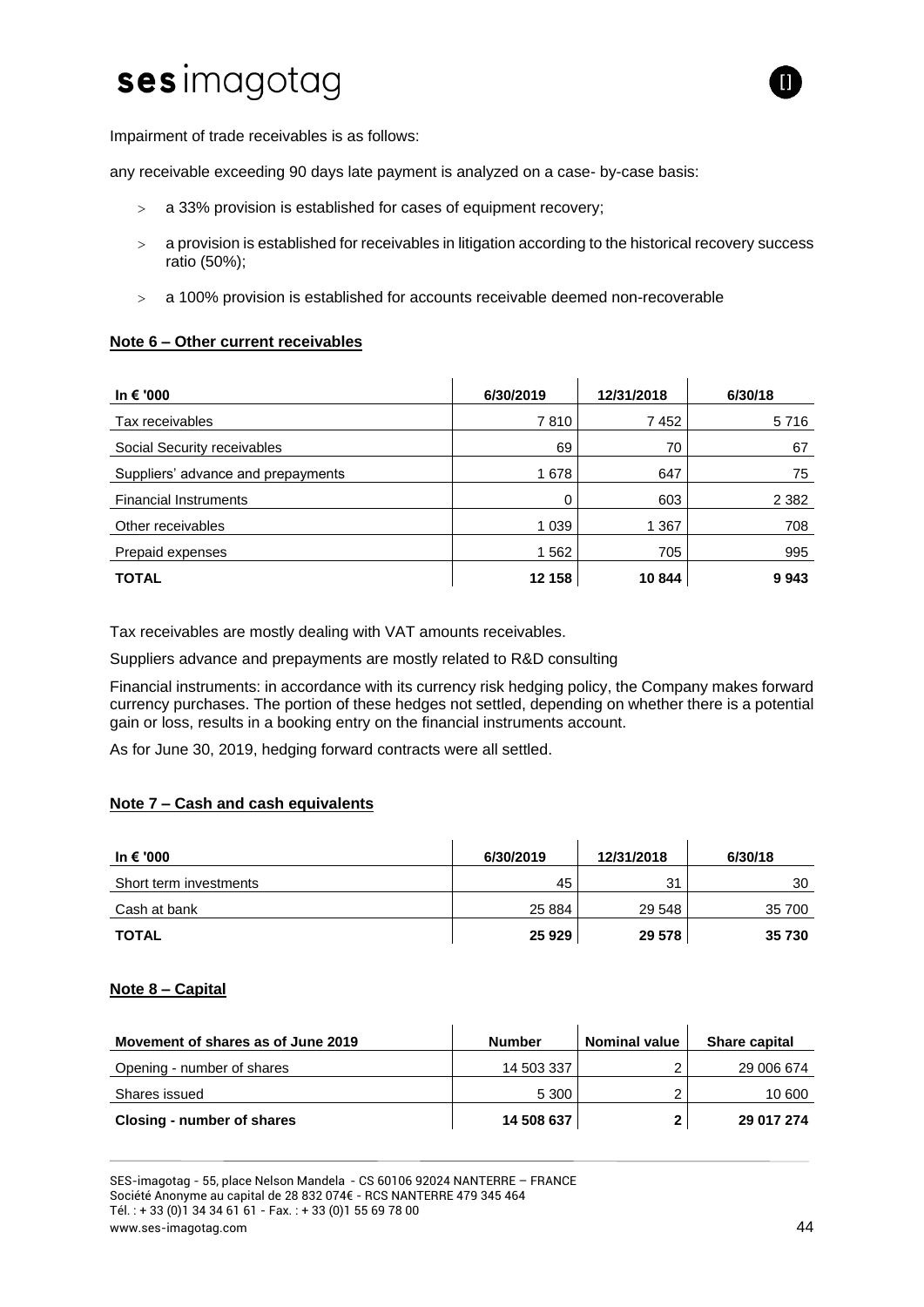

- All exercised stock options until June 30th, 2019
- All performance shares granted after recognition of the fulfillment of the alternative conditions for the free shares plans dated December 16, 2015 and March 11th, 2016, by the Board of Directors on February 21, 2017

At June 30, 2019, the Company held a total of 7,815 treasury shares, all of which relate to the cash contract renewed during financial year 2014.

Treasury shares have been restated minus the shareholders' equity in accordance with IAS 32.

#### **Note 9 – Other Equity**

Stock options and allocation of bonus shares

Allocation of stock options:

As of June 30, 2019, five stock-option allocation plans were therefore in progress:

Within the framework of the authorization granted by the EGM on March 1, 2012:

- $>$  The 2012 Plan (1st wave) dated August 31, 2012, expiring on August 31, 2019
- The 2012 Plan (2nd wave) dated December 18, 2012, expiring on December 18, 2019
- $>$  The 2013 Plan dated May 28, 2013, expiring on May 28, 2020
- The 2014 Plan (1st wave) dated April 3, 2014, expiring on April 3, 2021.

Within the framework of the authorization granted by the EGM on May 21, 2014:

The 2014 Plan (2nd wave) dated October 23, 2014, expiring on October 23, 2021.

The table below shows the information relating to stock options in effect as of June 30, 2019:

| <b>Current Stock</b><br><b>Options Plans</b><br>as of June<br>2019 | Number of<br>Options<br>notified | Number of options outstanding |
|--------------------------------------------------------------------|----------------------------------|-------------------------------|
| 04/15/2010                                                         | 14,000                           | 0                             |
| 09/15/2010                                                         | 8,500                            | 0                             |
| 10/21/2011                                                         | 58,500                           | 0                             |
| 08/31/2012                                                         | 315,800                          | 25 100                        |
| 12/18/2012                                                         | 19,000                           | 2 0 0 0                       |
| 06/30/2013                                                         | 65,200                           | 0                             |
| 04/03/2014                                                         | 43,000                           | 0                             |
| 10/23/2014                                                         | 33,150                           | 3 600                         |
|                                                                    | 557,150                          | 30 700                        |

SES-imagotag - 55, place Nelson Mandela - CS 60106 92024 NANTERRE – FRANCE Société Anonyme au capital de 28 832 074€ - RCS NANTERRE 479 345 464 Tél. : + 33 (0)1 34 34 61 61 - Fax. : + 33 (0)1 55 69 78 00 www.ses-imagotag.com 45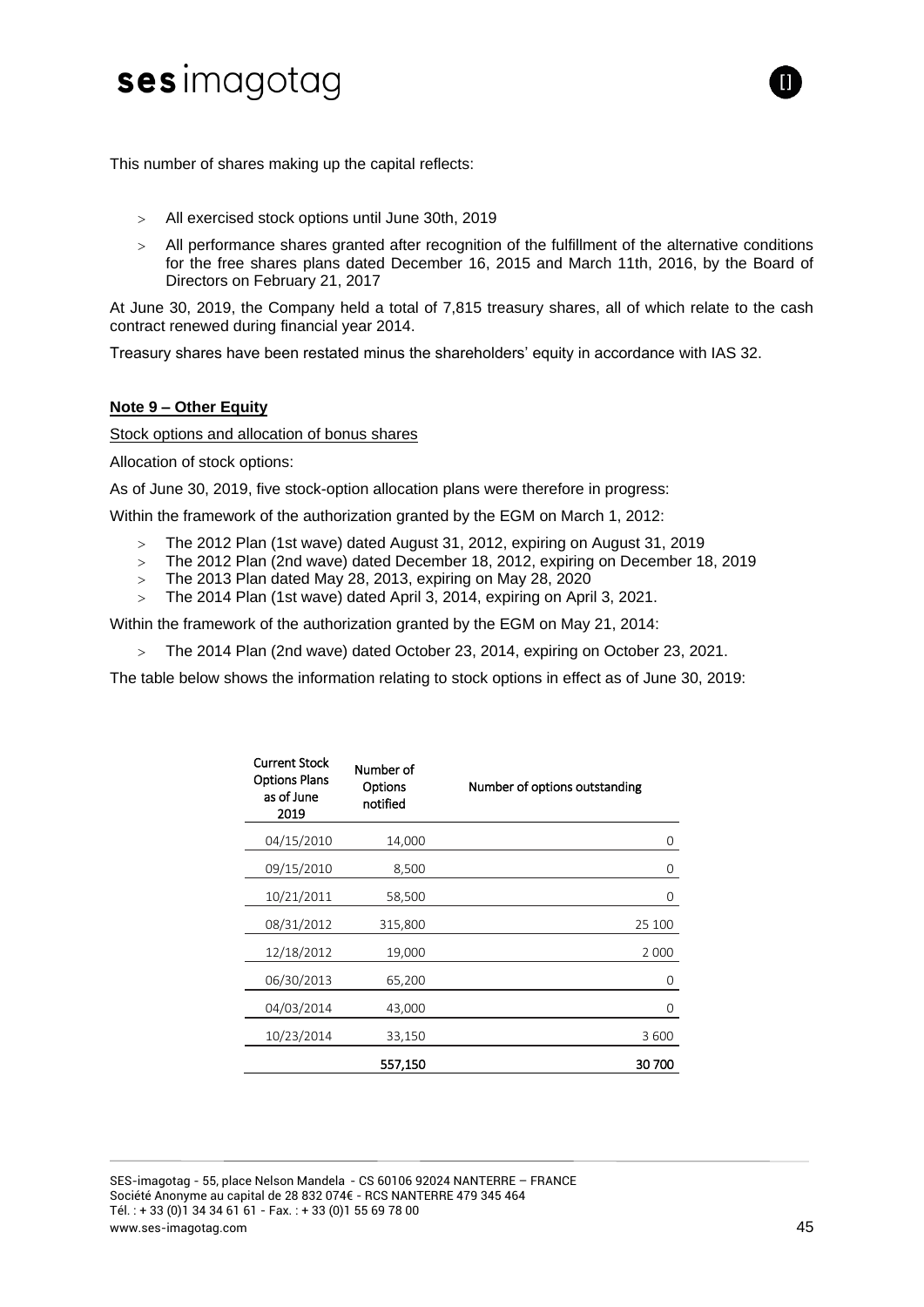As of June 30, 2019, the number of stock options in force, which can be used to subscribe for a total number of 30,700 shares, represents 0.2% of the share capital and voting rights of SES-imagotag after dilution.

#### **Note 10 – Non-current provisions**

| In € '000                                                      | Opening | <b>IFRS 16</b><br>impact on<br>opening | <b>Allowance</b> | <b>Write back</b><br>(not used) | <b>Closing</b> |
|----------------------------------------------------------------|---------|----------------------------------------|------------------|---------------------------------|----------------|
| Provisions for RMA's                                           | 568     |                                        |                  | -486                            | 82             |
| Allowance for good<br>repair of<br>leased assets               |         | 520                                    | 219              |                                 | 739            |
| Other<br><b>Provisions</b><br>for<br>contingencies and charges | 924     |                                        | 92               |                                 | 1 0 1 6        |
| <b>TOTAL</b>                                                   | 1492    | 520                                    | 311              | $-486$                          | 1837           |

Non-current provisions mainly include labor court disputes and a litigation with a supplier for €619K: the company is running a legal action against this supplier and is claiming for damages which claimed amount is superior to the allowance booked for.

#### **Note 11 – Long-term loans and lease liabilities**

Loans are recognized at the amortized cost using the effective interest rate method

| In € '000                                                | 12/31/2018 | <b>IFRS 16</b><br>impact on<br>opening | ٠    | -       | 06/30/2019 |
|----------------------------------------------------------|------------|----------------------------------------|------|---------|------------|
| <b>Bond Debts</b>                                        | 39 7 7 6   |                                        | 21   |         | 39 797     |
| Other Long term loans                                    | 7 1 7 2    |                                        |      | $-2159$ | 5 0 1 4    |
| liabilities<br>(recurring and non<br>Lease<br>recurring) |            | 5420                                   | 2840 | $-914$  | 7 3 4 6    |
| <b>TOTAL</b>                                             | 46 498     | 5420                                   | 2861 | $-3073$ | 52 157     |

The Company has committed to maintaining a consolidated leverage ratio, representing the relationship between net financial debt and EBITDA, below 3.5; as of June 30th 2019, the Group is compliant with this ratio. IFRS 16 impact (leasing liability) is excluded from the debt definition when calculating that leverage ratio.

#### **Note 12 – Other non-current liabilities**

| In € '000                          | 6/30/2019 | 12/31/18 | 6/30/2018 |
|------------------------------------|-----------|----------|-----------|
| Other debt - acquisition earn outs | 3 3 6 0   | 7 211    | 7 282     |
| Research tax credit                | 1565      | 1676     | 1679      |
| Other operating grants             | 66        | 262      | 495       |
| <b>TOTAL</b>                       | 4991      | 9 1 4 9  | 9456      |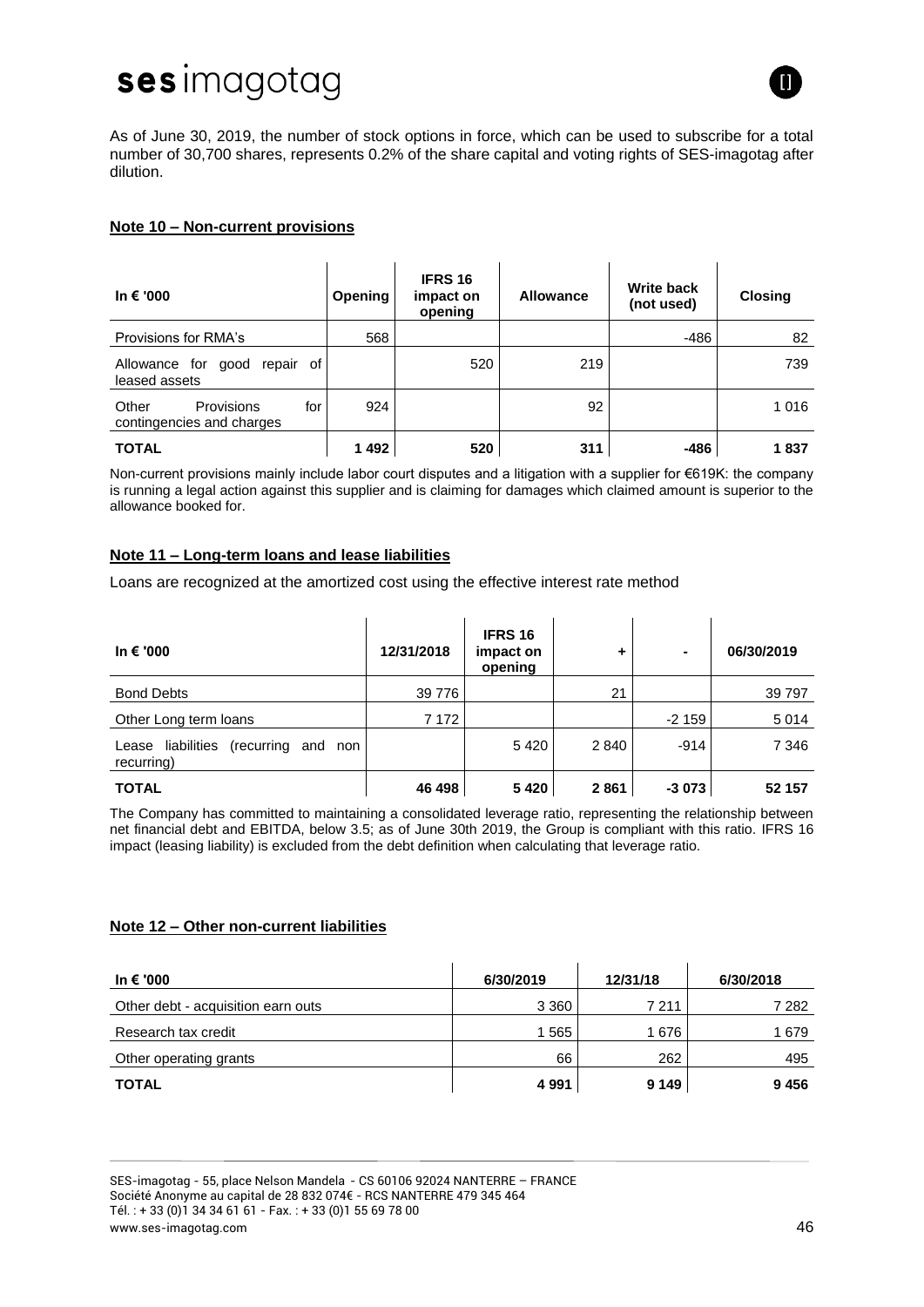

Variation on other non-current liabilities are broken down in the below table:

| <b>Earn outs and put on minority interests</b> | 06/30/2019 | 12/31/2018 | Variation |
|------------------------------------------------|------------|------------|-----------|
| Put on minority interests Findbox              | 620        | 2 6 2 0    | -2000     |
| Put on minority interests market Hub           | 2 000      | 2 000      |           |
| Earn out PDi                                   | 740        | 2 5 9 1    | -1851     |
| Total                                          | 3 3 6 0    | 7 211      | -3851     |

 Findbox (SES-imagotag Deutschland GmbH): EUR 2,000k paid in H1 2019 for the put on the 33% acquisition of SES-imagotag Deutschland GmbH, which was the subject of a firm and definitive agreement on the amount in August 2017; in addition, an addendum was signed in January 2019 on the terms of payment: outstanding amounts will be paid in 2020 and 2021 for €120K and €500K.

> PDi: €1,851K paid in H1 2019 for the earn out on the acquisition of PDi, which was the subject of a firm and final agreement in September 2018.

#### **Note 13 – Trade payables**

| In € '000                    | 6/30/2019 | 12/31/2018 | 6/30/18 |
|------------------------------|-----------|------------|---------|
| Trade payables               | 52 637    | 72 707     | 39 141  |
| Suppliers - accrued expenses | 19 3 27   | 11 008     | 7 541   |
| <b>TOTAL</b>                 | 71 965    | 83 715     | 46 682  |

#### **Note 14 – Other debts and accrual accounts**

| In € '000                                                                  | 6/30/2019 | 12/31/2018 | 30/06/2018 |
|----------------------------------------------------------------------------|-----------|------------|------------|
| Customers - prepayments                                                    | 4517      | 3 3 8 1    | 3 1 5 7    |
| Customers – credit notes                                                   | 911       | 1858       | 2583       |
| Social<br>liabilities.<br>pension<br>security<br>and<br>tax<br>commitments | 13 537    | 15 2 31    | 10 941     |
| Accrued income and other liabilities                                       | 5888      | 2472       | 2996       |
| <b>TOTAL</b>                                                               | 24 854    | 22 941     | 19676      |

Increase in accrued income is mostly due to a partial delivery of ESL's to a long term customer for a €2,820 K revenue amount – final deliveries will occur in H2 2019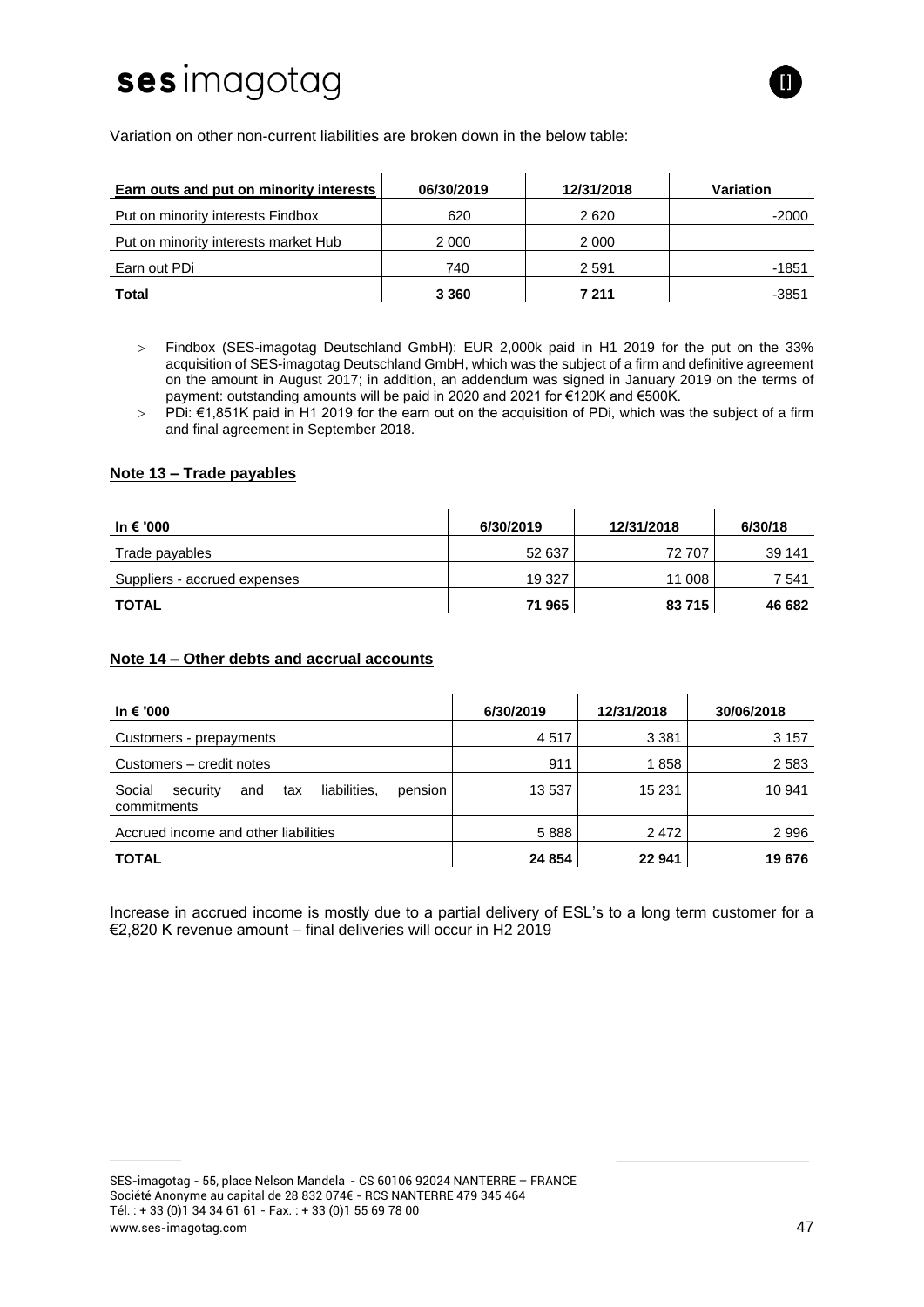### <span id="page-47-0"></span>**NOTES TO THE INCOME STATEMENT**

#### **Note 15 – Sales**

Sales for the period broken down by geographical zone:

| Sales in €m     | 06/30/2019 |            | 06/30/2018 |             |
|-----------------|------------|------------|------------|-------------|
| Mainland France | 33.2       | 27%        | 26.2       | 32%         |
| Export          | 88.2       | 73%        | 55,0       | 68%         |
| <b>TOTAL</b>    |            | 121,4 100% |            | 81,2   100% |

Sales can be broken down into: €112.8 m for goods and € 8.9 m for services.

#### **Note 16 – Purchases consumed**

The amount of purchases consumed is composed of the following:

- Consumption of purchases of raw materials and merchandise
- Consumption of inventories of finished products
- > Transportation and incidental expenses relating to these purchases.

#### **Note 17 – External expenses**

| In € '000                            | 6/30/2019 | 12/31/2018 | 30/06/2018 |
|--------------------------------------|-----------|------------|------------|
| Variable external expenses           | $-5382$   | $-7517$    | $-3429$    |
| External payroll & recruitment costs | $-1.308$  | $-2505$    | $-1188$    |
| Travel expenses                      | $-2767$   | $-4645$    | $-2194$    |
| Marketing                            | $-1820$   | $-2124$    | $-1659$    |
| Fees                                 | $-1681$   | $-3685$    | $-1882$    |
| IT & Telecom                         | $-1229$   | $-1669$    | $-870$     |
| Other                                | $-353$    | $-2919$    | $-1775$    |
| <b>Total</b>                         | $-14541$  | $-25064$   | $-12995$   |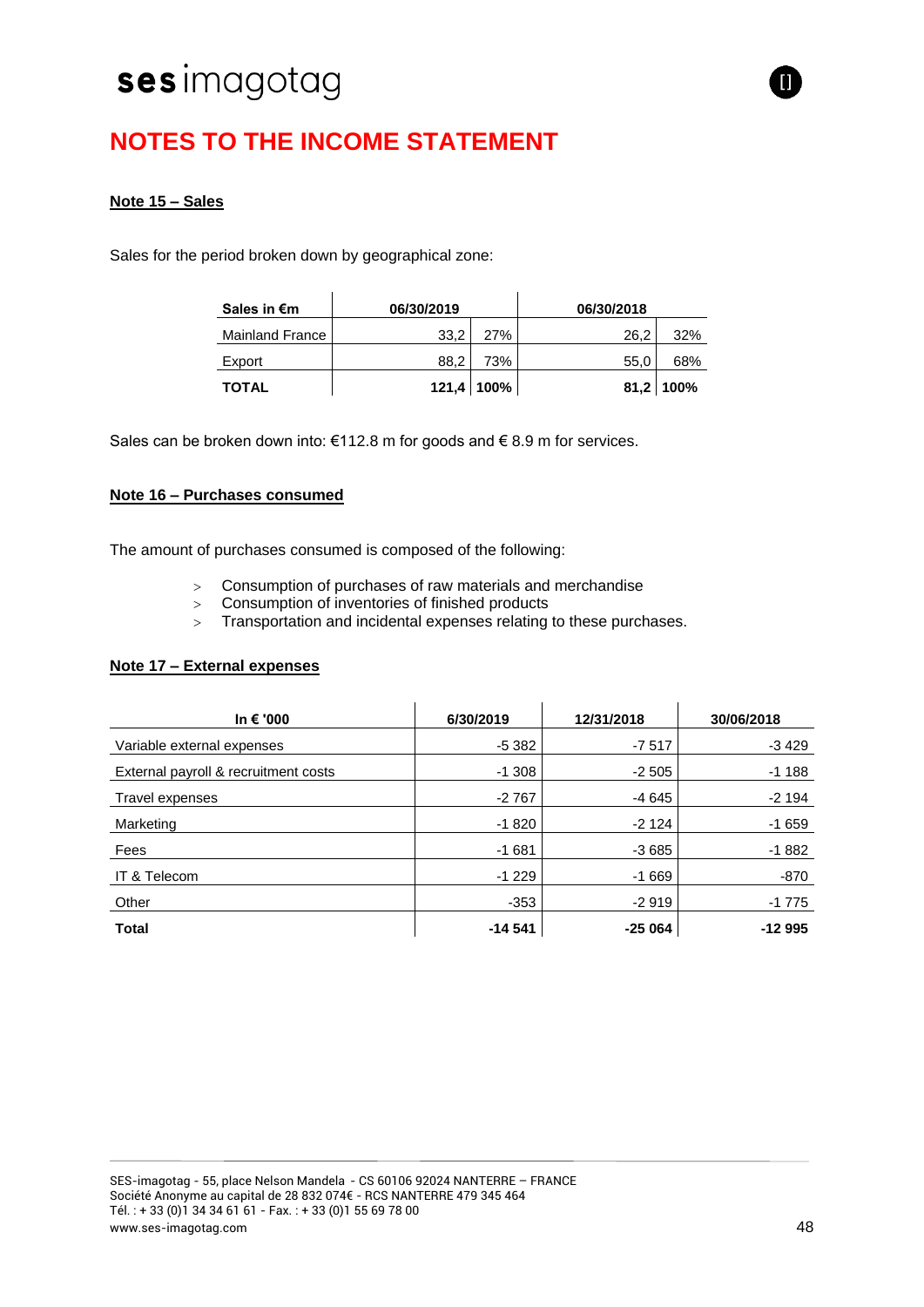

#### **Note 18 – Payroll costs**

| In € '000                         | 6/30/2019 | 12/31/2018 | 6/30/2018 |
|-----------------------------------|-----------|------------|-----------|
| Payroll costs                     | $-14660$  | $-27335$   | $-12554$  |
| Pension commitments               | -83       |            | $-30$     |
| Capitalized fixed assets expenses | 1 764     | 3589       | 1 549     |
| Development costs                 |           |            |           |
| <b>TOTAL</b>                      | $-12980$  | $-23745$   | $-11035$  |

#### **Note 19 – Net allowance for provisions**

| 000'                                               | Opening | <b>Increase</b> | Decreasese | <b>Closing</b> |
|----------------------------------------------------|---------|-----------------|------------|----------------|
| Warranty                                           | 568     |                 | -486       | 82             |
| Other provision for contingencies                  | 924     | 92              |            | 1016           |
| Provisions for refurbishment of leased property    | 520     | 219             |            | 739            |
| Provisions on inventories                          | 3 2 2 4 | 831             | $-644$     | 3411           |
| Provisions on accounts receivables                 | 233     | 234             | $-100$     | 367            |
| <b>Total</b>                                       | 5468    | 1 3 7 7         | $-1229$    | 5615           |
| Including right of use                             |         | 219             |            |                |
| Recurring                                          |         |                 |            |                |
| Change in provisions for contingencies and charges |         | 1 0 6 6         | -734       |                |
| Other                                              |         |                 | -496       |                |
| <b>Financial</b>                                   |         |                 |            |                |
| Financial expenses                                 |         | 92              |            |                |
| Total                                              |         | 1 1 5 8         | $-1229$    |                |

#### **Note 20 - Details of other operating income and expenses**

None

#### **Note 21 – Other financial income and expenses**

| in € '000                             | 06/30/19 | 12/31/18  | 06/30/18 |
|---------------------------------------|----------|-----------|----------|
| <b>FINANCIAL INSTRUMENTS</b>          | 123      | 2 7 9 4   | 1766     |
| <b>EXCHANGE GAINS</b>                 | 4 2 5 8  | 2631      | 1955     |
| Other financial income                | 196      | 129       |          |
| <b>Total other financial income</b>   | 4576     | 5 5 5 5 5 | 3721     |
| <b>FINANCIAL INSTRUMENTS</b>          |          | $-969$    |          |
| <b>BANK INTEREST EXPENSES</b>         | $-874$   | $-1757$   | $-884$   |
| <b>EXCHANGE LOSSES</b>                | $-4244$  | $-2661$   | $-2428$  |
| Other financial expenses              | $-343$   | $-329$    | $-438$   |
| Provision for risks                   | $-92$    | 0         |          |
| <b>Total other financial expenses</b> | $-5554$  | $-5716$   | $-3751$  |
| <b>TOTAL</b>                          | $-978$   | $-162$    | $-30$    |

SES-imagotag - 55, place Nelson Mandela - CS 60106 92024 NANTERRE – FRANCE Société Anonyme au capital de 28 832 074€ - RCS NANTERRE 479 345 464 Tél. : + 33 (0)1 34 34 61 61 - Fax. : + 33 (0)1 55 69 78 00 www.ses-imagotag.com 49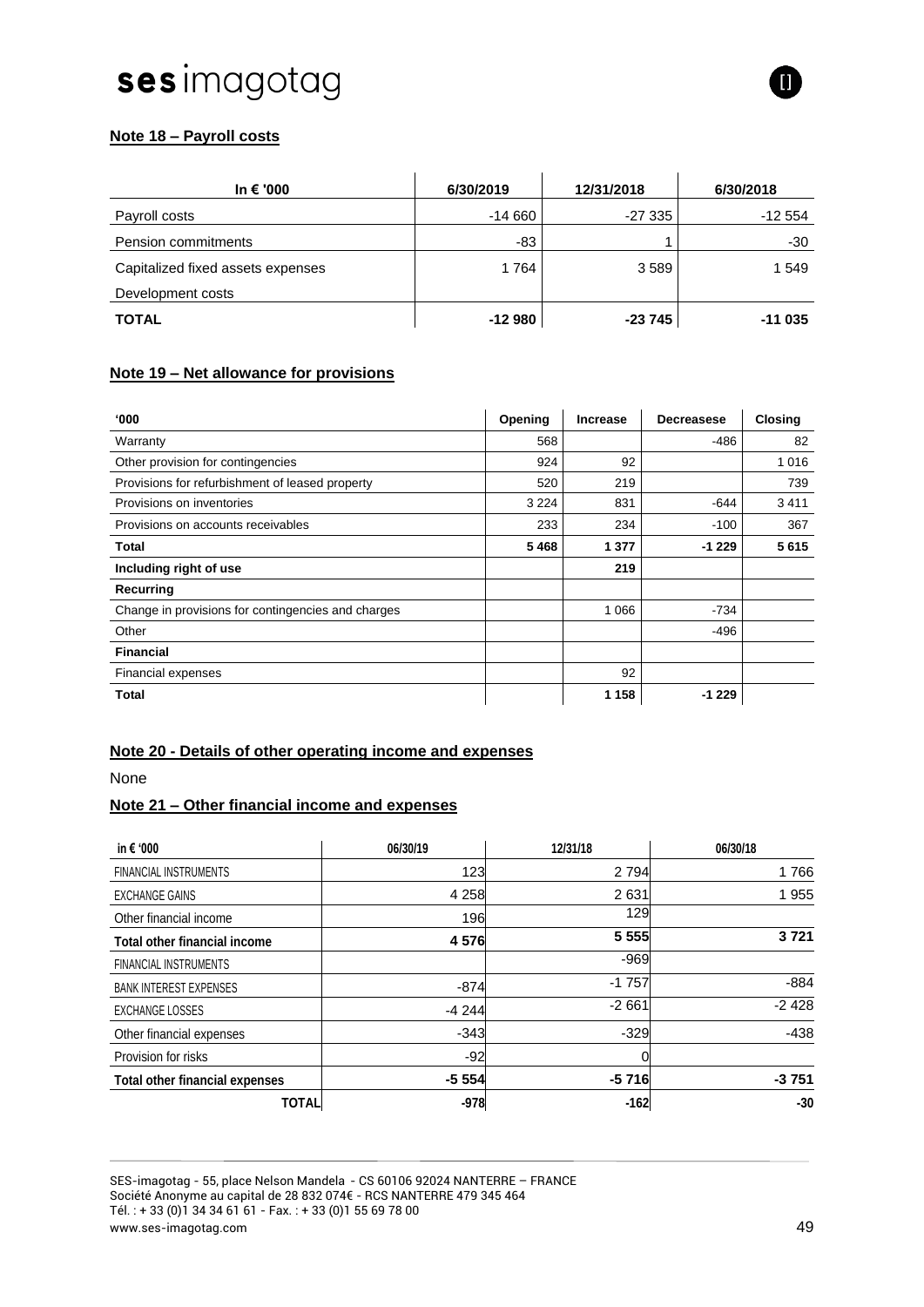

As of June 30, 2019, the share of the financial result of the hedging instruments generates a profit of 123K euros compared to a net income of 1,766K euros at June 30, 2018. This was mainly due to the low volume of futures contracts consumed in the first half of the year, at \$19 million compared to \$44 million in the first half of 2018.

#### **Note 22 – Income tax and deferred taxes**

The deferred tax amount has been based on the best estimate for the expected average income tax rate over the period.

| In € '000                             | 6/30/2019  | 12/31/2018 | 6/30/2018 |  |
|---------------------------------------|------------|------------|-----------|--|
| Deferred taxes                        | 97         | 3 0 9 3    | 1948      |  |
| <b>Tax Liabilities</b>                | $-120$     | $-365$     | $-86$     |  |
| <b>Total</b>                          | $-23$      | 2728       | 1862      |  |
| In € '000                             |            |            |           |  |
| Average Rate applicable for the Group | 28,00%     |            |           |  |
| Net Income                            | $-4962$    |            |           |  |
| Theoretical tax                       | 1 3 8 3    |            |           |  |
| Tax reported                          | $-23$      |            |           |  |
| Difference                            | $-1406$    |            |           |  |
| Impacts:                              |            |            |           |  |
| Permanent difference                  | 893        |            |           |  |
| Other - tax rate difference           | $-2299$    |            |           |  |
| <b>Total</b>                          | $-1406$    |            |           |  |
| In € '000<br>6/30/2019                | 12/31/2018 | 6/30/2018  |           |  |

| 8 2 6 9                  | 8 2 9 6 | 7952    |
|--------------------------|---------|---------|
| 1 3 6 6                  | 1 2 7 4 | 719     |
|                          |         |         |
| 9635                     | 9571    | 8671    |
|                          |         |         |
| 2 3 4 2                  | 2 3 4 2 | 2 4 3 9 |
| 1 2 3 8                  | 1 2 3 8 | 1 0 9 4 |
| 159                      | 33      | 131     |
| $\overline{\phantom{a}}$ | 169     | 15      |
| 3739                     | 3782    | 3680    |
|                          |         |         |

Deferred tax assets relating to tax loss carry-forwards mainly concern all group entities except SESimagotag Deutschland GmbH.

The deferred tax liabilities relating to the technologies identified following the goodwill allocation work broken down as follows: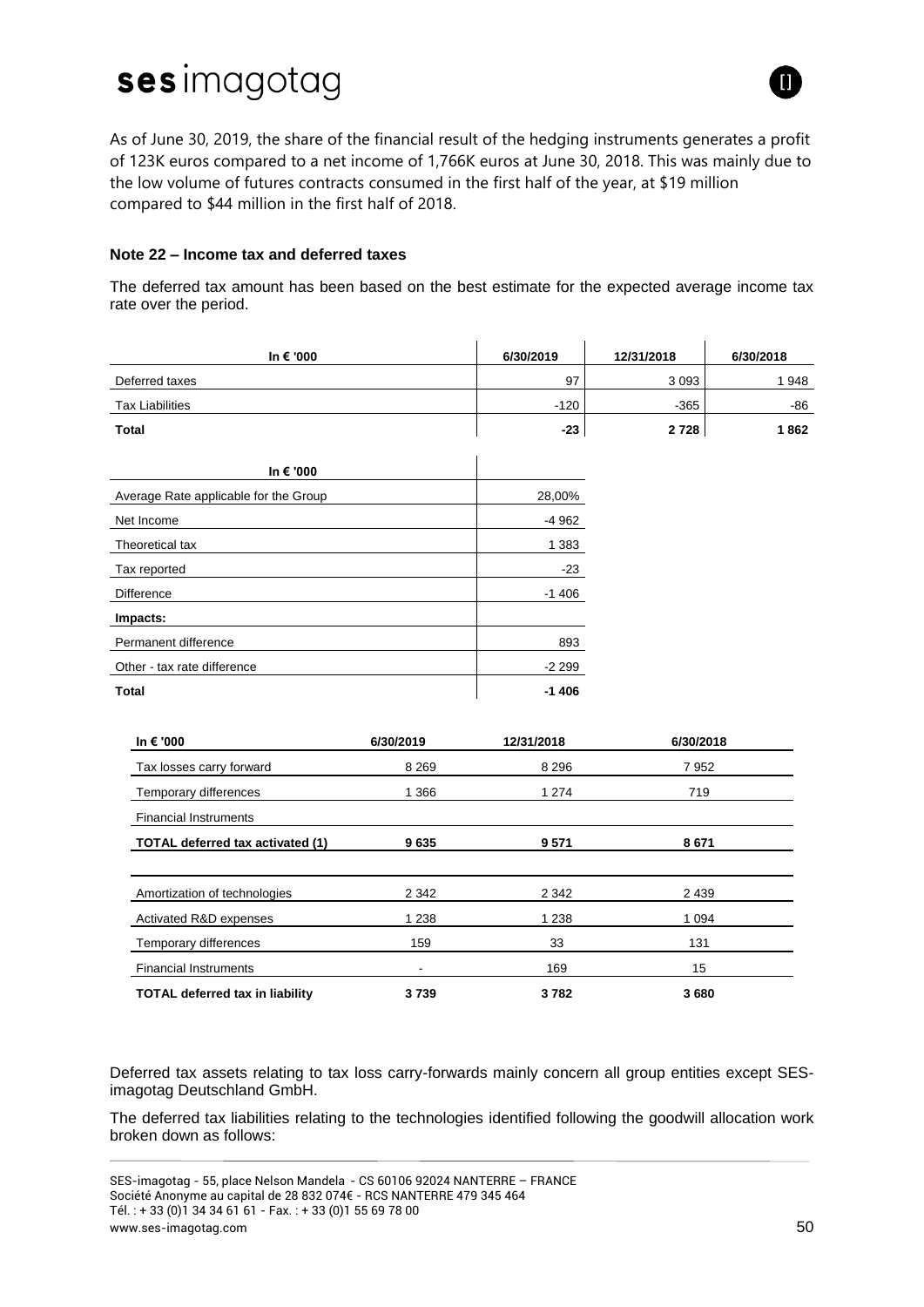- > Pervasive Displays Inc:  $€1,027$  K
- Findbox (SES-imagotag Deutschland GmbH): €517 K
- > SES-imagotag GmbH: €798 K

#### **Note 23 – Net income – Earnings per share**

#### **Net result of the period is €-4,962 K**

Potential dilution on the share capital:

| <b>Instruments</b>   | <b>Number</b> | <b>Dilution</b><br>impact |
|----------------------|---------------|---------------------------|
| <b>Stock Options</b> | 30 700        | 0.2%                      |
| Total                | 30 700        | 0.2%                      |

| Earnings per share          | 6/30/2019     | 12/31/2018 | 6/30/2018  |  |
|-----------------------------|---------------|------------|------------|--|
| Profit (Loss) (K€)          | $-4962$       | $-5900$    | -4 689     |  |
| Number of shares at closing | 14 507<br>156 | 13 961 761 | 14 413 837 |  |
| Stocks options              | 30 700        | 36 000     | 54 000     |  |
| Bonus shares                |               |            | 71 500     |  |
| Earnings per share          |               |            |            |  |
| - Before dilution           | $-0,34$       | $-0,42$    | $-0,33$    |  |
| - After dilution            | $-0,34$       | $-0,42$    | $-0.33$    |  |

#### **II.5 Other information**

#### **Note 24 – Off-balance sheet commitments**

Commitments made:

- Comfort letter to Bank Austria (SES-imagotag GmbH's bank): €4,600 K throughout the term of the loan
- Letter of Comfort to SES-imagotag Deutschland GmbH (insolvency illiquidity overindebtedness risk)
- > Rental payment guarantee of €182 K (CIC)
- > Rent payment guarantee of €45 K (BNP).
- > Interest-bearing collateral account (CIC)
- $\geq$  Export market guarantee for  $\epsilon$ 2,007K (CIC)

The Company has committed to maintaining a consolidated leverage ratio, representing the relationship between net financial debt and EBITDA, below 3.5; (IFRS 16 impact excluded)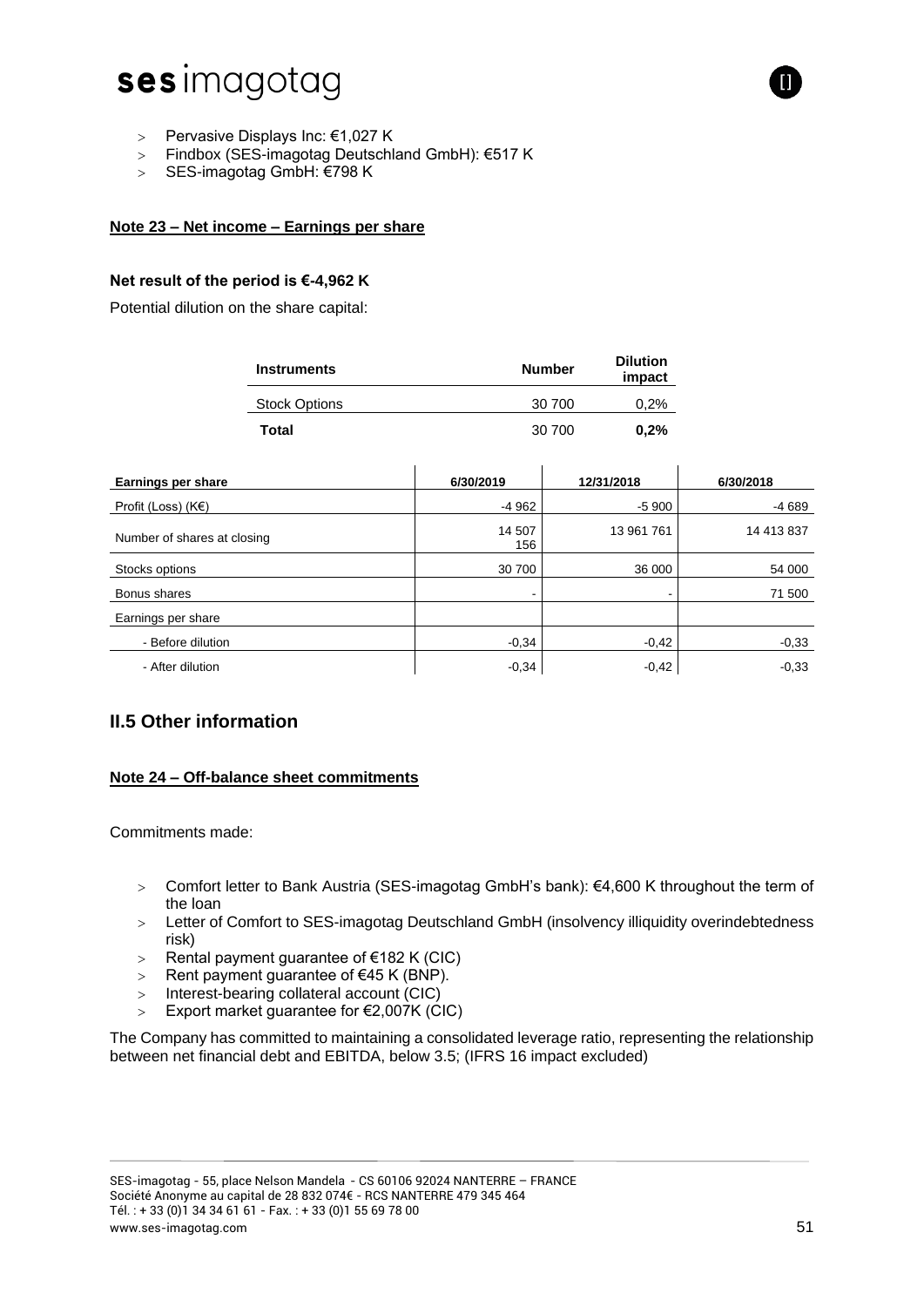

#### **Note 25 – Degree of exposure to market risk**

In financial terms, the Company is mainly exposed to currency fluctuations on its purchases made in dollars (approximately 80% of the volumes). In 2017, the Company made forward currency purchases to limit its currency risk over 2018.

| In €'000                          | 30/06/2019 |
|-----------------------------------|------------|
| Hedging portfolio @ 31.12.18      | 19 000     |
| Settled over H1 2019              | 19 000     |
| Forward purchase maturing in 2019 |            |

#### **Note 26 – Research and development expenditure**

Over the H1 2019 period, €3,859 K in research and development expenditure was capitalized on the balance sheet, including €3,720 K in fixed assets in progress.

#### **Note 27 – Transactions with related parties**

The related parties identified by the Group are:

- $>$  Group shareholders owning more than 10% of the share capital
- Members of the Board of Directors.

As of June 30, 2019, the amount of transactions completed with the Group's majority shareholder BOE, was €48.7 m.

#### **Note 28 – Compensation paid to the C.E.O and retirement plan (GSC)**

The gross compensation paid to the Chairman and Chief Executive Officer for the past period amounts to EUR 301K in respect of his 2019 fixed compensation and 2018 bonus. A contract under the Social Guarantee of Chief Executive Officers (GSC) was signed during 2012 to the benefit of the Chairman and Chief Executive Officer. The annual subscription for the year 2019 amounts to EUR 19k. This contract includes the basic plan and a supplemental plan, providing compensation coverage over a 12 month period (former plan).

| En€                          | 30/06/2019 | 30/06/2018 |
|------------------------------|------------|------------|
| Short term benefits          | 301 600    | 243 152    |
| Post employement benefits    |            |            |
| Other long term benefits     |            |            |
| End of contract compensation |            |            |

Share-based payments

#### **Note 29 – Credit liquidity, cash flow risks and Liquidity risks**

#### **Liquidity risks**

To manage the liquidity risk that may arise from the collectability of financial liabilities, whether at their contractual due date or early, the Group implements a cautious financing policy based in particular on the investment of its excess available cash in risk-free financial investments.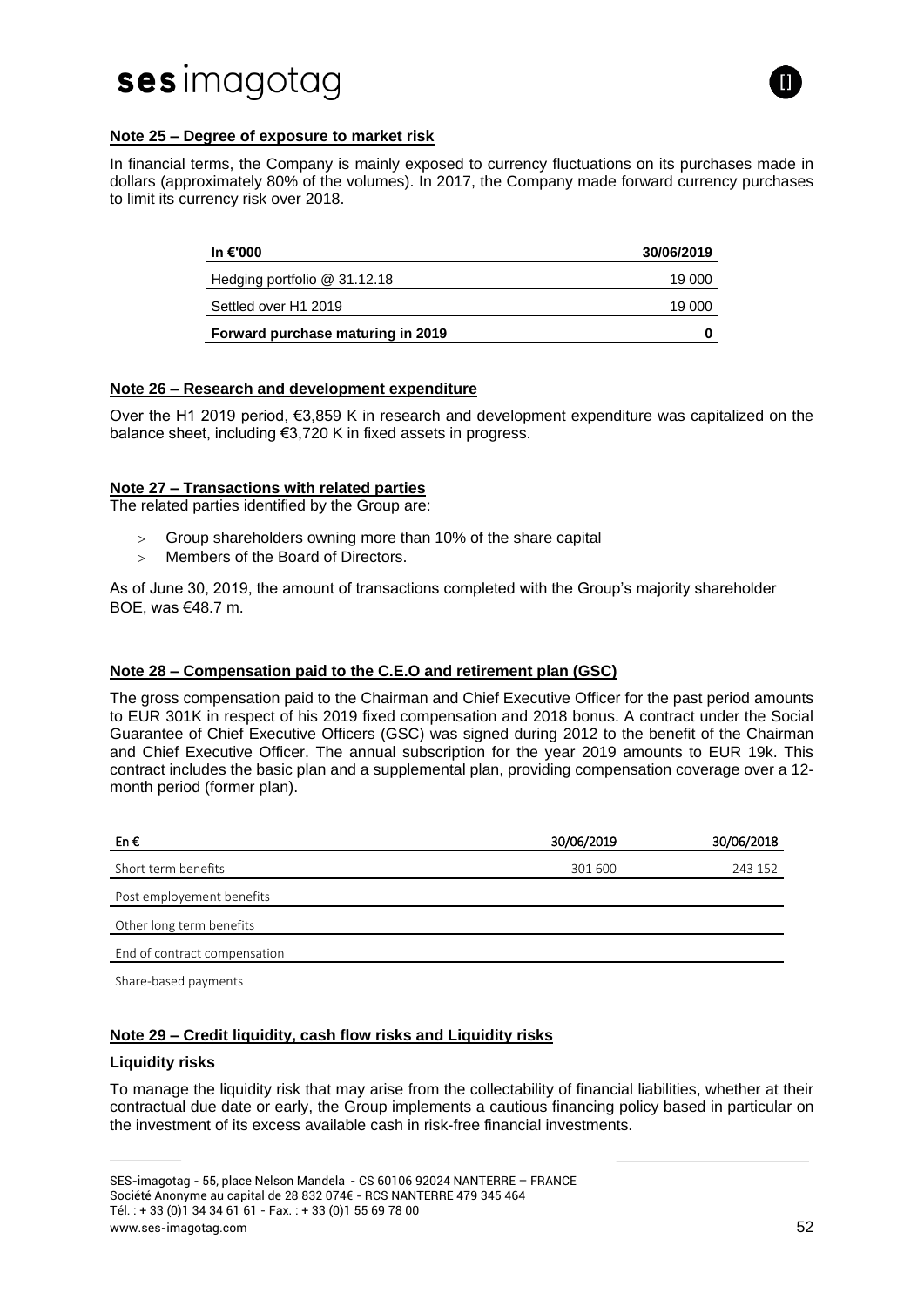



All short-term investments consist of term deposits.

#### **Credit risks**

The financial assets that could potentially expose the Group to credit or counterparty risk mainly correspond to:

- $>$  Trade receivables: customer acceptance procedures and related credit risk analyses are fully incorporated into the overall risk assessment process implemented by the Group. This risk is controlled on a daily basis through the collection and recovery processes. In addition, the large number of individual customers minimizes the risk of concentration of credit relating to trade receivables
- Financial investments: the Group's policy is to spread out its investments over short-term monetary instruments, generally for less than one month, in keeping with rules of diversification and counterparty quality. The book value of financial assets recognized on the financial statements, which is presented net of impairment losses, represents the Group's maximum exposure to credit risk.

The Group does not hold any significant financial assets that are outstanding and not impaired.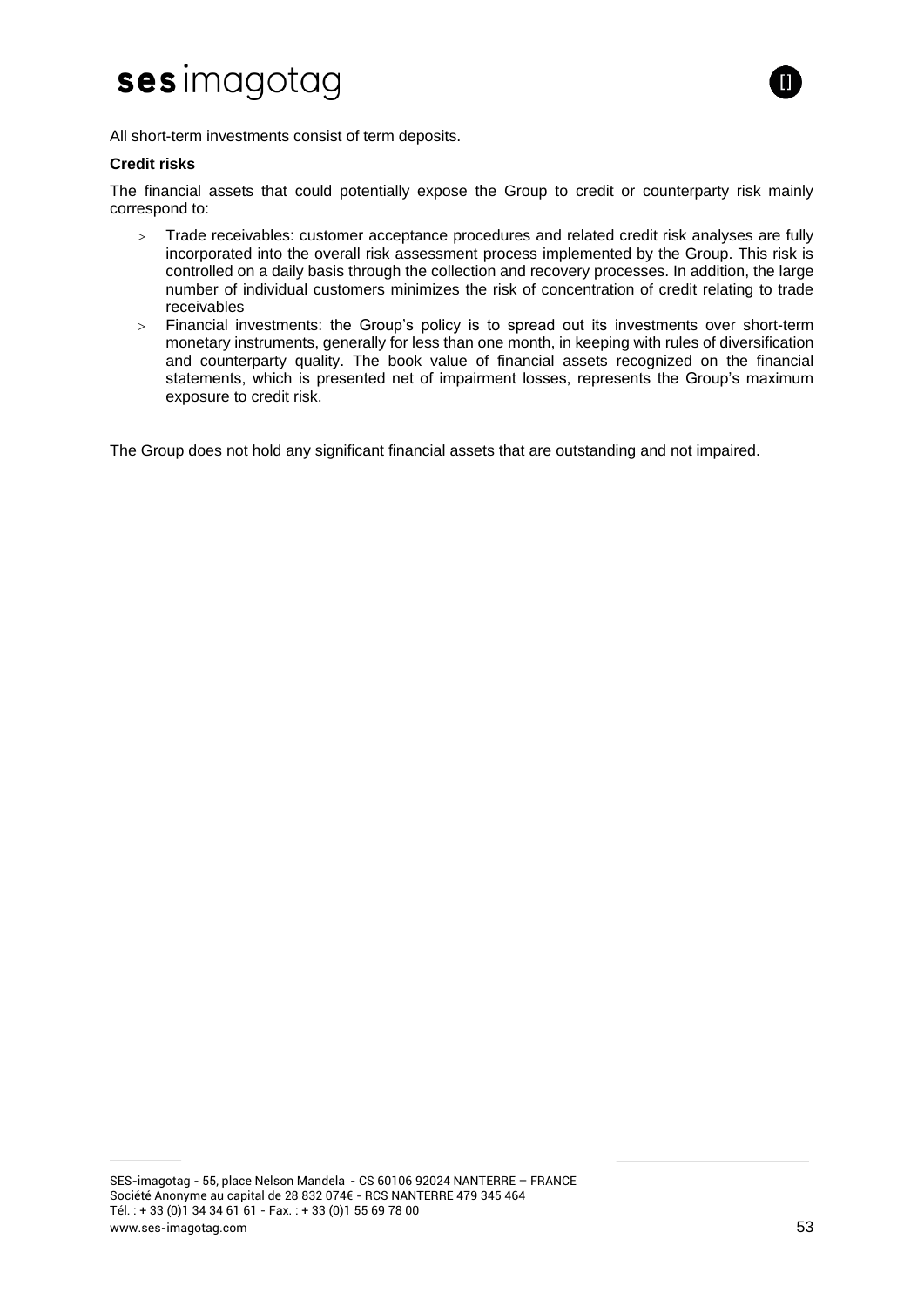### **II.6 Consolidation scope**

All the companies closed their accounts as of December 31.

| <b>COMPANYNAME</b>                       | HQ                   | <b>METHOD</b> | % CONTROLLED<br>06/30/19 | % HELD<br>06/30/19 | % HELD<br>12/31/2018 |
|------------------------------------------|----------------------|---------------|--------------------------|--------------------|----------------------|
| SES-imagotag S.A.                        | Nanterre (France)    | (Parent)      | (Parent)                 | (Parent)           | (Parent)             |
| SES-imagotag Pte Ltd                     | Singapore            | <b>FC</b>     | 100                      | 100                | 100                  |
| SES-imagotag Mexico srl. de cv           | Mexico               | <b>FC</b>     | 99                       | 99                 | 99                   |
| SES-imagotag Italia Srl.                 | Italy                | FC            | 100                      | 100                | 100                  |
| SES-imagotag Gmbh                        | Austria              | <b>FC</b>     | 100                      | 100                | 100                  |
| Solutions Digitales SES-imagotag Ltd     | Canada               | <b>FC</b>     | 100                      | 100                | 100                  |
| Market Hub Technologies Ltd <sup>1</sup> | Ireland              | <b>FC</b>     | 60                       | 60                 | 28                   |
| SES-imagotag Inc <sup>1</sup>            | <b>United States</b> | <b>FC</b>     | 100                      | 100                | 100                  |
| SES-imagotag Netherlands BV              | <b>Netherlands</b>   | <b>FC</b>     | 100                      | 100                | $\Omega$             |
| SES-imagotag DAnmark Aps.                | Denmark              | FC            | 100                      | 100                | 0                    |
| SES-imagotag Deutschland GmbH            | Germany              | FC            | 100                      | 100                | 67                   |
| Pervasive Displays Inc                   | Taiwan               | <b>FC</b>     | 100                      | 100                | $\Omega$             |

-CONSOLIDATED COMPANY BECAUSE THE ACTIVITY WAS NOT SIGNIFICANT OVER THE PERIOD

SES-imagotagHongKongLtc **Hong Kong** 100 100 100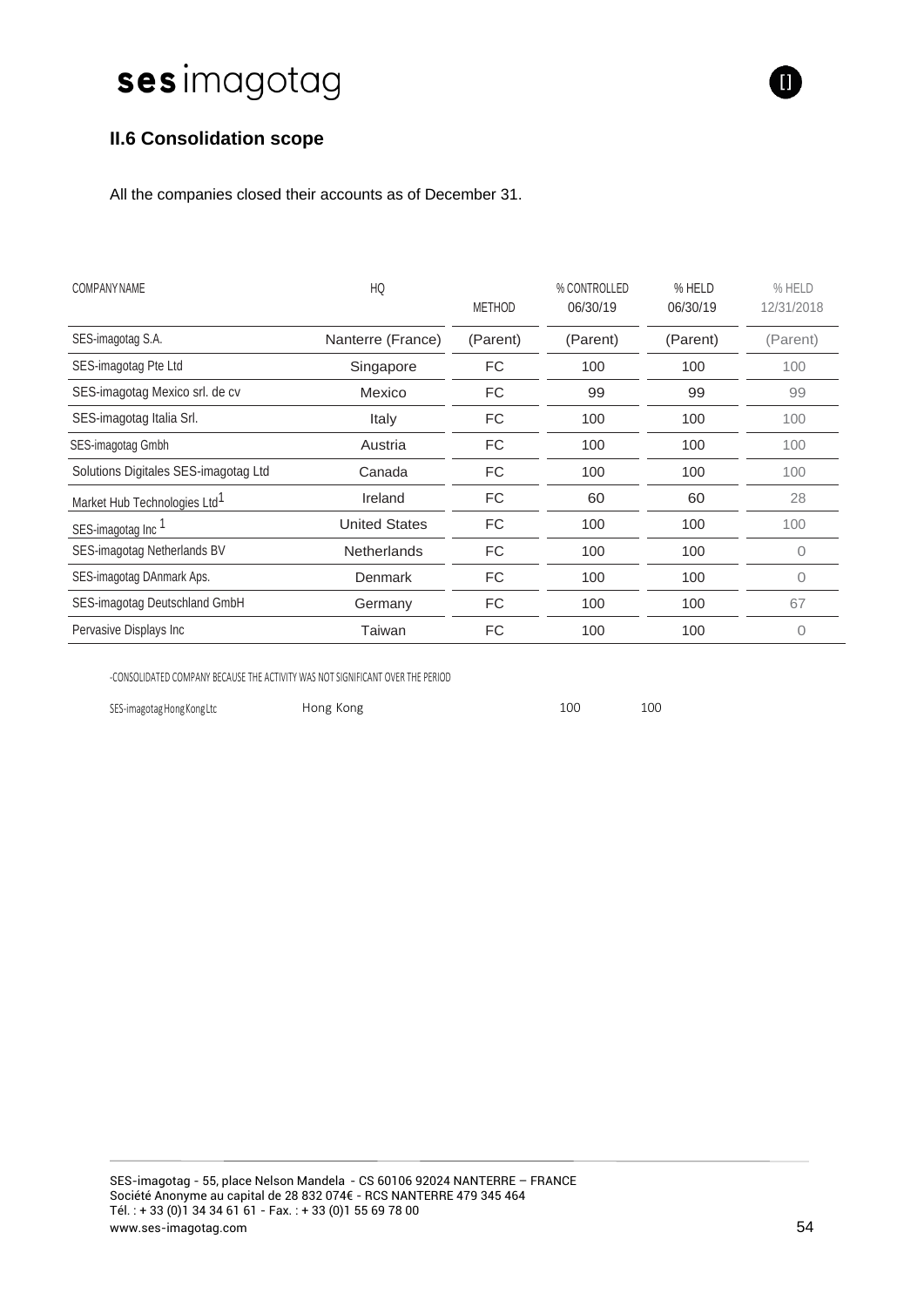

### **SES-imagotag Société Anonyme 55 place Nelson Mandela 92000 Nanterre**

*This is a free translation into English of the statutory auditors' review report on the half-yearly financial information issued in French and is provided solely for the convenience of English-speaking users. This report includes information relating to the specific verification of information given in the Group's half-yearly management report. This report should be read in conjunction with, and construed in accordance with, French law and professional standards applicable in France.*

#### **SES-imagotag S.A.**

Registered office: 55, Place Nelson Mandela - 92000 Nanterre

Share capital: €.29 053 874

#### **Statutory Auditors' Review Report on the Half-yearly Financial Information**

*For the period from January 1 to June 30, 2019*

#### To the Shareholders,

In compliance with the assignment entrusted to us by your Shareholders' Meeting and in accordance with the requirements of article L. 451-1-2 III of the French Monetary and Financial Code ("*Code monétaire et financier*"), we hereby report to you on:

- the review of the accompanying condensed half-yearly consolidated financial statements of SESimagotag S.A., for the period from January 1 to June 30, 2019,
- the verification of the information presented in the half-yearly management report.

These condensed half-yearly consolidated financial statements are the responsibility of the Board of Directors. Our role is to express a conclusion on these financial statements based on our review.

#### **I. Conclusion on the financial statements**

We conducted our review in accordance with professional standards applicable in France. A review of interim financial information consists of making inquiries, primarily of persons responsible for financial and accounting matters, and applying analytical and other review procedures. A review is substantially less in scope than an audit conducted in accordance with professional standards applicable in France and consequently does not enable us to obtain assurance that we would become aware of all significant matters that might be identified in an audit. Accordingly, we do not express an audit opinion.

Based on our review, nothing has come to our attention that causes us to believe that the accompanying condensed half-yearly consolidated financial statements are not prepared, in all material respects, in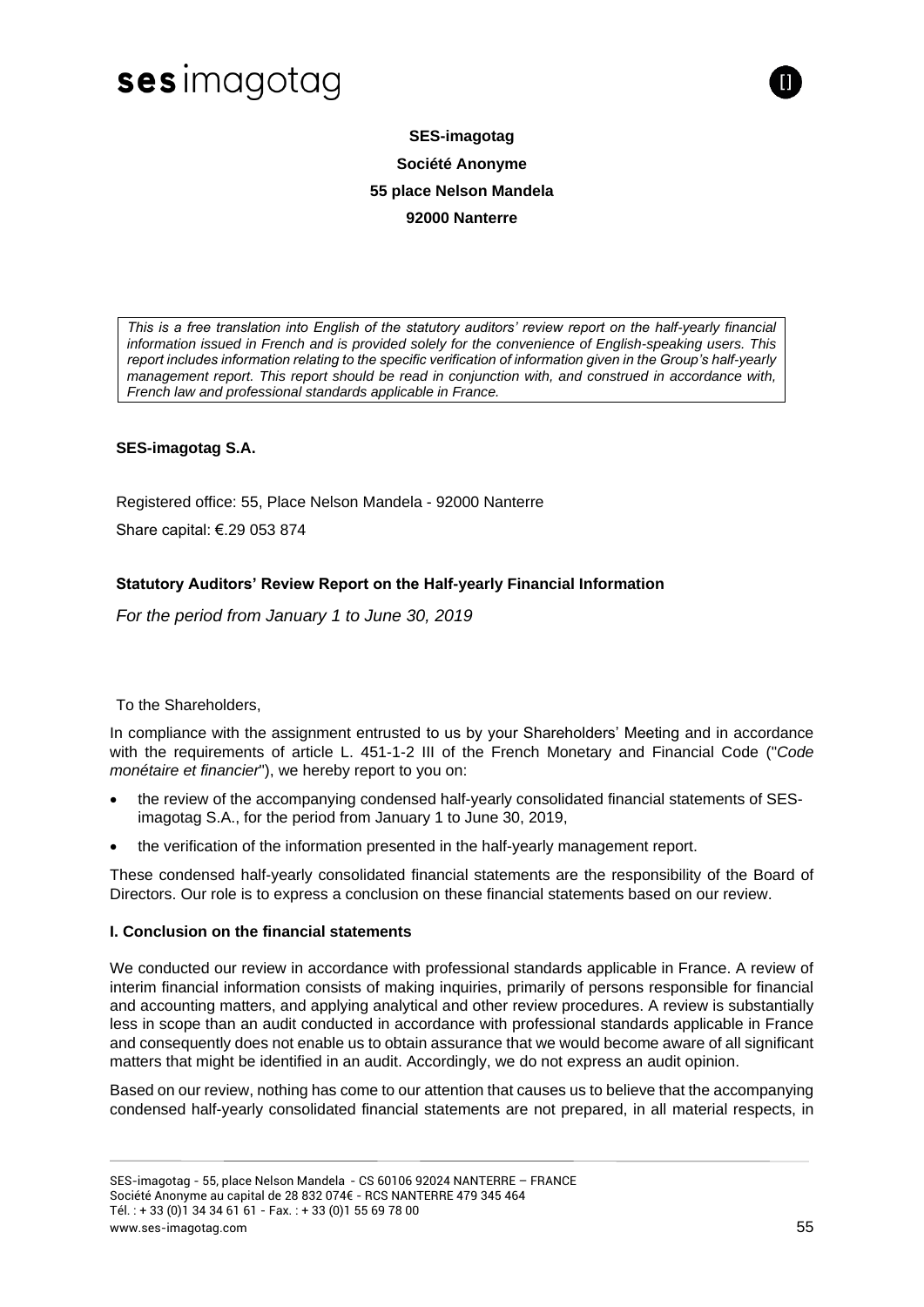

accordance with IAS 34 - standard of the IFRSs as adopted by the European Union applicable to interim financial information.

Without qualifying our conclusion, we draw your attention to the notes "II.1.1.1 Consolidated financial statements – Basis of preparation", "II.1.4 Leases (IFRS 16)", "Note 2 – Tangible fixed assets" and "Note 11 – Long-term loans and lease liabilities" to the condensed half-year consolidated financial statements that describe the impacts arising from the first-time adoption of IFRS 16 "Leases" from January 1, 2019.

#### **II. Specific verification**

We have also verified the information presented in the half-yearly management report on the condensed half-yearly consolidated financial statements subject to our review. We have no matters to report as to its fair presentation and consistency with the condensed half-yearly consolidated financial statements.

Paris La Défense, on the September 30, 2019

Grégoire Menou **Manuel Accounting Server Accounting Server Accounting Server Accounting Server Accounting Server Accounting Server Accounting Server Accounting Server Accounting Server Accounting Server Accounting Server A** *Partner Partner*